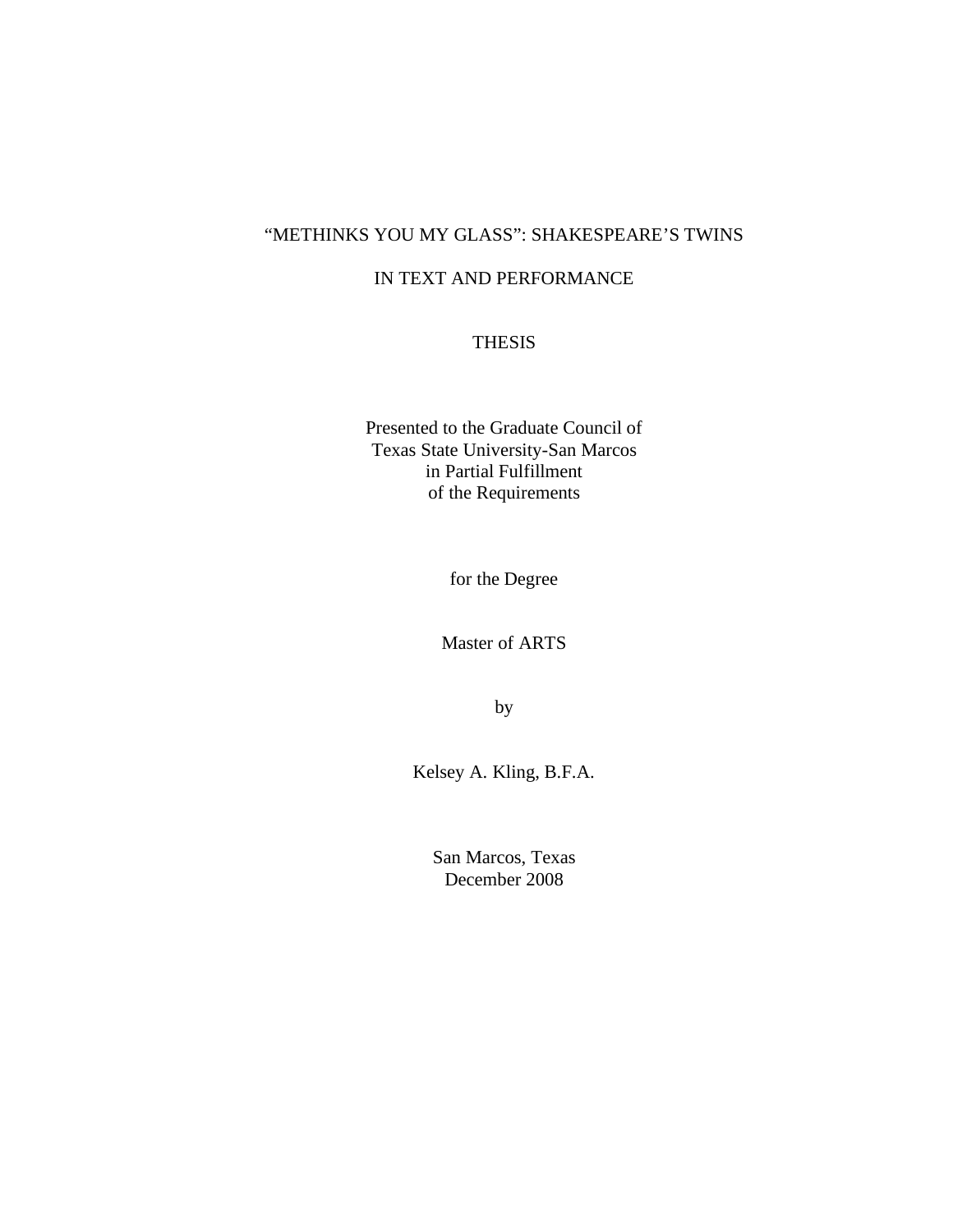# "METHINKS YOU ARE MY GLASS": SHAKESPEARE'S TWINS IN TEXT AND PERFORMANCE

Committee Members Approved:

\_\_\_\_\_\_\_\_\_\_\_\_\_\_\_\_\_\_\_\_\_\_\_\_\_\_\_\_\_\_\_\_\_\_\_\_

\_\_\_\_\_\_\_\_\_\_\_\_\_\_\_\_\_\_\_\_\_\_\_\_\_\_\_\_\_\_\_\_\_\_\_\_

\_\_\_\_\_\_\_\_\_\_\_\_\_\_\_\_\_\_\_\_\_\_\_\_\_\_\_\_\_\_\_\_\_\_\_\_

Debra Charlton, Chair

Charles Ney

Sandra M. Mayo

Approved:

J. Michael Willoughby Dean of the Graduate College

\_\_\_\_\_\_\_\_\_\_\_\_\_\_\_\_\_\_\_\_\_\_\_\_\_\_\_\_\_\_\_\_\_\_\_\_\_\_\_\_\_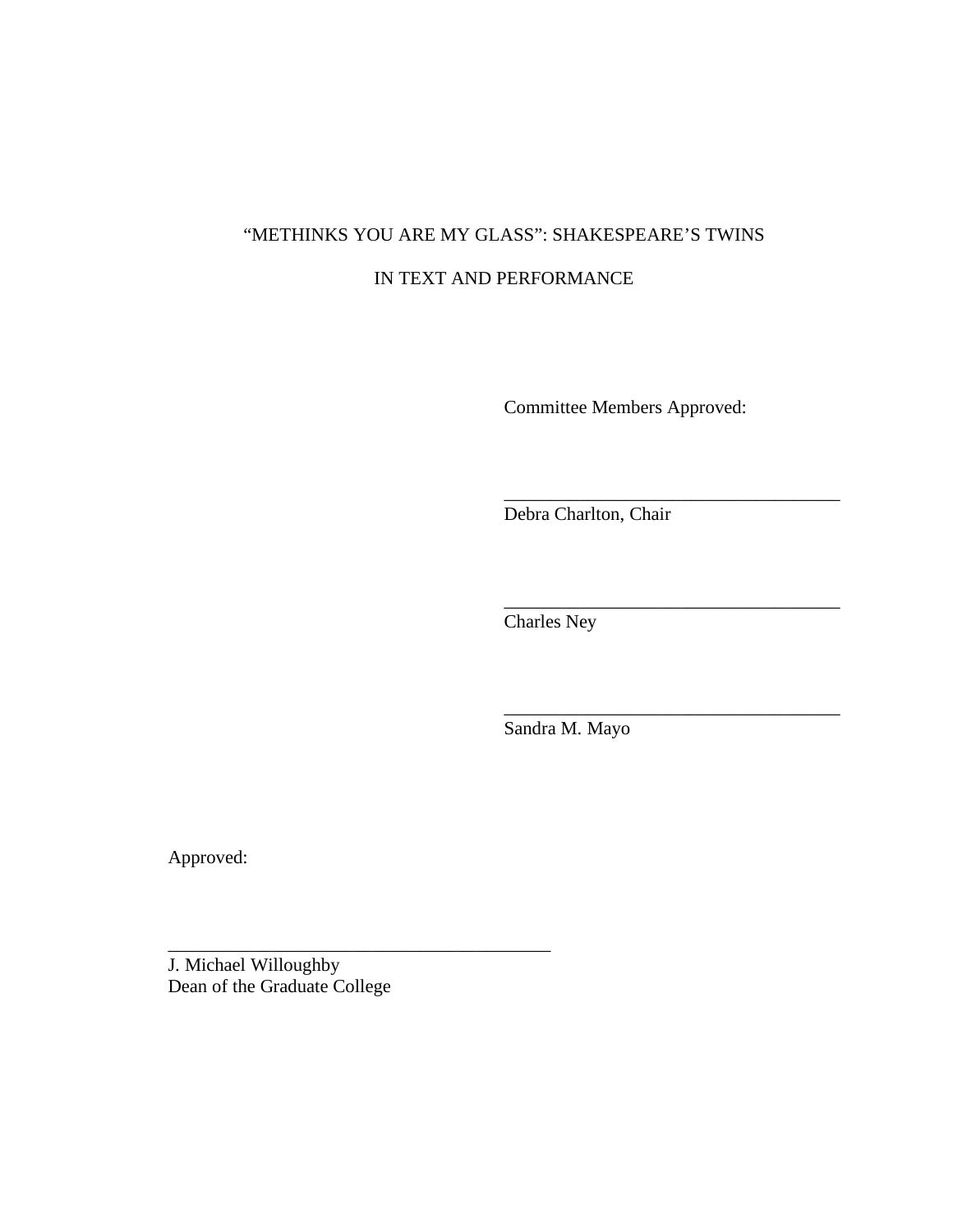# **COPYRIGHT**

by

Kelsey A. Kling

2008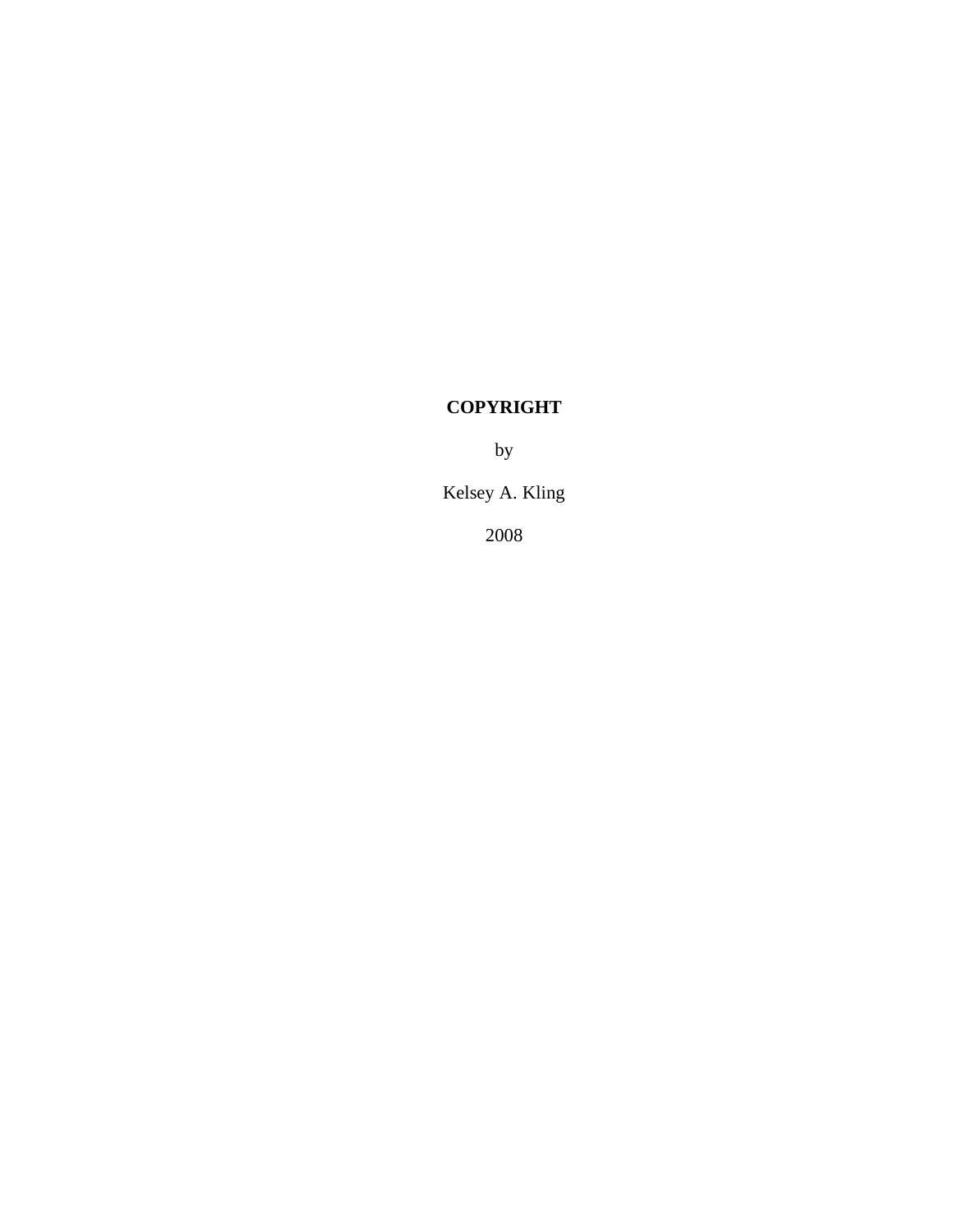For "two goodly sons"

Everett Douglas Kling

and

Elliott Garner Kling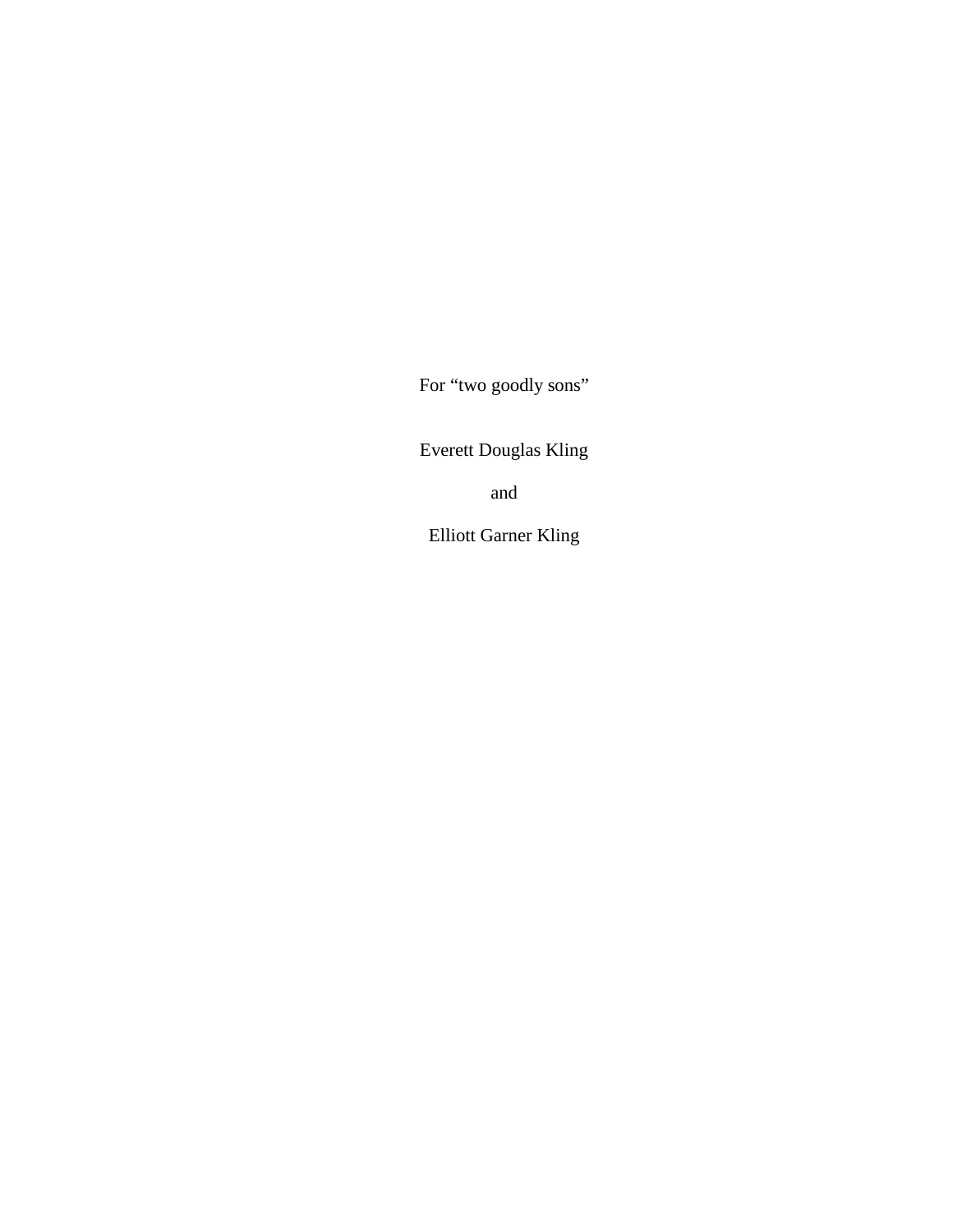#### **ACKNOWLEDGEMENTS**

I can no other answer make, but thanks, And thanks, and ever thanks . . .

I will be forever grateful for the wisdom and support of Dr. Debra Charlton. Not only did she provide the seed of this thesis, but also valuable insight all along the way. My unusual route through my graduate studies required the special understanding of many parties, most especially Dr. John Fleming. To my other committee members, Dr. Charles Ney and Dr. Sandra Mayo, I also offer many thanks for continuing with me until completion of this thesis and for lively classroom discussion in the past two years.

I must also thank my biggest and most ardent supporter, my husband, Steve Kling. He never lets me quit. I quite literally would not have made it through my studies were it not for the help and encouragement of Claudia Kling and Margaret Altom who offered babysitting and pep-talks whenever required.

For being great listeners when I needed a bard-friendly ear, my thanks to Robert Matney, Elizabeth Fisher, and Ian Manners.

This manuscript was submitted on October 28, 2008.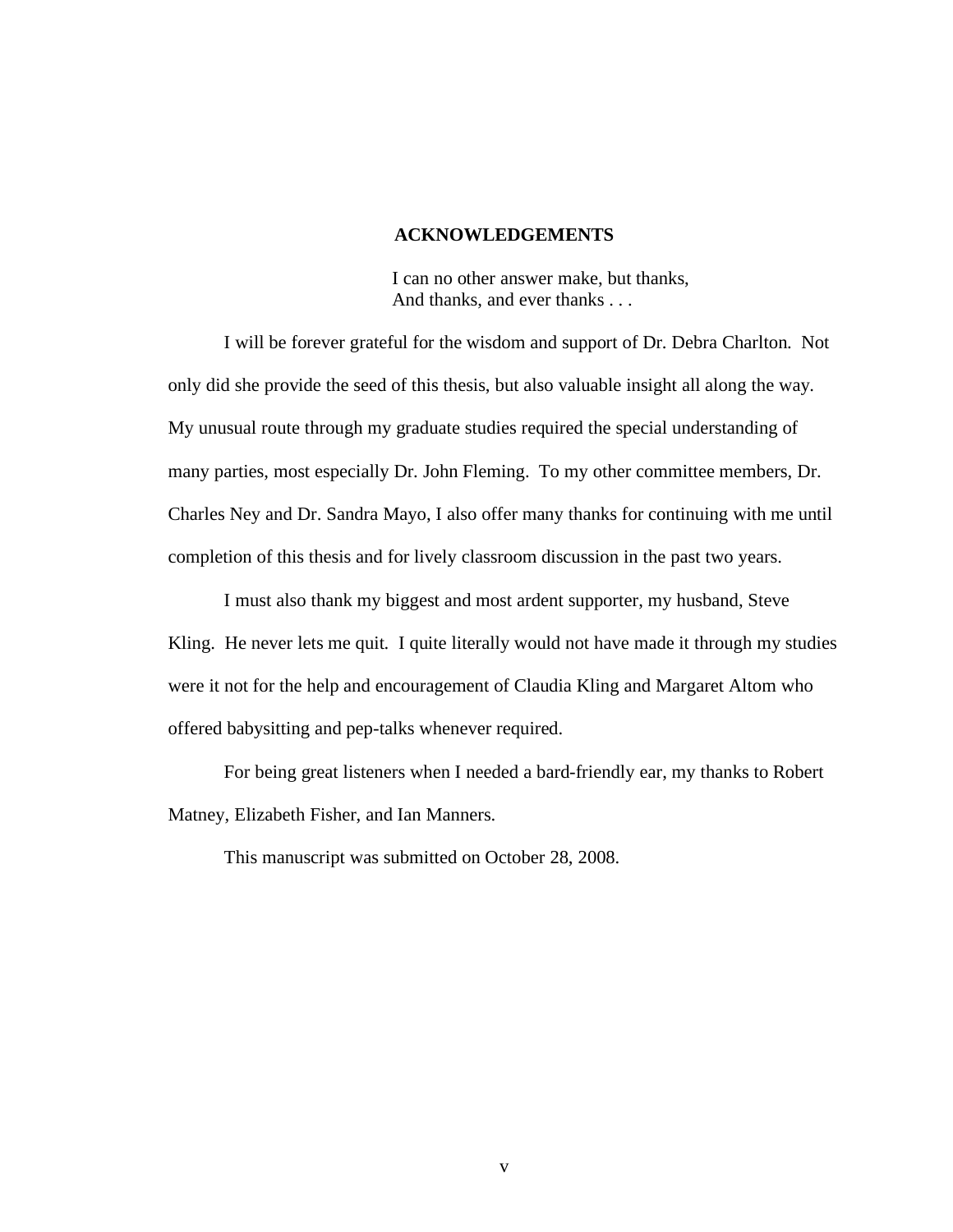# **TABLE OF CONTENTS**

|--|

# CHAPTER

| I.  | "A natural perspective that is and is not": a Historical Construct |  |
|-----|--------------------------------------------------------------------|--|
| II. | "What have befall'n of them and thee till now": Sources and Motifs |  |
| Ш.  |                                                                    |  |
| IV. |                                                                    |  |
| V.  |                                                                    |  |
|     |                                                                    |  |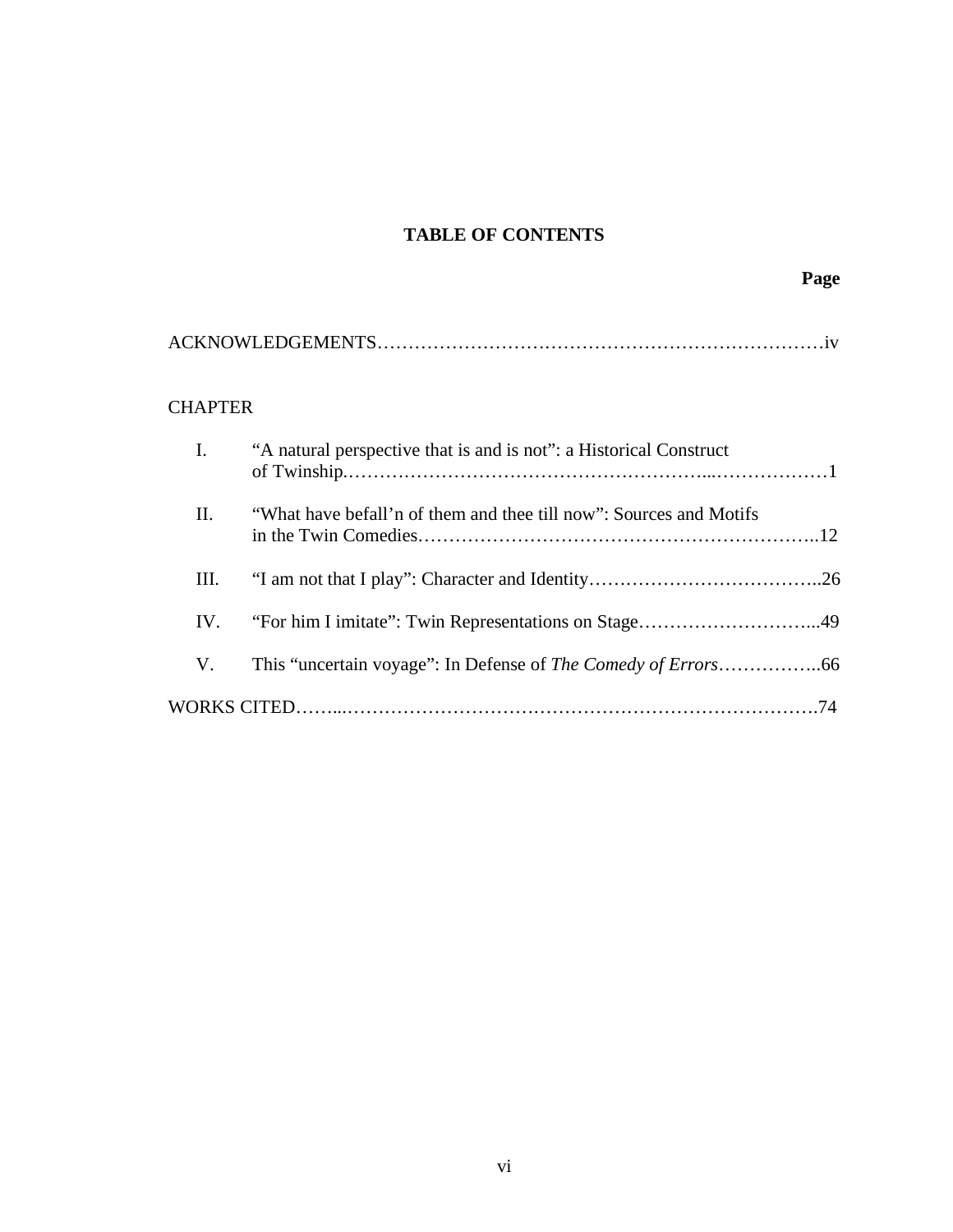### **CHAPTER I**

"A natural perspective that is and is not": a Historical Construct of Twinship

Twins are at the beginning of things, one to make and one to destroy, one to order and one to disorder, one to bind and one to loose, yet the two born together, defining each other, mirroring or even disguised as each other, cloven in two yet cleaving together (Gross 23).

The history of Western civilization is rife with myth and legend concerning the nature of twinship. When William Shakespeare first put quill and ink to paper to write *The Comedy of Errors*, his first comedy concerning this theme, he drew from a deep well.

At night, in the southwestern sky, two stars wink at one another as they travel westward together and then slowly sink below the horizon. These are the stars Castor and Pollux, the brightest stars in the constellation of Gemini, the astrological twins. The stars are named for the legend of the Dioscuri. As with all legends, many versions abound, but one of the more widely known is this: Zeus fell in love with the beautiful mortal Leda, wife of Tyndareus, and seduced her in the form of a swan. Leda became pregnant by both Zeus and her husband and bore two eggs. From each egg, a set of twins was born. Zeus was the father of Pollux and Helen, the woman whose face launched a

1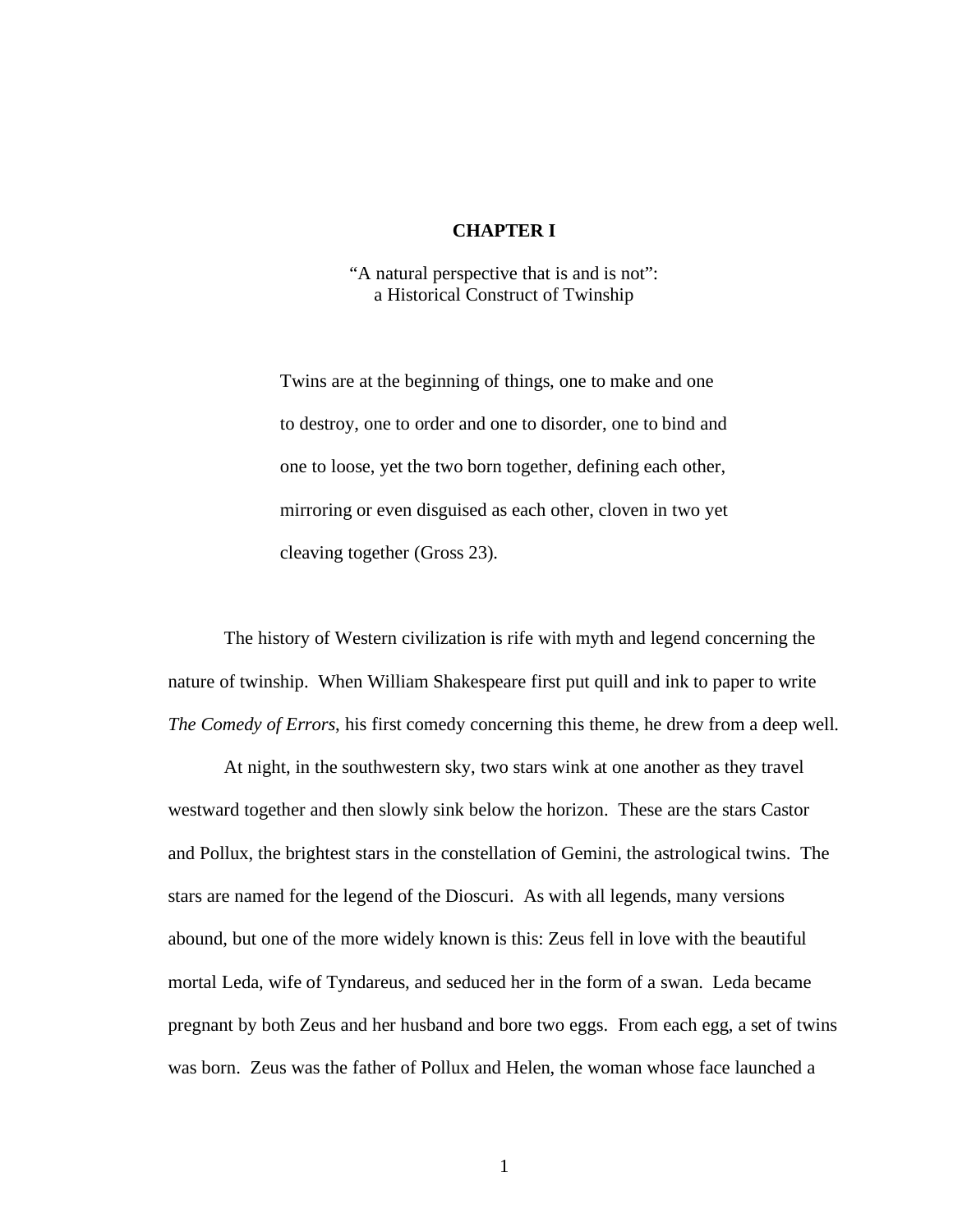thousand ships, and Tyndareus was the father of Castor and Clytemnestra, the wife of the man who launched those ships. Though she was both the sister and sister-in-law of Clytemnestra, Helen was also arguably the reason for all of Clytemnestra's subsequent woes in the Trojan War, so their relationship could be classified as antagonistic. Castor and Pollux, however, were as close as if they had shared the same egg. In some accounts, when Castor died, Pollux appealed to Zeus to surrender his immortality and share his brother's fate. Zeus agreed and eventually created the stars in their honor, that they might never again be separated (Hamilton 42).

In Plato's *Symposium*, Aristophanes lays out a fable about the origin of human nature and love:

> The sexes were originally three, men, women, and the union of the two; and they [the union] were made round--having four hands, four feet, two faces on a round neck, and the rest to correspond. Terrible was their strength and swiftness; and they were essaying to scale heaven and attack the gods. . . . At last Zeus hit upon an expedient. Let us cut them in two, he said . . . . He spake, and split them as you might split an egg with an hair; and when this was done . . . the two halves went about looking for one another, and were ready to die of hunger in one another's arms. . . . For love is the desire of the whole, and the pursuit of the whole is called love. There was a time when the two sexes were only one, but now God has halved them  $\dots$ . Wherefore let us exhort all men to piety, that we may obtain the goods of which love is the author, and be reconciled to God, and find our own true loves, which rarely happens in this world. (5)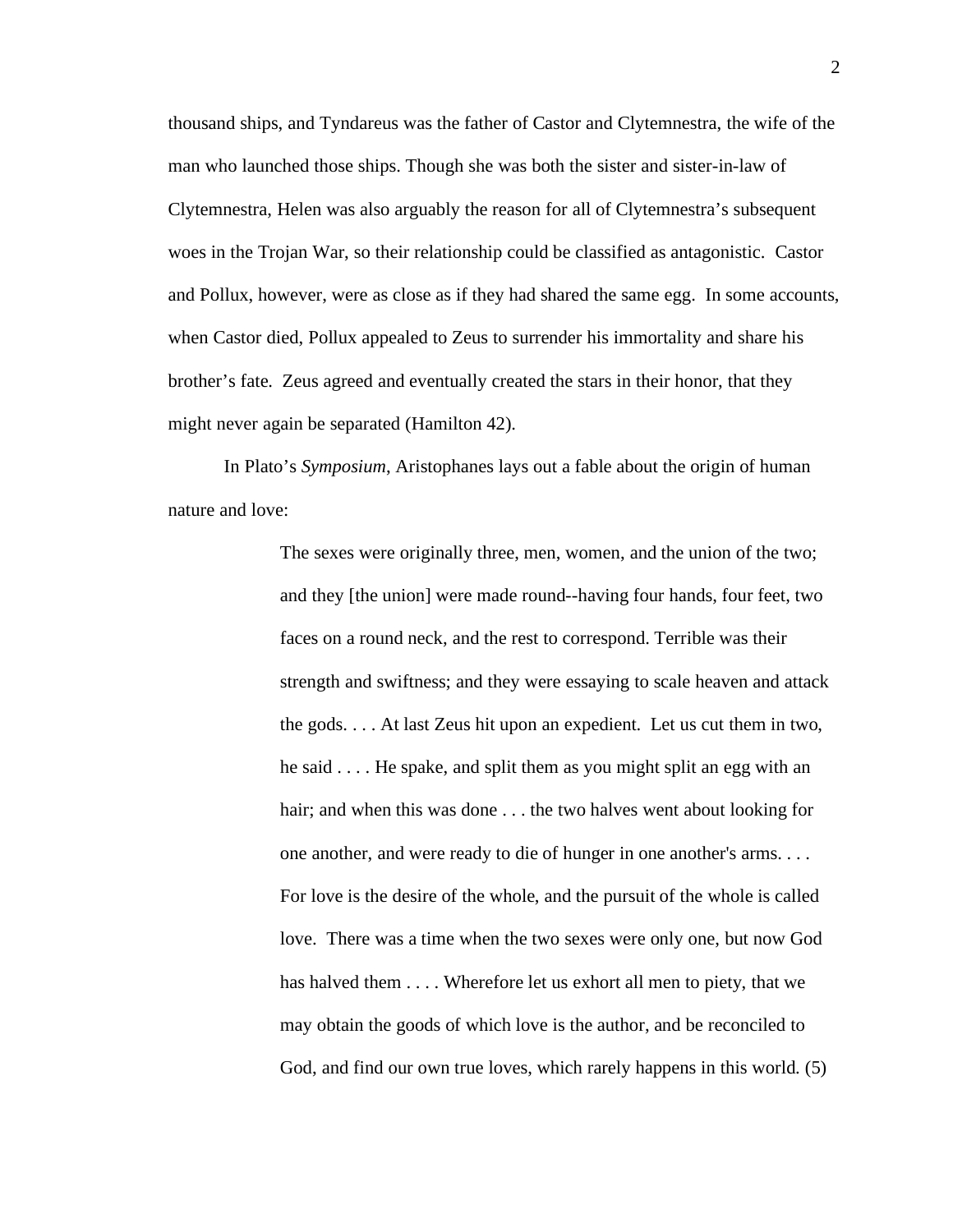From this story can be derived the modern notion of a soul mate, the one being who can complete and give wholeness to another.

Somewhat antithetical to this fable is the story of Romulus and Remus, in which the opposition of divided halves results in conflict rather than harmony. According to Plutarch, these twins were condemned in infancy to the river by their great-uncle for fear they would usurp his power. They did not drown but were instead suckled by a she-wolf and raised by a swineherd (20-21). As adults, the brothers rose up against their uncle, killing him. Together they founded the city of Rome (22-23). Legend says Romulus later killed Remus in a quarrel over where the foundation of the city should be laid (24).

Perhaps even more widely know is the Genesis story of the sons of Isaac. Isaac, who was the son of Abraham, was blessed late in his life with twin sons, Esau and Jacob. As the boys grew, Isaac favored Esau, and their mother favored Jacob. Once, famished from a hunt, Esau begged from Jacob some stew that he was cooking. Jacob gave Esau some stew in exchange for Esau's birthright. Later, Jacob deceived his father, who could no longer see. Disguised as his brother, Jacob received the blessing that should have gone to Esau (Genesis 25:24-34, 27:19-24).

The above examples are merely a selection taken from Western heritage, and as Elizabeth Stewart points out, "No matter the framework for analyzing twins, it is quite evident that twins are conceptualized in myths as both positive and negative, harmonious and rivalrous, happy and unhappy, divine and human" (11). The duality inherent in this statement is the focus of all that follows here. Hundreds, perhaps thousands, of years after these myths were passed down, William Shakespeare took up the subject of twinship himself and penned two of his great comedies, *The Comedy of Errors* and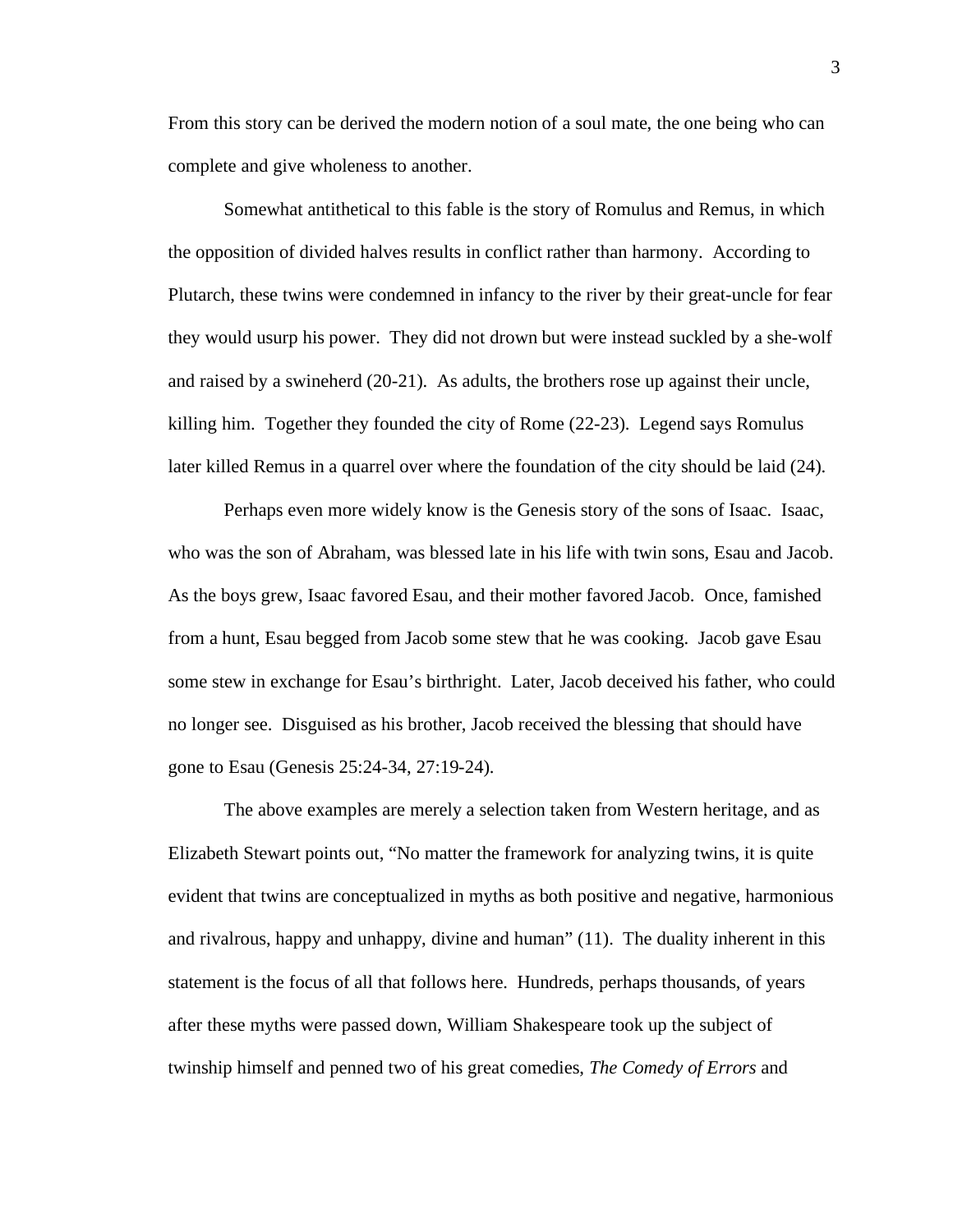*Twelfth Night*, concerning sibling pairs that share this unique relationship. However, not all of Shakespeare's pairings are so literal. From the first play of his canon to his last, Shakespeare used doublings in other forms to illustrate the dual nature of the world in which we live. From *The Two Gentleman of Verona* to *The Two Noble Kinsmen*, doubles are a near constant in his work. In the histories and tragedies, this dualism usually takes the form of antagonism. In comedy, doubling takes the form of substitution or identity confusion (Rhodes 11). Eight of Shakespeare's history plays concern themselves with the English civil wars known as the Wars of the Roses that pitted the house of Lancaster (the red rose), against the house of York (the white rose). In perhaps his most beloved play, *Romeo and Juliet*, he sets his ill-fated lovers from opposing houses, and only their tragic demise can allay the hatred between Montague and Capulet. *King Lear* depicts the disintegration of a family when sister opposes sister and brother opposes brother, the conflict between Edmund and Edgar being heightened by the illegitimacy of the former. In his comedies, the dualism is sometimes triangulated by another factor until it can happily resolve itself. In *A Midsummer Night's Dream*, the lover's affections are displaced by magic, and the pairings transpose until the plotting results in two happy couples. What begins as Lysander/Hermia/Demetrius and Helena becomes Lysander/Helena and Demetrius/Hermia, then Lysander/Helena/Demetrius and Hermia, and finally the desired outcome of Lysander/Hermia and Demetrius/Helena. In *As You Like It*, Rosalind's disguise as the boy Ganymede prevents her from expressing her feelings for Orlando until her true identity is revealed. However, dualism in Shakespeare is manifested not only in plot and character, but also in theme. The oft-quoted *Hamlet* line "To be or not to be . . . " is a prime example of this dualism of thought that is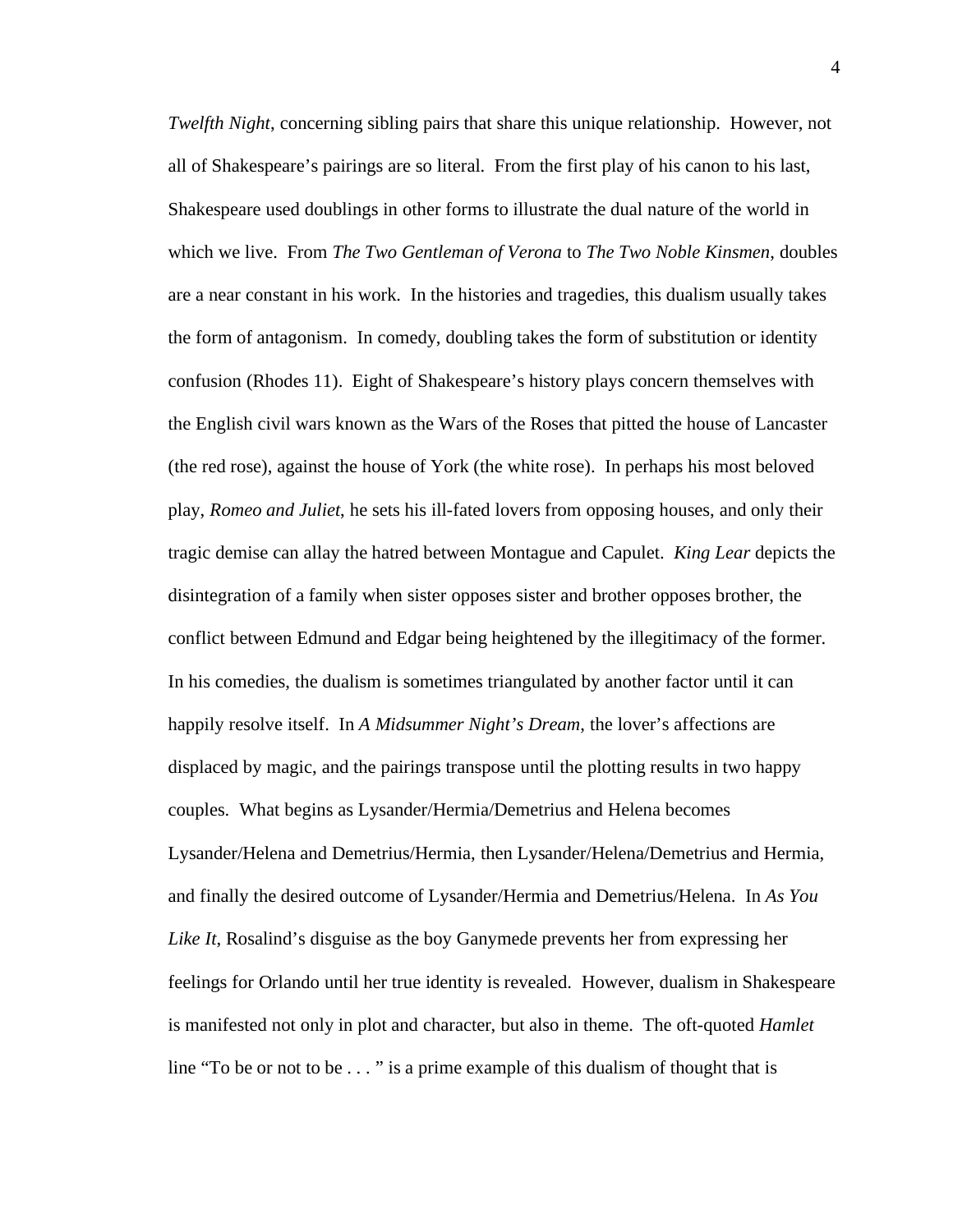ubiquitous in Shakespeare. Life versus death, dark versus light, sanity versus madness, love versus hate, and many other antithetical themes are found throughout his plays.

T.S. Eliot, when looking at Shakespeare's "continuous development," noted that Shakespeare put more and more of himself into his plays. Since "the choice of both theme and of dramatic verse technique in each play seems to be determined increasingly by Shakespeare's state of feeling, by the particular stage of his emotional maturity at the time," his crowning achievement is not one play "but the whole pattern formed by his sequence of plays," and what we should see as "the full meaning of any one of his plays is not in itself alone, but in that play, in the order in which it was written, in relation to all of Shakespeare's other plays, earlier and later" (Cole 405). Therefore, it is necessary to consider twinship as it appears not only in the individual plays, but also in the canon as a whole.

The objective of this thesis is to examine not only the twins of Shakespeare's dramaturgy, but also *The Comedy of Errors* and *Twelfth Night* as "twin" plays of the canon, for no other two plays are so strongly connected across the canon as these. Through an investigation of their common sources and motifs, similarities and differences in the characterization of twinship, production practices, and the interrelationship between these factors, it will be shown that examining them in conjunction unlocks the richness and fullness of this unique sibling duality.

While there is no shortage of scholarship on either play, there is no definitive work on the twins of Shakespeare. There are some sources, dissertations primarily, that deal with the twins, though each in its own way. John Moore Mercer's Sibling Relationships in Shakespeare's Plays: Course, Quality, and Function is most closely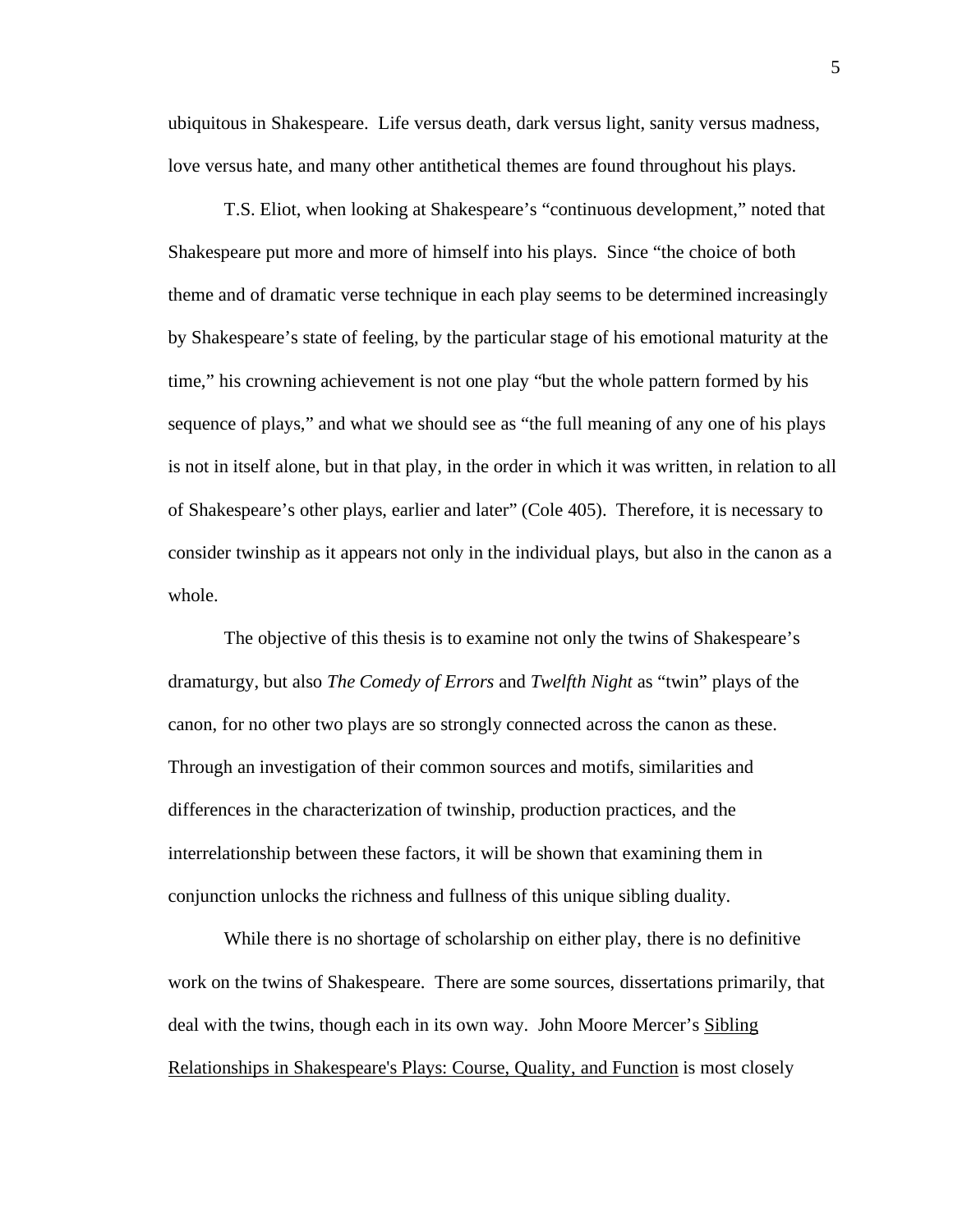compatible and valuable to this thesis. Mercer is quick to grasp the advantage of examining Shakespeare's first comedy with his last to show both the similarities and differences between the twins and how this reflects on the growing expertise of Shakespeare's dramaturgy. Taking a more psychoanalytic approach, in "A Natural Perspective, That Is And Is Not": The Rhetoric of Siblings in Shakespeare's Comedies*,* Emily Tedrowe argues that in the comedies, *Errors* and *Twelfth Night* included, there is more honest recognition of the necessary preoccupation with primogeniture and marriage (as an extension of sexuality) as a means of maintaining social order. These notions are compounded in *Errors* and *Twelfth Night* respectively and are complicated further still by the unique twin psychology of identity, being at once a "self" and part of a whole. Todd Trubey is also concerned with identity. His dissertation, Classical Romans, Renaissance Italians, and Shakespeare: An Intertextual Study of the Relationship between Individuals and Social Systems in Literary Texts, is primarily concerned with manipulation or substitution of identity. He comments heavily and cogently on *Errors* and *Twelfth Night*  and their textual antecedents*.*

First to be considered is the notion of twinship as a recurring motif in Shakespeare. Yet, it is not just the motif of twinship that is common to both these plays. There are major themes that both complement and complicate this motif, specifically witchcraft (trickery), madness, and time, and they will be explored as well. Chapter Two will encompass a discussion of the sources of the first twin relationships in *The Comedy of Errors* and trace the common elements forward to *Twelfth Night.* As stated above, there is a preponderance of mythology that easily supports twinship as a valid basis for drama, but Shakespeare did not use (at least not directly) any of the myths here outlined.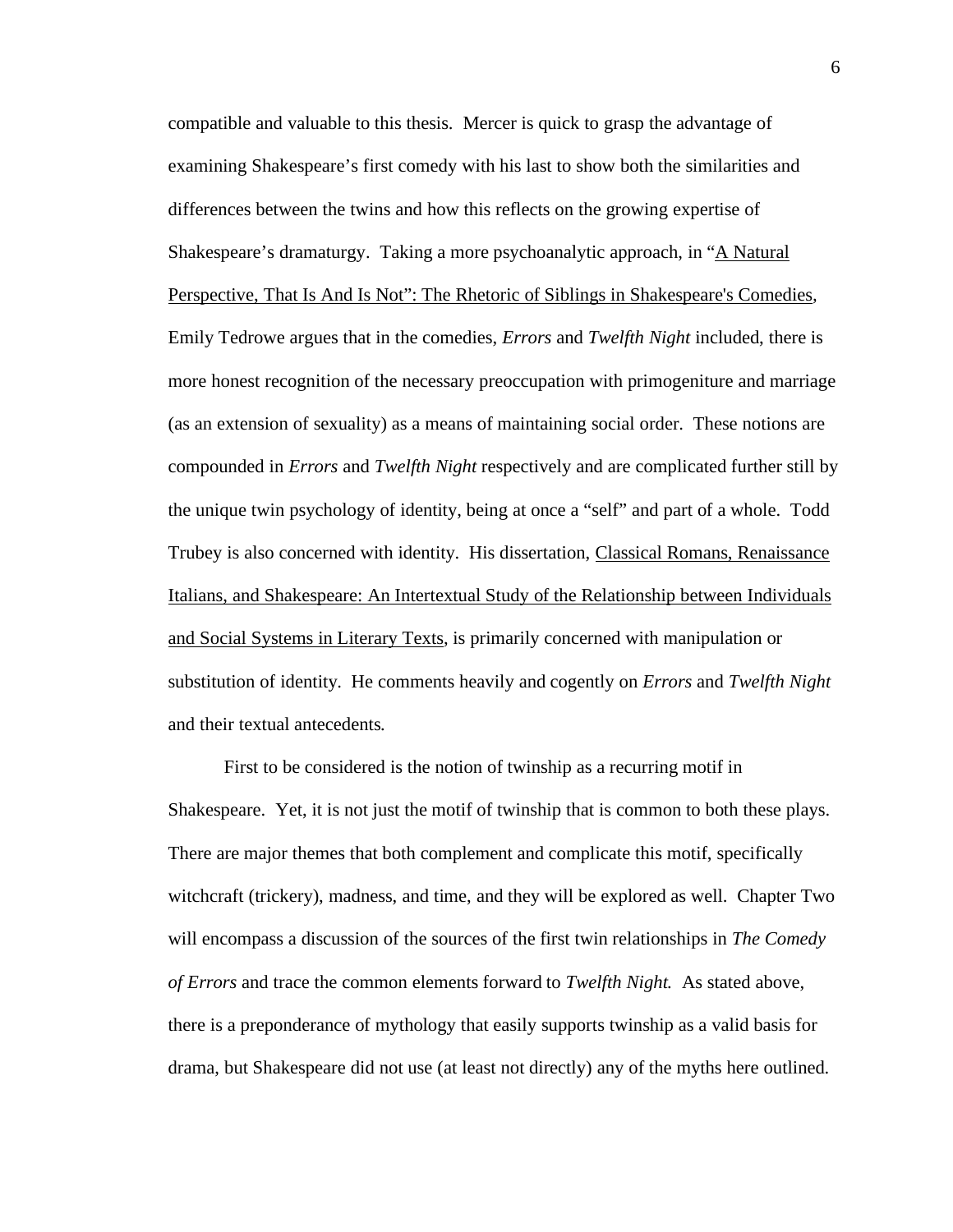Instead, he chose plays from the Roman and Italian traditions. Shakespeare utilized the *Menaechmi* and the *Amphitruo* by Plautus as the basis for *The Comedy of Errors,* and *Gl'Ingannati* and its English adaptation "Apolonius and Silla" by Barnabe Riche as the sources for *Twelfth Night*. However, this ground is well trodden. Alison Gaw's "The Evolution of *The Comedy of Errors*" still stands as one of the comprehensive works on the sources and development of *Errors*. She heralds the play as an amazing dramaturgical leap for the young playwright. T.W. Baldwin's On the Compositional Genetics of The Comedy of Errors views the play as more of a compositional road map to examine Shakespeare as an author and connect this work to the rest of the canon. Even in this seminal work, the obvious connections between *Errors* and *Twelfth Night* receive very little attention. L.G. Salingar in his "The Design of *Twelfth Night*" has painstakingly shown how Shakespeare followed both Plautus and Riche for *Twelfth Night.* Perhaps the most helpful source on the subject of twinship as a recurring motif is Leah Scragg's Shakespeare's Mouldy Tales. She dedicates a chapter to the twin plays, also briefly outlining the sources. Scragg departs from the previous three authors and examines the connection between *Errors* and *Twelfth Night* not only by source, but also by theme. In particular, she illustrates madness as a connective thread. It is this theme of madness, along with the themes of witchcraft and time, that course through the canon from *The Comedy of Errors* to *Twelfth Night*. The similarities retained between the plays in both in source and theme will be emphasized, as well as their affect on characterization and production choices.

The biographical connection that Shakespeare had to twinship will also be considered. As the father of fraternal twins, Shakespeare had a unique perspective on this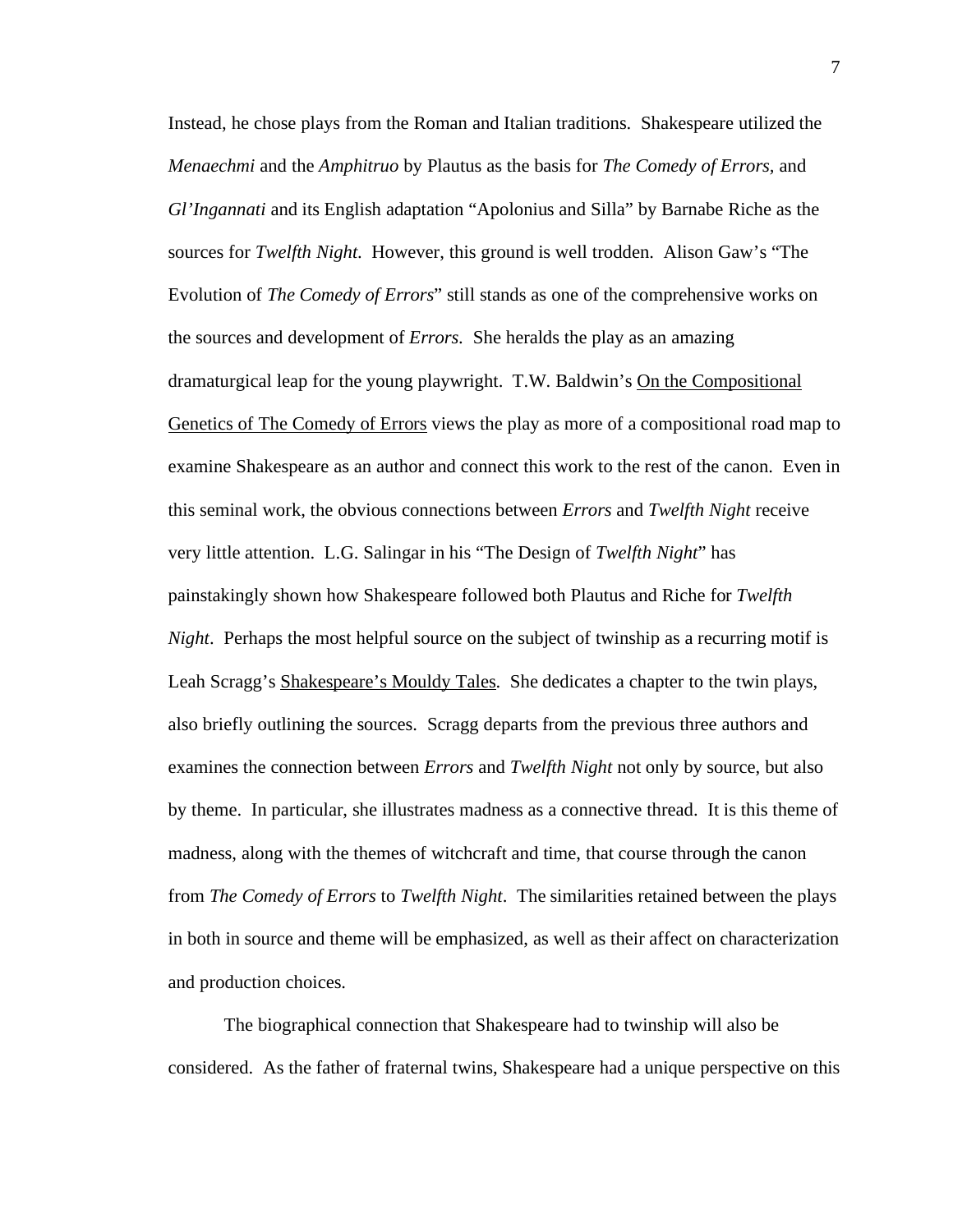type of sibling dynamic. Richard Wheeler's "Death in the Family" is only one article that reflects a growing trend in Shakespearean scholarship, that of referencing the life of Shakespeare when considering the work of Shakespeare. At least two of the authors quoted in this thesis wrote their works due to a special connection to twins themselves. Kenneth Gross is a twin, and Dr. Elizabeth Stewart is a mother of twins. The compulsion to write of this special relationship when it is present in one's own life is evident. How much of Shakespeare's personal life went into creating his fictional twins is the stuff of speculation, but what is known of his life will be duly noted in this thesis.

Character is the focus of Chapter Three. Similarities and differences in the early and later twin relationship will highlight this section. In her excellent book, Exploring Twins, Elizabeth Stewart examines twinship as a social construct, both in itself and within society at large. Tracing twinship from its mythological roots, she provides a backdrop from which to examine the inherent nature of twinship. Her work provides the frame from which both pairs of twins can be analyzed. Here also, the dissertations by Mercer and Tedrowe prove very insightful. They each examine the twins, however they do so from opposite perspectives. Mercer is concerned with the overall patterning of the sibling relationships, while Tedrowe is more concerned with their individual psychology. Similarities and differences in the external sense will be noted, considering not only the obvious physical differences between the pairs, but also what happens to the twins in the plots of these plays. This section highlights the rhetoric that is intrinsic to the twin dynamic as opposed to other sibling relationships in Shakespeare and will show how the twin identity is analogous to Shakespeare's overall theme of identity and dualism. The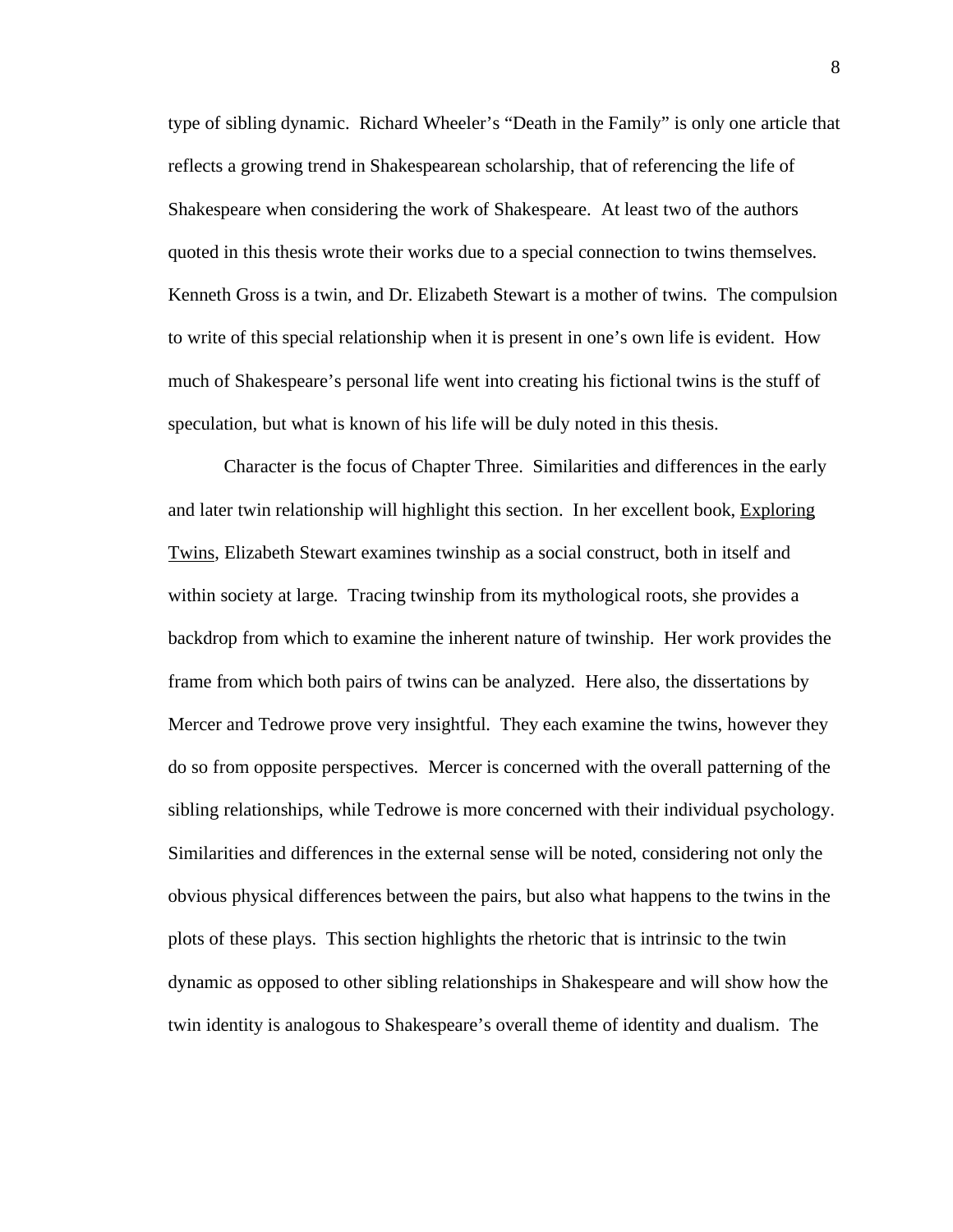primary question here is: did Shakespeare see his twins as individuals or as two halves of a whole? This chapter will attempt to provide an answer.

The next chapter examines what happens when this question is addressed in performance. The mode of casting these plays directly impacts on character and also influences the motif brought out in the production. Chapter Four will examine the production histories of *The Comedy of Errors* and *Twelfth Night*. The question of character raised above is linked to the question of whether one actor or two should play the roles of the twins. Does the "willing suspension of disbelief" extend to the representation of twins on stage? Does an audience need to see "one face . . . two persons," or will the mind make the necessary leap when there are in fact two persons in these roles? What are the consequences of casting decisions on character and theme? To answer these questions, five casting choices will be examined, and the various ways in which productions conceive the twin relationship will be evaluated. *Errors* provides a much more interesting platform from which to argue this point because it contains two sets of twins, therefore providing more variations from which to choose, whereas *Twelfth Night* (aside from the Globe's landmark original practices production) is less fluid in its casting choices compared to its predecessor. While a few attempts have been made at casting one actor as both Viola and Sebastian, this has not been as readily accepted as the single Antipholuses or Dromios. Richard Slawson offers a comprehensive examination of *Errors* in performance and argues that casting choices reflect the dominant theatrical view of the era and audience acceptance. John Moore Mercer writes again on the twins in "Making the Twins Realistic." He chronicles casting decisions in both *Errors* and *Twelfth Night* and how they have metamorphosed with varying degrees

9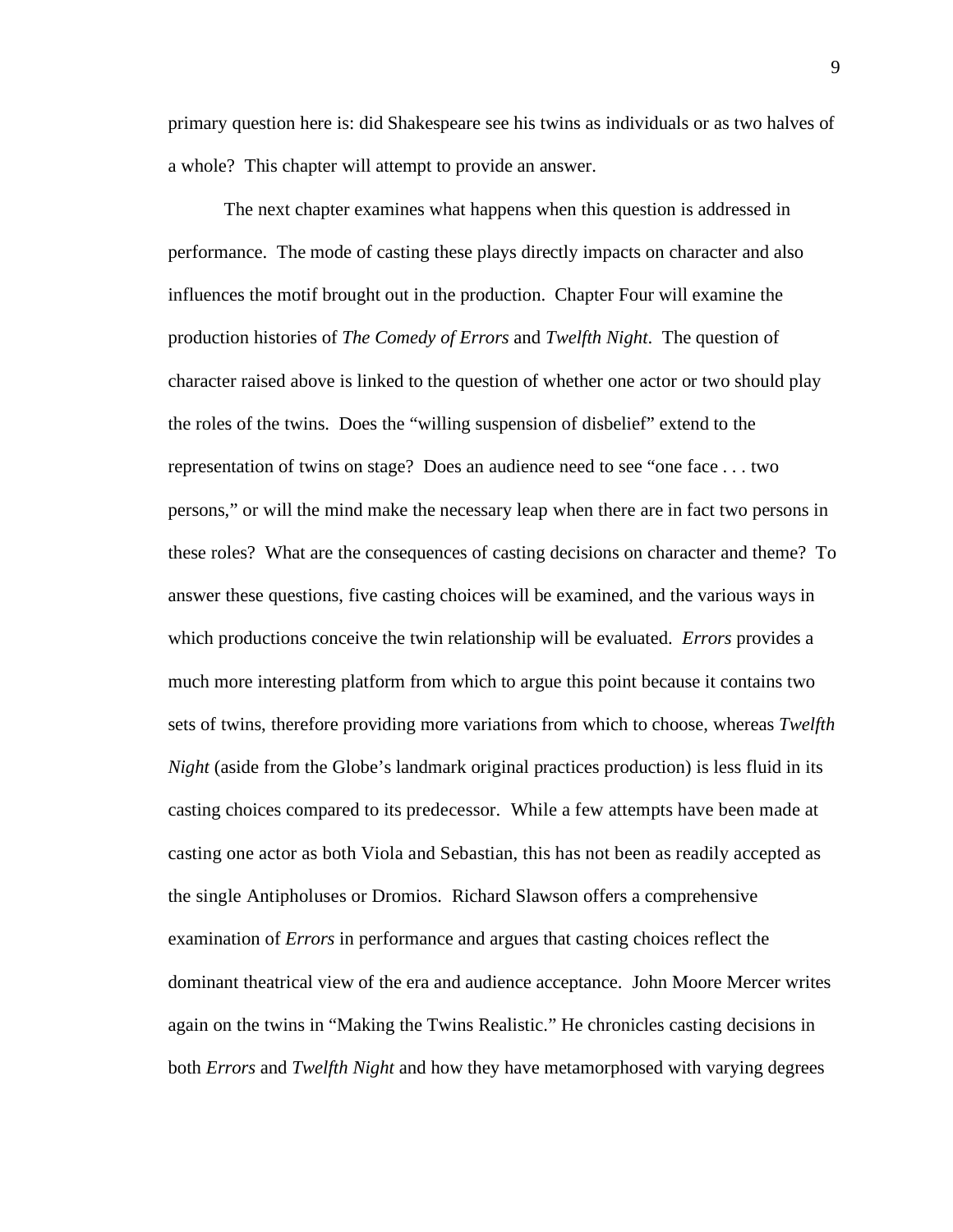of success over the years. These articles have many points of intersect. While the original sources have been cited herein, it is important to note the indebtedness of this section to the research performed by Mercer and Slawson regarding production history. However, both authors are primarily concerned with the mechanics of casting and little attempt is made by either to address the impact of these decisions on character or the production as a whole. After tracing the casting decisions surrounding these plays, this chapter will examine how each of these decisions supports or supplants the themes and characterizations that have been previously discussed.

In conclusion, it is the recommendation of this thesis that the twinship issue be given further attention in production. Twinship is not simply a vehicle for a plot of mistaken identity. It is a vessel containing some of the most fundamental questions and themes of Shakespeare. Shakespeare was influenced by his own experience and the myth and literature that preceded him to include this particular sibling relationship in his dramaturgy because it provides an obvious platform for a immensely important theme in the canon, the discussion of identity. The connective cords that bind these plays together, almost twin-like in themselves, prove that there should be more scholarship on these plays. The final chapter of this thesis will argue that this examination should not merely be scholastic but also include the laboratory that is production. This chapter will outline a brief proposal suggesting why these plays should be produced together and how this may be done. However, should these plays not be produced in repertory (as they rarely are), the argument is that greater attention should be paid to *The Comedy of Errors* in performance. This thesis will not contend any fundamental superiority of one play to the other. Still, to know and appreciate one is to know and appreciate the other. Affinity for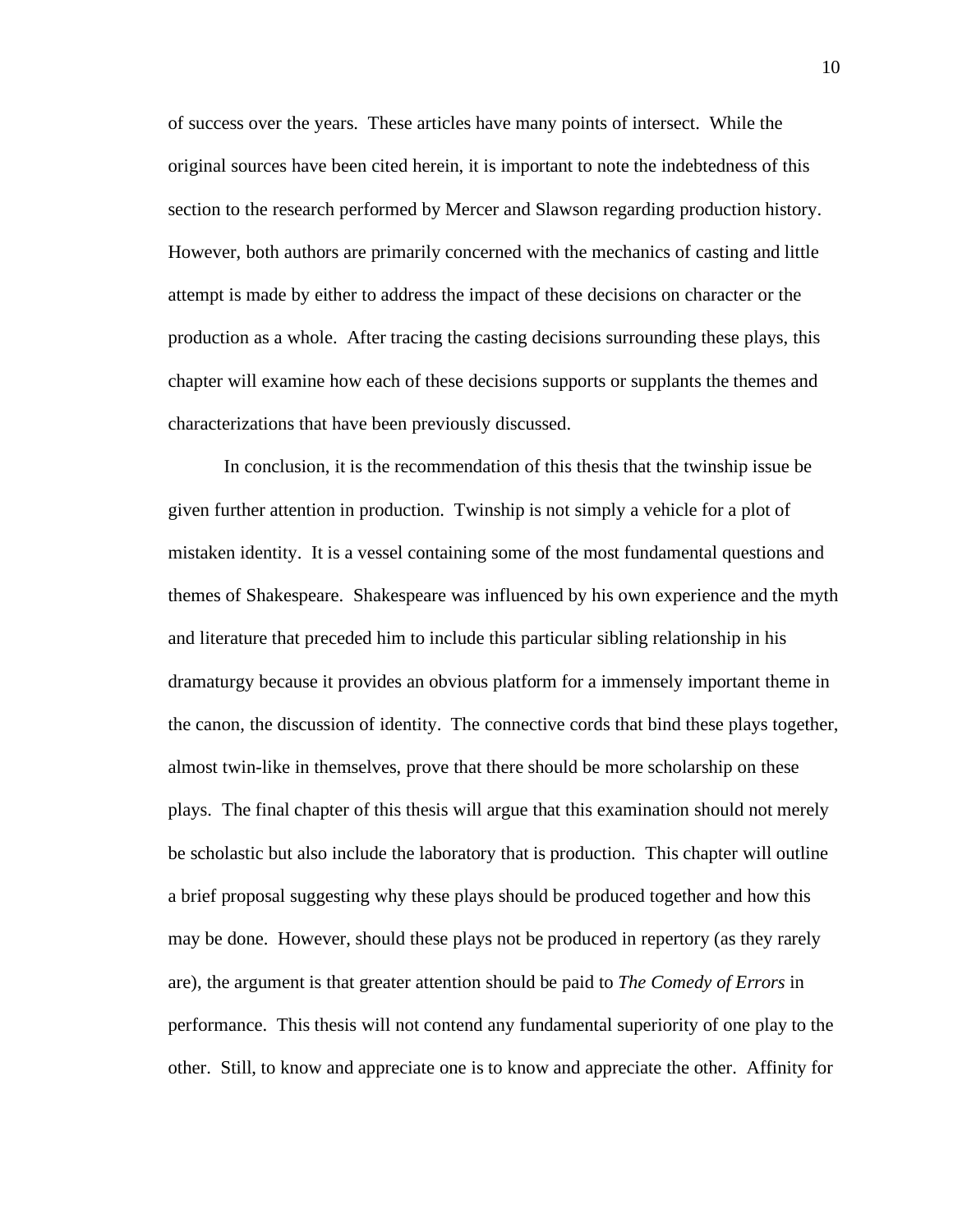*Twelfth Night* runs high both with artists and audiences, as evidenced by its long and much lauded production history. Though much recent scholarship has rescued *Errors* from some of the negative connotations of mere farce, it has for the most part lacked the same resonance as *Twelfth Night*. *The Comedy of Errors* is a text that boasts a long underappreciated richness, and because of its many opportunities for experimentation, it consequently begs to have more attention in production.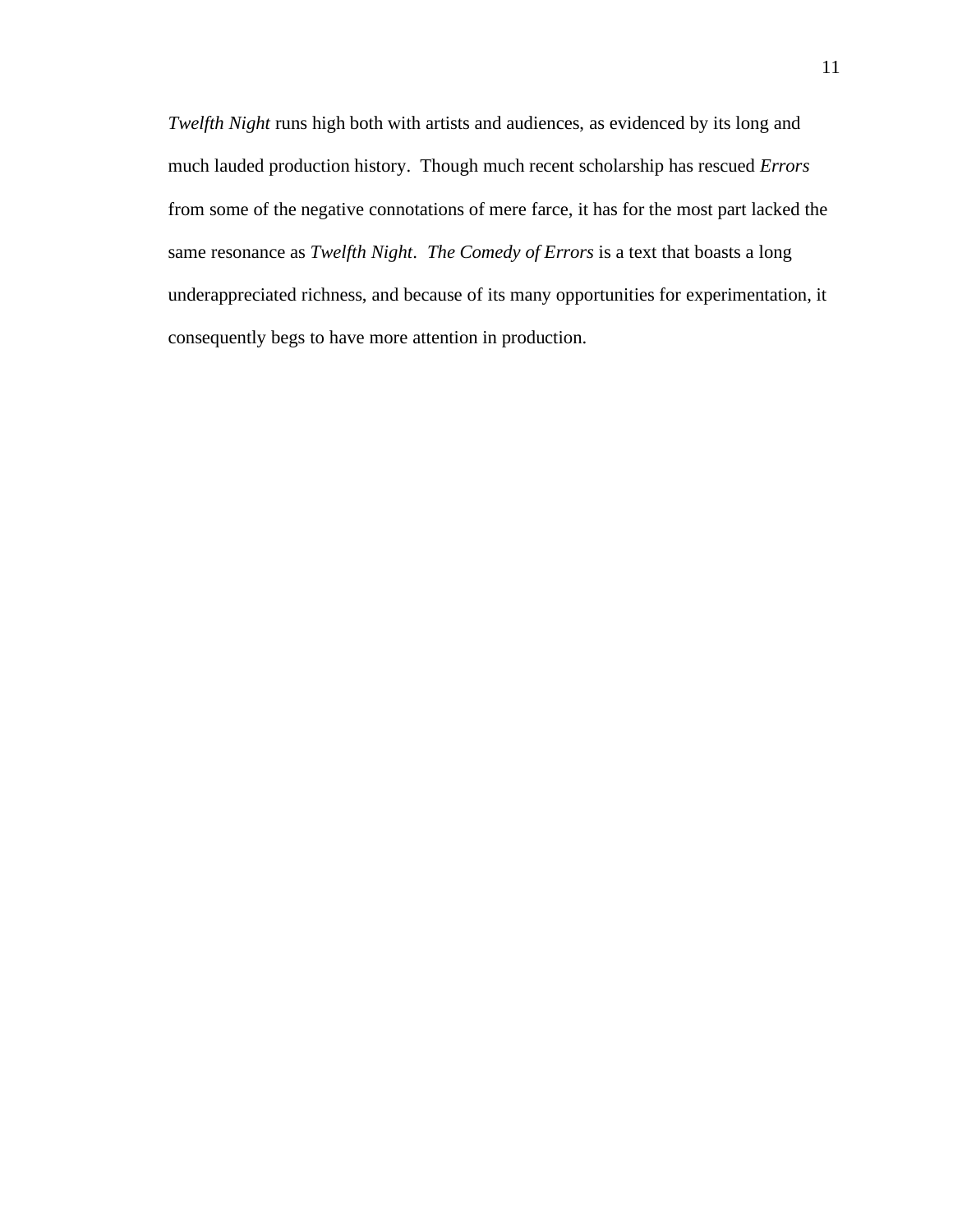#### **CHAPTER II**

"What have befall'n of them and thee till now": Sources and Motifs in the Twin Comedies

Thus far, the focus of this work has been to provide an historical context for the examination of Shakespeare's twins. This chapter will narrow the focus onto Shakespeare's specific sources and associated motifs for these two exemplary comedies. For purposes of this discourse, sources will be loosely defined as the literary genetics of the plays, the preexisting texts that gave *The Comedy of Errors* and *Twelfth Night* their skeletal structure, and the circumstances of Shakespeare the man, his life and milieu. In crafting these plays, Shakespeare used source material available to him and infused his own genius to create these lasting texts. Even though Shakespeare did not utilize the dramaturgical device of twins anywhere except in *The Comedy of Errors* and *Twelfth Night*, these plays have much more in common than the twin plot contrivance. One of the primary sources for both plays is the Roman comedy *Menaechmi* by Plautus. This section will also highlight the motifs common to these two plays: time, witchcraft (trickery), and madness. Individually, these themes are not unique to these plays. However, it is their collective prominence that makes this particular triad of themes unique. With shared motifs, source material, and subject matter of twinship, *The Comedy of Errors* and *Twelfth Night* have numerous points of intersect and are connected at a very fundamental level. They are in essence "twinned." The goal of this chapter is to

12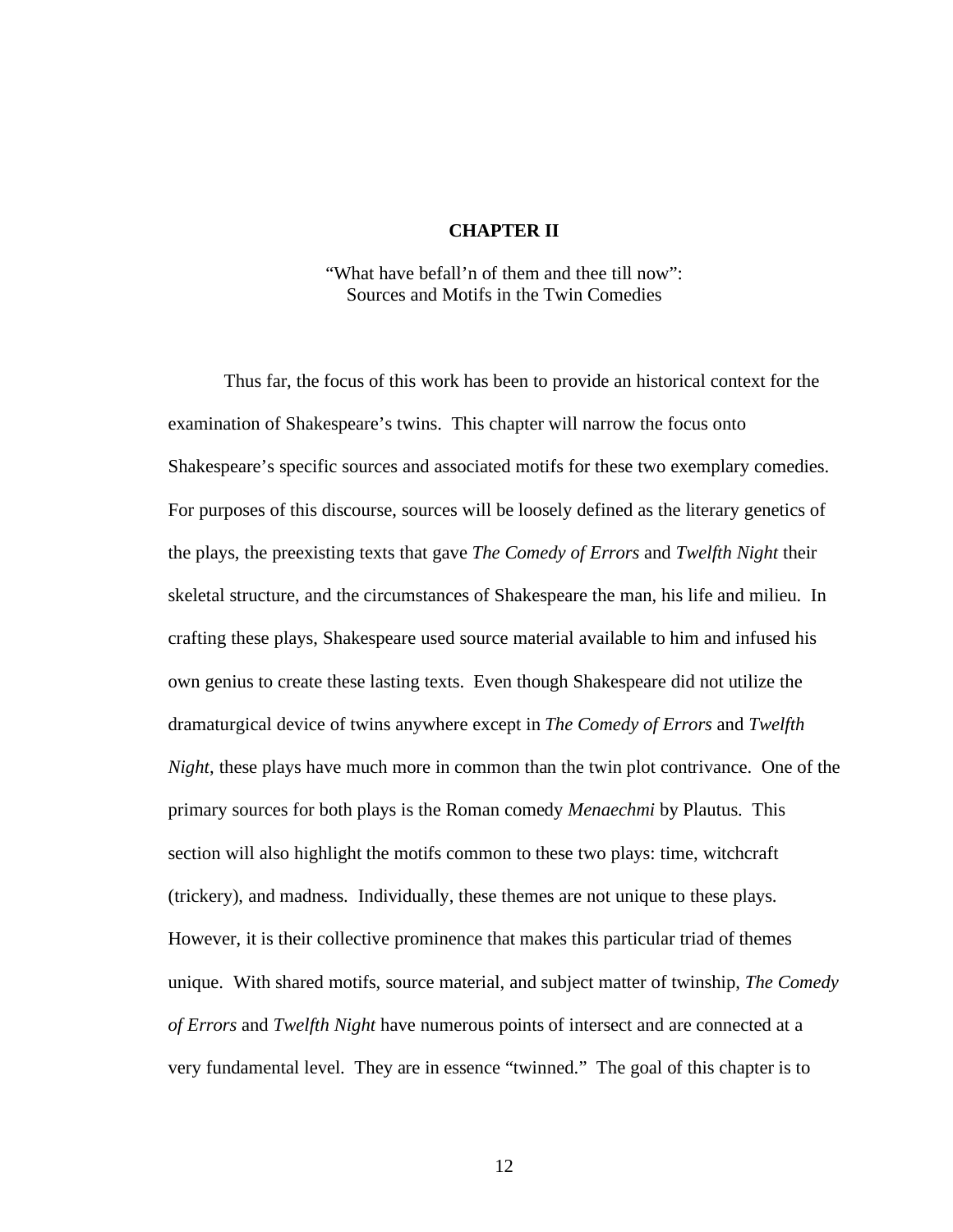emphasize the common features of these plays and lay the framework for the discussion of character that is to come.

Scholars generally agree that *Errors* is based in large part upon two Plautine comedies, *Menaechmi* and to a lesser extent on the *Amphitruo*. A brief description of the *Menaechmi* plot will make the relationship between it and *Errors* evident. A merchant of Syracuse brings one of his identical twin boys to market in Tarentum. While there, the child, Menaechmus, is carried off and later adopted by a wealthy merchant of Epidamnus. The father of the boys dies of grief. The surviving twin, Sosicles, was renamed for the lost brother. Years later, Menaechmus of Syracuse (Sosicles) comes to Epidamnus with his servant Messenio to seek his lost brother (Argument 1-4, Prologue 1-35). Menaechmus of Epidamnus has a shrewish Wife, and he decides to taunt her by giving one of her mantles to a Courtesan (I.ii). Later the Courtesan returns the mantle to Menaechmus Sosicles (II.iii). The Wife accuses Menaechmus of taking the mantle, which he denies and is shut out of their house (IV.ii). When Menaechmus tries to get the mantle back, the Courtesan protests that she already returned it to him along with a bracelet. He denies this also and is shut out of her house, too (IV.iii). The Wife accosts Menaechmus Sosicles, and when he denies any association with her (V.i), she assumes he is mad and calls her father to set him straight (V.ii). The father sends for the doctor (V.iv), who tries to take away local Menaechmus (V.v), but Messinio rescues him. The twins finally encounter each other, but they are so amazed that Messinio must sort out the resolution (V.ix). From *Menaechmi*, Shakespeare adapts his basic plot outline: identical male twins are separated at a young age; then one comes to seek the other. In Menaechmus and Menaechmus Sosicles of *Menaechmi*, Shakespeare has his *Errors*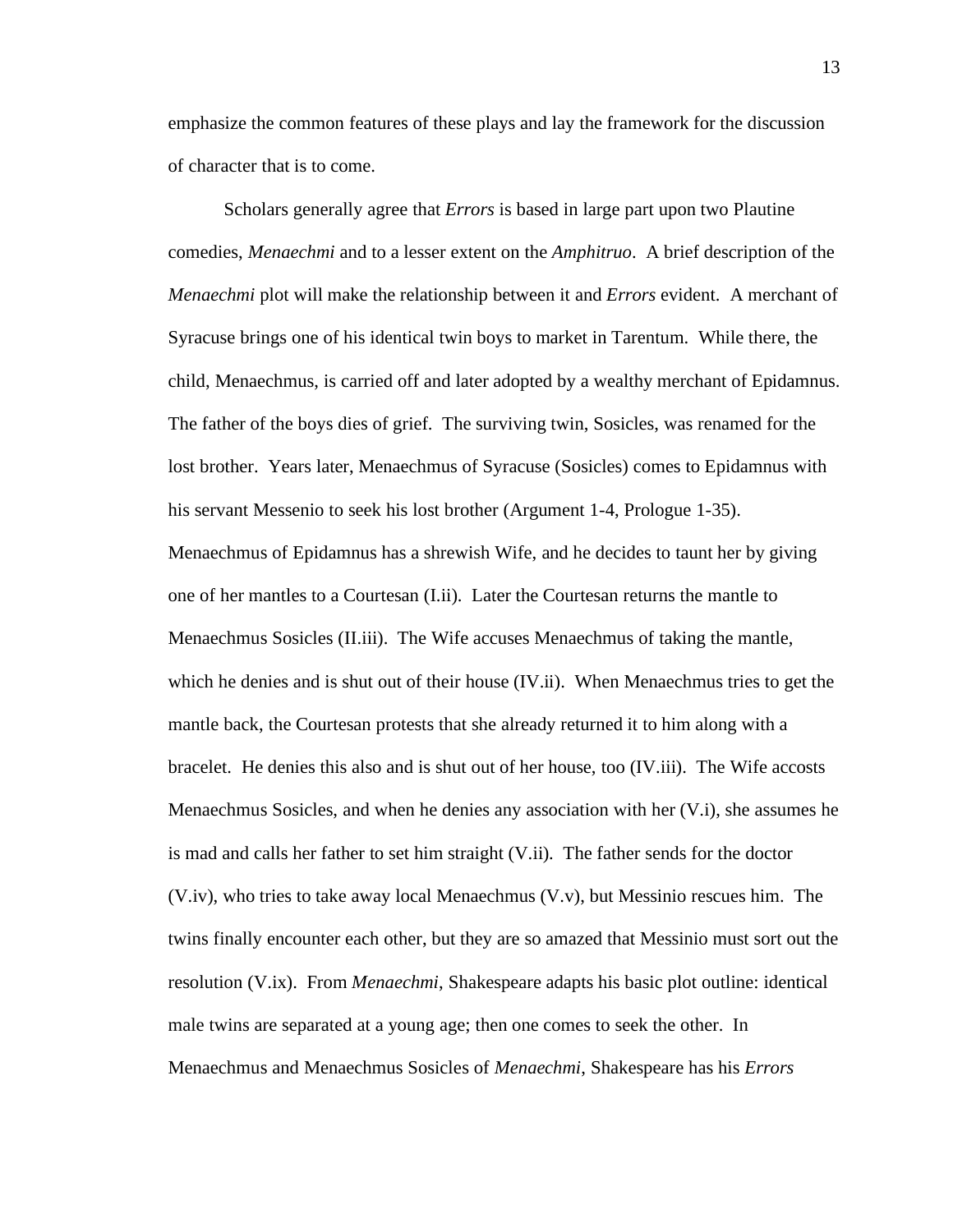character prototypes for Antipholus of Ephesus and Antipholus of Syracuse, respectively. Antipholus of Ephesus must contend with a jealous wife, Adriana, and a courtesan, and must suffer the accusations of lunacy arising from incidents of mistaken identity. Where Plautus focuses on the local twin, Shakespeare looks instead to the visiting twin. Antipholus of Syracuse has his identity mistaken by the Ephesians, including his twin's wife, with the object of contention becoming the gold chain (Plautus's mantle). To these broad similarities, Shakespeare adds his own complexities, which result in a more unified play. Rather than simply reuniting the brothers, Shakespeare creates the parental roles of Egeon and Emilia and reunites the entire family. He also gives the wife a sister, Luciana, with whom the visiting brother falls in love (Scragg 14).

Another great Shakespearean stroke is the twinning of the servant characters. Menaechmus of Epidamnus has a parasite called Peniculus (II.i), and Menaechmus Sosicles has a servant called Messenio (II.i). These are the Dromio prototypes. It is this doubling of both the master and servant characters that Alison Gaw believes is implicitly borrowed from the *Amphitruo* and superimposed on *Menaechmi* (625). The *Amphitruo* has as its central characters not twins but two sets of doppelgangers. The god Jupiter has fallen in love with the mortal Alcmena and disguises himself as her husband, Amphitryon, in order to seduce her while her husband is at war. Unaware of the trick being played on her, she becomes pregnant with twins by both Jupiter and her husband. Jupiter's servant Mercury, who is impersonating Amphitryon's servant, Sosia, reveals this in the Prologue. T.W. Baldwin argues that Shakespeare's borrowing of the *Amphitruo* is in device only, not in details of plot. Both Gaw (625) and Leah Scragg (14) contend that the barring of Antipholus of Ephesus from his home in Act III, Scene i is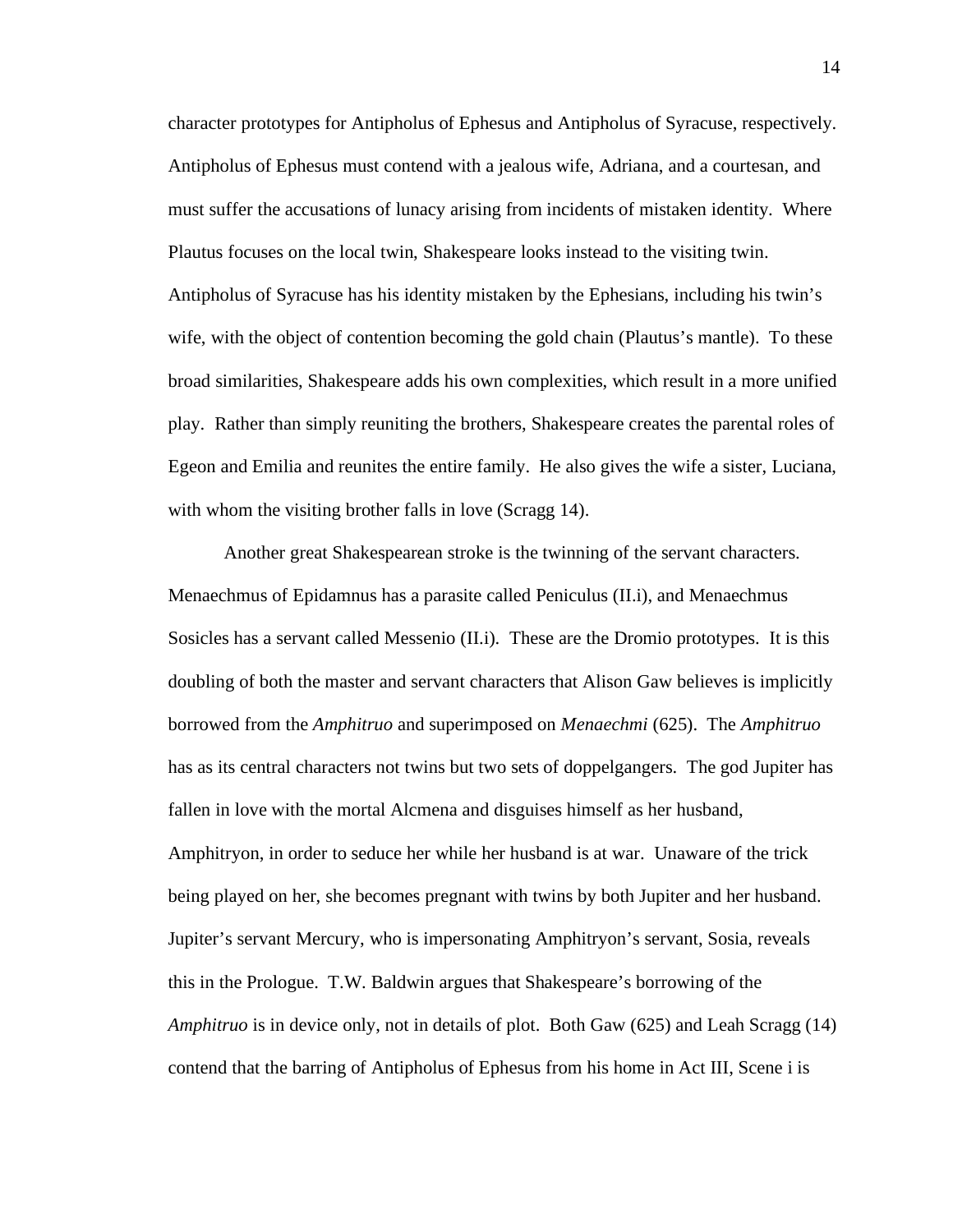taken from the *Amphitruo* (Watt 402). Yet, they all join in the sentiment that though Shakespeare borrowed elements from the Roman sources, *Errors* is in essence his own amplification and not simply a reproduction of *Menaechmi* or *Amphitruo*. Besides the second doubling, there is more subtle shading of *Amphitruo* in *Errors*. In Act I of the former, it is revealed that Alcmena will give birth that day to twin sons, one the son of her husband, the other the son of the god Jupiter. This rather strange twin-like relationship can be seen in the Antipholus-Dromio dynamic. While they are not brothers, they have grown up together, and their master-servant relationship reflects the same birth disparity as the mortal versus the god-sired twins. Though the double doubling of servant-master relationship has been lifted from *Amphitruo*, Shakespeare's mistaken identities arise from ignorance rather than willful deceit.

There is one other noteworthy source from antiquity relating to both *Errors* and *Twelfth Night*. This is less concerned with plot or character, but as it relates to later topics of discussion it should be mentioned here. The sea, and its associated images of storm and shipwreck, is the final motif to be discussed. Baldwin asserts that the hapless plight of Egeon, the storm, and resultant shipwreck that he describes at the beginning of the play (I.i.62-120) most closely parallels that of the titular character of the *Aeneid* by Virgil (239). Indeed, Baldwin claims this as the model for all poetic storms and shipwrecks, and therefore it is the source for the recurring symbol of the shipwreck in the Shakespearean canon, including *Twelfth Night*. The *Aeneid*, along with Homer's *Odyssey*, are two of the major classical epics of a sea journey that becomes a life journey. H.H. Huxley's article "Storm and Shipwreck in Roman Literature" cites many of the more obscure examples. The sea, vast and powerful, is a constant in the lives of an island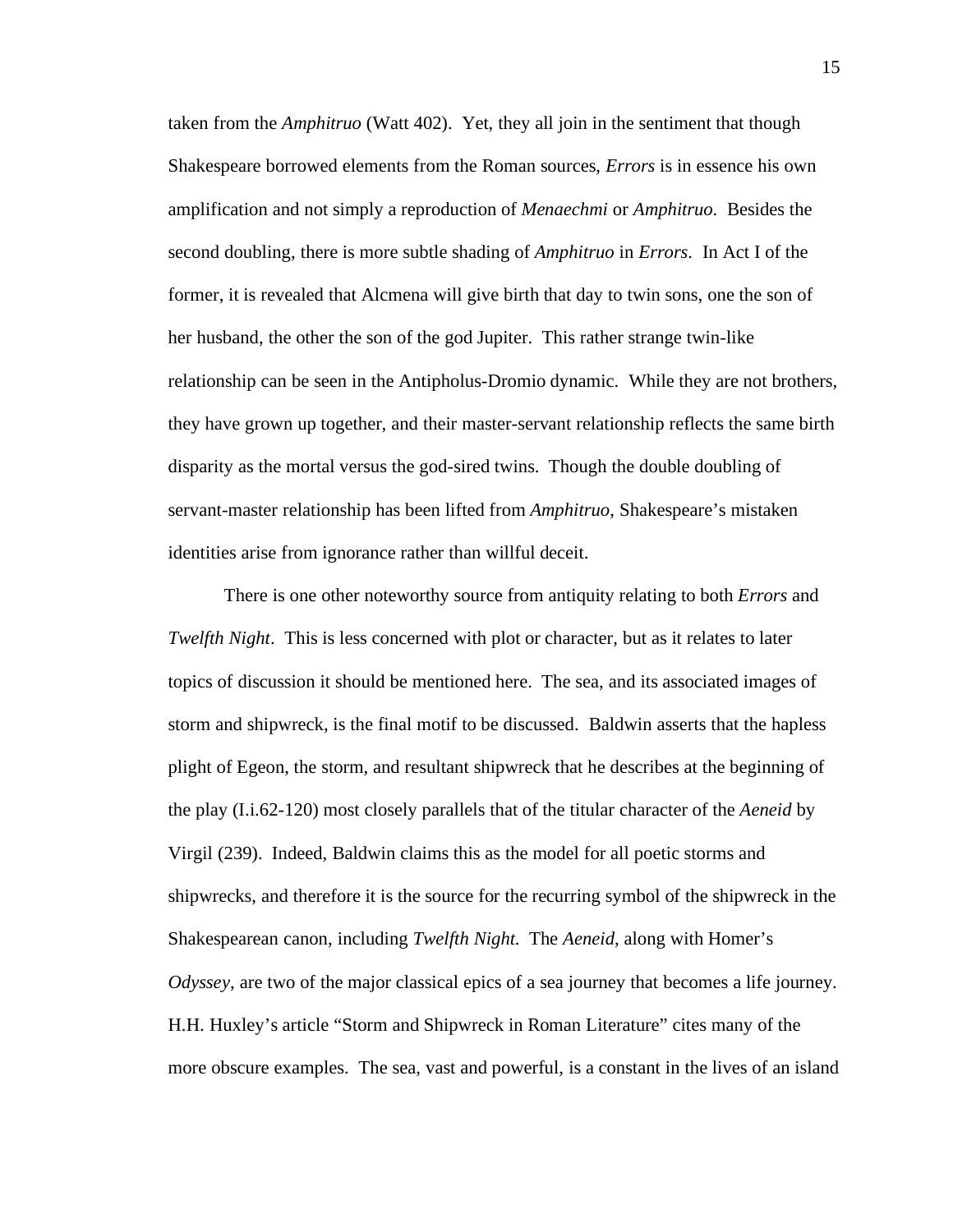monarchy such as England and is a near constant referent in the Shakespearean canon. Every play contains at least one nautical reference, and in some cases several references. Several other plays, notably *Pericles* and *The Tempest*, concern themselves with journeys at sea. The sea journey, to an Elizabethan audience, is representative of the passage through life and the storm symbolic of the chaos that can intrude upon that journey (Scragg 18). In each play, it is quickly revealed how a storm and shipwreck have thrown the lives of the twins into chaos (*TN* I.ii.9-17).

Upon seeing the first recorded performance of *Twelfth Night* in 1602, John Manningham observed that it was "much like *The Comedy of Errors* or *Menaechmi* in Plautus, but most like and near to that in Italian called *Ignanni* [*Gl'Ingannati*] (Lothian xxvi). This rather perceptive observance carries the discussion to sources of *Twelfth Night*. Manningham observed the common Roman denominator of both plays, *Menaechmi*, and the Italianate lineage of *Twelfth Night. Gl'Ingannati* is the prime source for Viola's plot line, while Sebastian seems closer in origin to the *Menaechmi,* though it is impossible to unknit the plot that Shakespeare made around the two. It is likely that *Gl'Ingannati* was not the direct source for *Twelfth Night*. Geoffrey Bullough argues that it is a non-dramatic adaptation of the Italian story by Barnabe Riche that is the intermediate source on which *Twelfth Night* is based (270). In Riche's "Apolonius and Silla" a young woman is separated from her brother by the sack of Rome. However, in Riche they are simply brother and sister. She escapes the convent where she has been placed by her father and, in disguise, becomes a page in the service of the man she loves. She becomes his emissary to the lady he wishes to marry, and a triangle forms when the lady falls in love with the disguised page. The arrival of the brother allows for the happy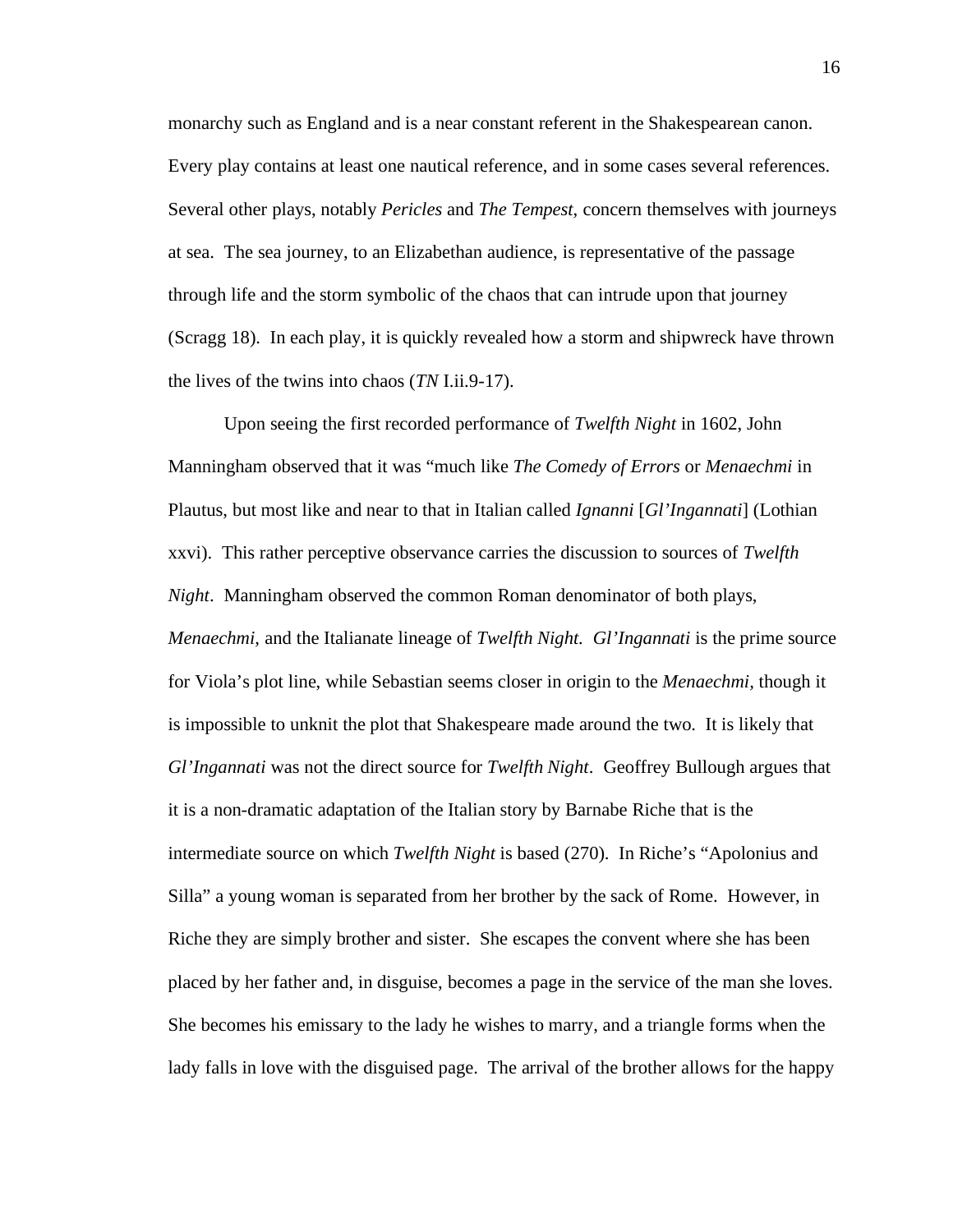coupling in the end. The similarities here are clear. Shakespeare does not adopt wholly from Riche, but he hearkens back to his earlier work. Again, the main characters are twins, though this time they are fraternal. Again, a shipwreck divides his twins, and again the insertion of the other half creates the environment for mistaken identity. Though the relationships do not manifest themselves in the same way, Riche's story lifts many names from Acts 18: Pontus, Priscilla, Apollos. Slyly, Shakespeare picks up on another name from Acts: Caesarea. L.G. Salingar in his "The Design of *Twelfth Night*," has painstakingly showed how Shakespeare followed Riche for Viola and Plautus for Sebastian (118-128). In fact, Sebastian is a true echo of Antipholus of Syracuse regarding circumstance. Like his *Errors* counterpart, he finds himself in a strange land after a shipwreck that separates him from his twin. As he makes his way through the town he is recognized by its inhabitants and is even loved by a strange noblewoman. The strange events that unfold cause Sebastian to question his sanity before finding his sister in the recognition scene, thus explaining the mistaken identities (Scragg 26). The Roman and Italian traditions are also alive in *Twelfth Night* in other ways; for example, the witty banter of Feste, the clown, and the boastful swagger of Sir Toby Belch.

There is one more source to be examined, that of the author's personal life. For the last half century or more, it has been a prime question of scholarship whether is it valuable, or even permissible, to read the works of Shakespeare through a biographical lens (Wheeler 130). (Presumably, this not unrelated to the tired authorship issue). However, there is a fair amount of extant information on the life of the man from Stratford, so it seems wholly unwise not to examine the works through the life. If Shakespeare's work was colored by antiquity and his contemporary social context, as this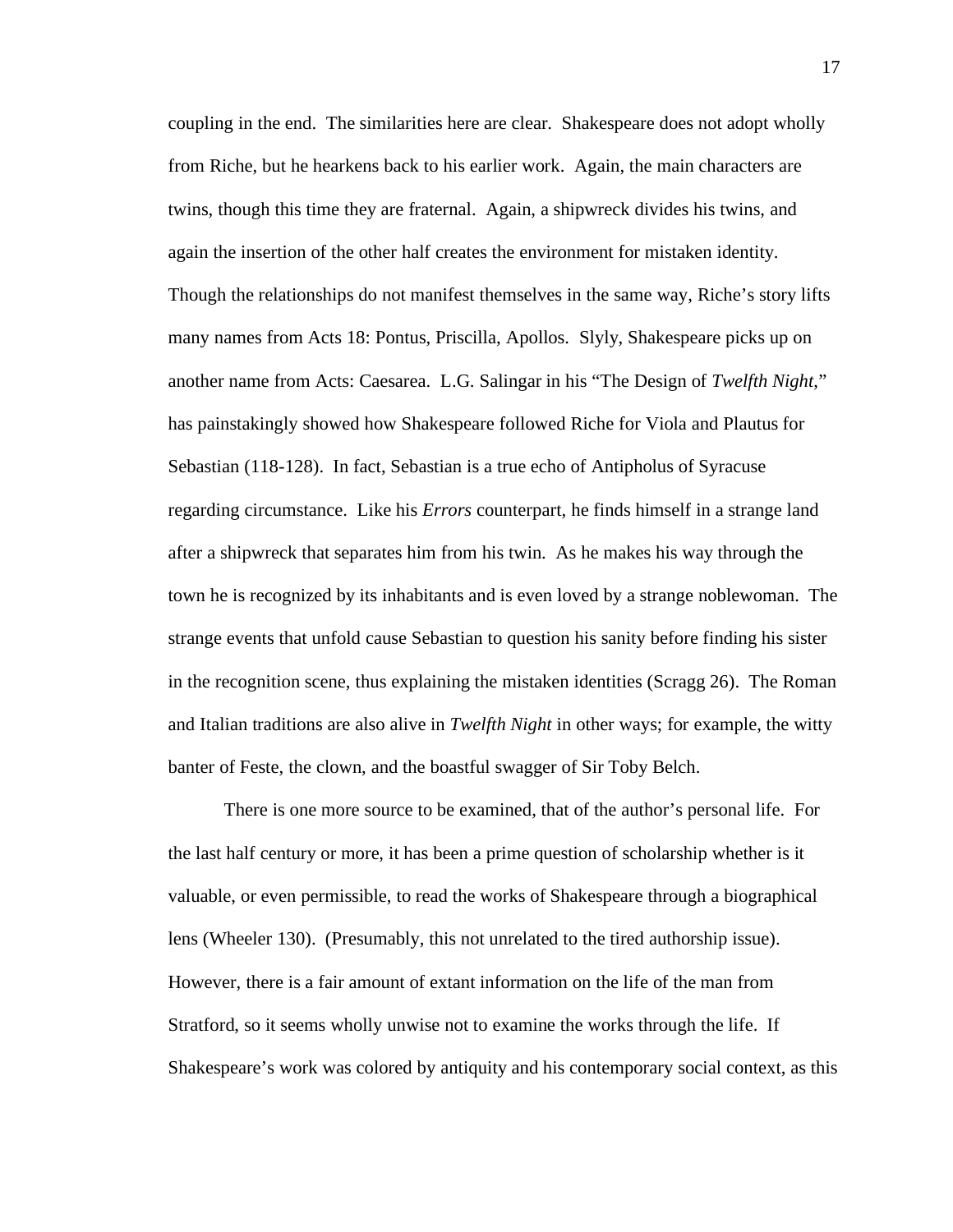paper contends, then the events of his own life must also be brought to bear, especially concerning these two plays.

William Shakespeare was the father of opposite-sex twins. Christened Hamnet and Judith for their godparents and neighbors on February 2, 1585 (Greenblatt 73), they were almost ten years old when *Errors* was first performed in December 1594 (Foakes xvi). Shakespeare's only son died 1596 (Greenblatt 315). Viola, who according to the text is at least thirteen (V.ii.243-244), would have been about the same age as Judith at the time of Hamnet's passing. Shakespeare seems to have written his daughter into the role of Viola, young and bereft of a brother and a father. Perhaps no one knew of the profound connections while watching the first performance of *Twelfth Night* in 1602 (Lothian xxvi). One can only imagine the longing as Shakespeare penned the recognition scene of *Twelfth Night* in which a brother, thought dead, is resurrected. How much time Shakespeare spent in Stratford with his children is purely speculative. However, the parent of twins cannot help but be cognizant of a sacred and unique bond between those siblings. It does not seem possible that a writer, who can so feelingly capture the human soul, would not equally feel the intimate workings of his family. It is therefore the argument of this thesis that Shakespeare was deeply affected by his experience as a father of twins and that it manifested in his work.

It is not enough to simply know that Shakespeare had twins. When looking at *The Comedy of Errors* and *Twelfth Night*, it is equally fruitful to examine not only where Shakespeare adheres to the classical sources but also where contemporary Elizabethan sensibilities infuse the plays (Watt 402). Here the discussion turns to from the social construct toward the motifs common to these plays. The first and perhaps the most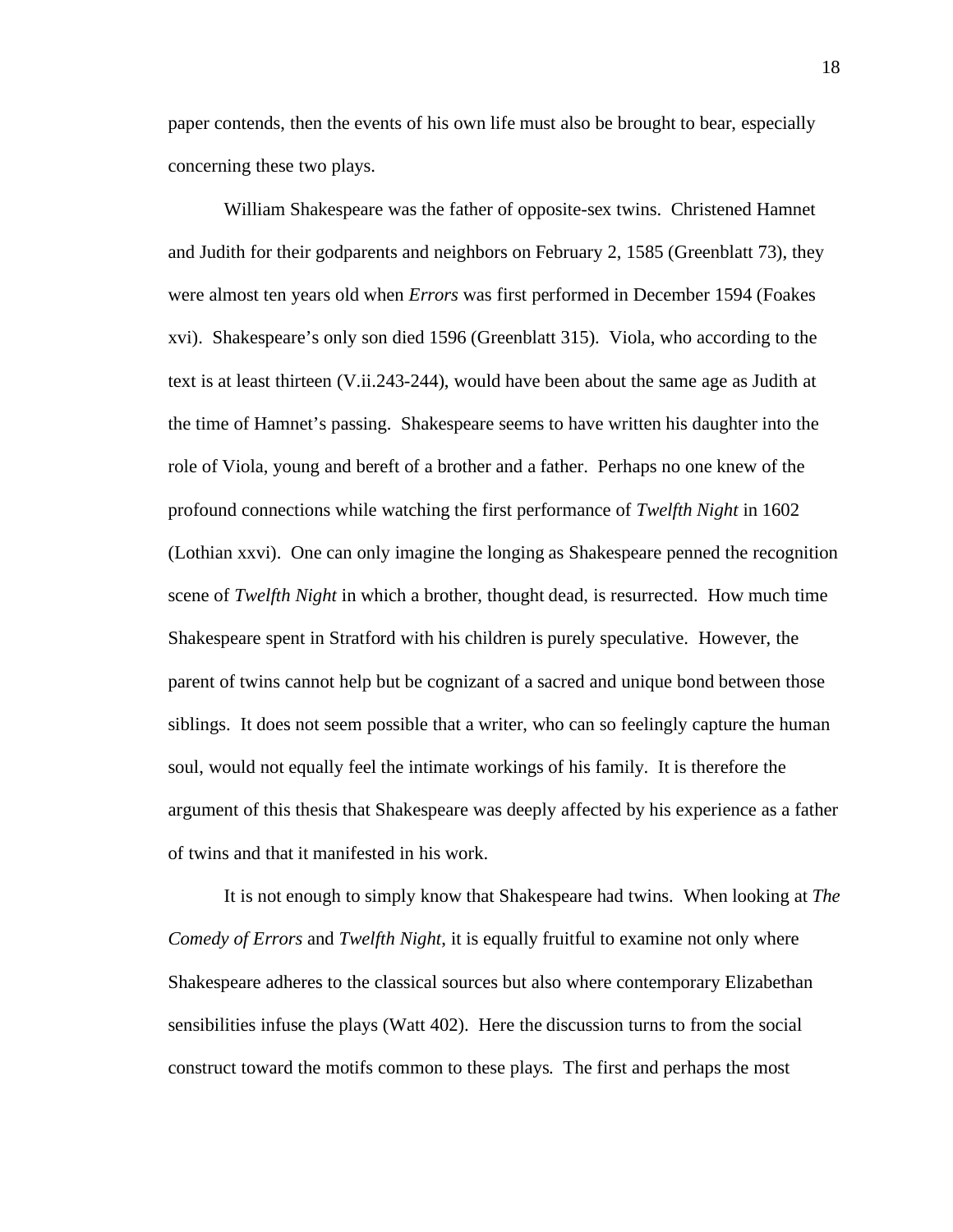important of these is Time. As above, time is not simply the passing of time, although that is one of the meanings it carries. In *Errors* "Time" is synonymous with "Nature," and in *Twelfth Night* it is used congruously with "Fate," "Fortune," and "Chance." This theme surfaces quickly in both plays. Actually, before the action of the plays begin, the work of Nature has already shown its force in the storms and shipwrecks that divide the twins. In the first scene of *Errors*, Egeon describes his present circumstances as "wrought by nature" (I.i.34) and elaborates on the sundering of his family. In the same scene, Egeon is condemned to die at sundown if he cannot produce the thousand marks necessary to ransom him (I.i.21-22). Time is palpable at the onset, like a giant clock ticking off the minutes until Egeon's death. From these early exchanges it seems to be a negative force in the lives of these characters. However in Act II, Shakespeare allies time and nature in a comic exchange between the Syracusian Antipholus and Dromio:

> SYR. ANT. Well, sir, learn to jest in good time; there's a time for all things.

SYR. DRO. I durst have denied that before you were so choleric.

SYR. ANT. By what rule, sir?

SYR. DRO. Marry, sir, by a rule as plain as the plain bald pate of Father Time himself.

SYR. ANT. Let's hear it.

SYR. DRO. There's no time for a man to recover his hair that grows bald by nature

. . . . . . . . . . . . . . . . . . . . . . . . . . . . . . . . .

SYR. ANT. Why is Time such a niggard of hair, being (as it is) so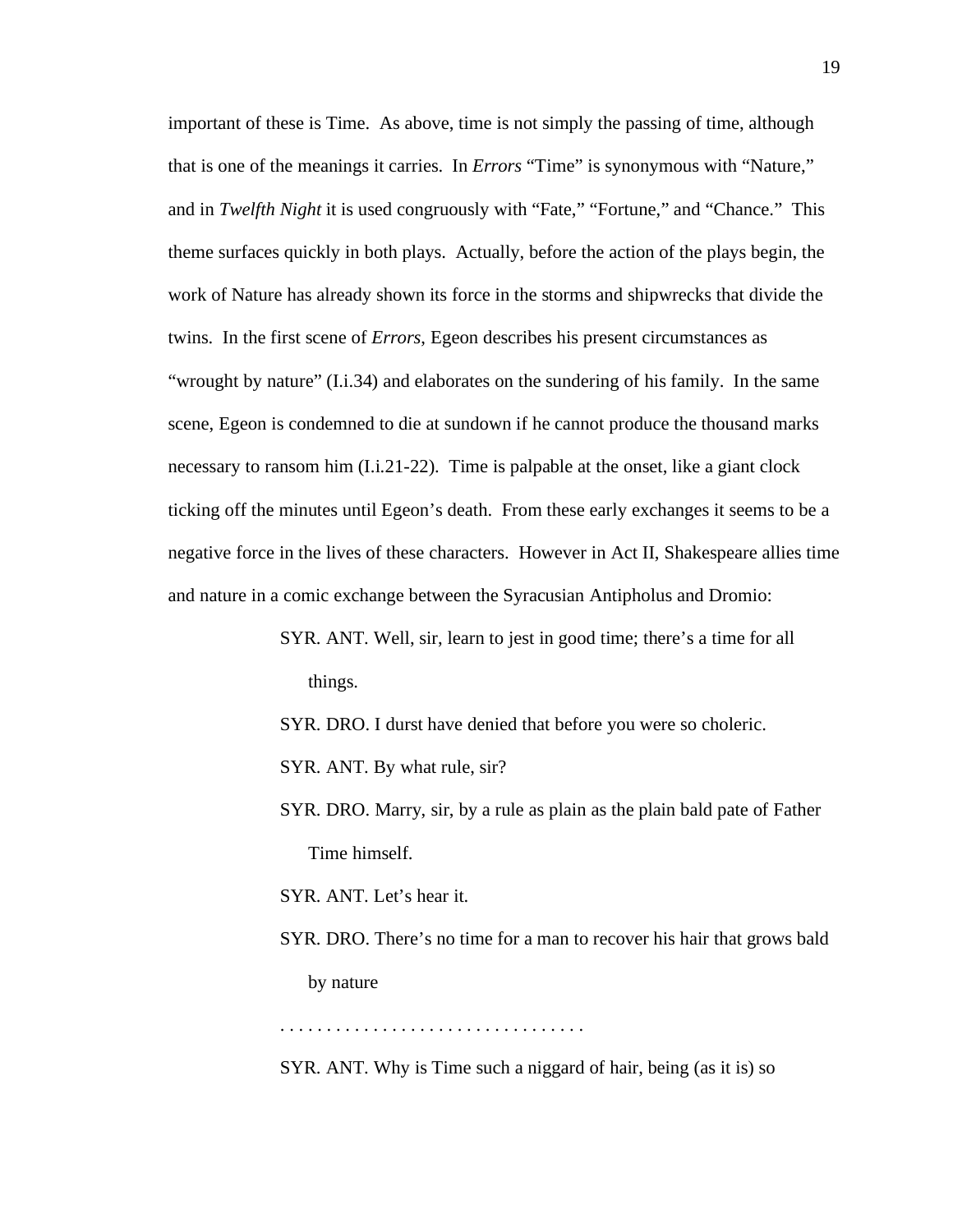#### plentiful an excrement?

. . . . . . . . . . . . . . . . . . . . . . . . . . . . . . . . .

- SYR. ANT. You would all this time have proved, there is no time for all things.
- SYR. DRO. Marry, and did, sir: namely, e'en no time to recover hair lost by nature.
- SYR. ANT. But your reason was not substantial, why there is no time to recover.
- SYR. DRO. This I mend it: Time himself is bald, and therefore to the world's end will have bald followers. (II.ii.63-107)

Time here is treated both literally and figuratively, in images both light and dark, describing the journey of life.

Time also plays an important role in *Twelfth Night*. When the heroine is first seen after her shipwreck, Viola is comforted by the idea of time as fate working in her life:

VIOLA. And what should I do in Illyria?

My brother he is Elysium.

Perchance he is not drown'd: what think you, sailors?

CAPTAIN. It is perchance that you yourself were sav'd.

VIOLA. O my poor brother! and so perchance may he be.

CAPTAIN. True, madam, and to comfort you with chance (I.ii.3-8)

At the end of the scene, she declares, "What else may hap, to time I will commit" (I.ii.60). The language in this scene highlights the role that fate plays in this plot, particularly for Viola. Fate is further emphasized if this scene is performed first in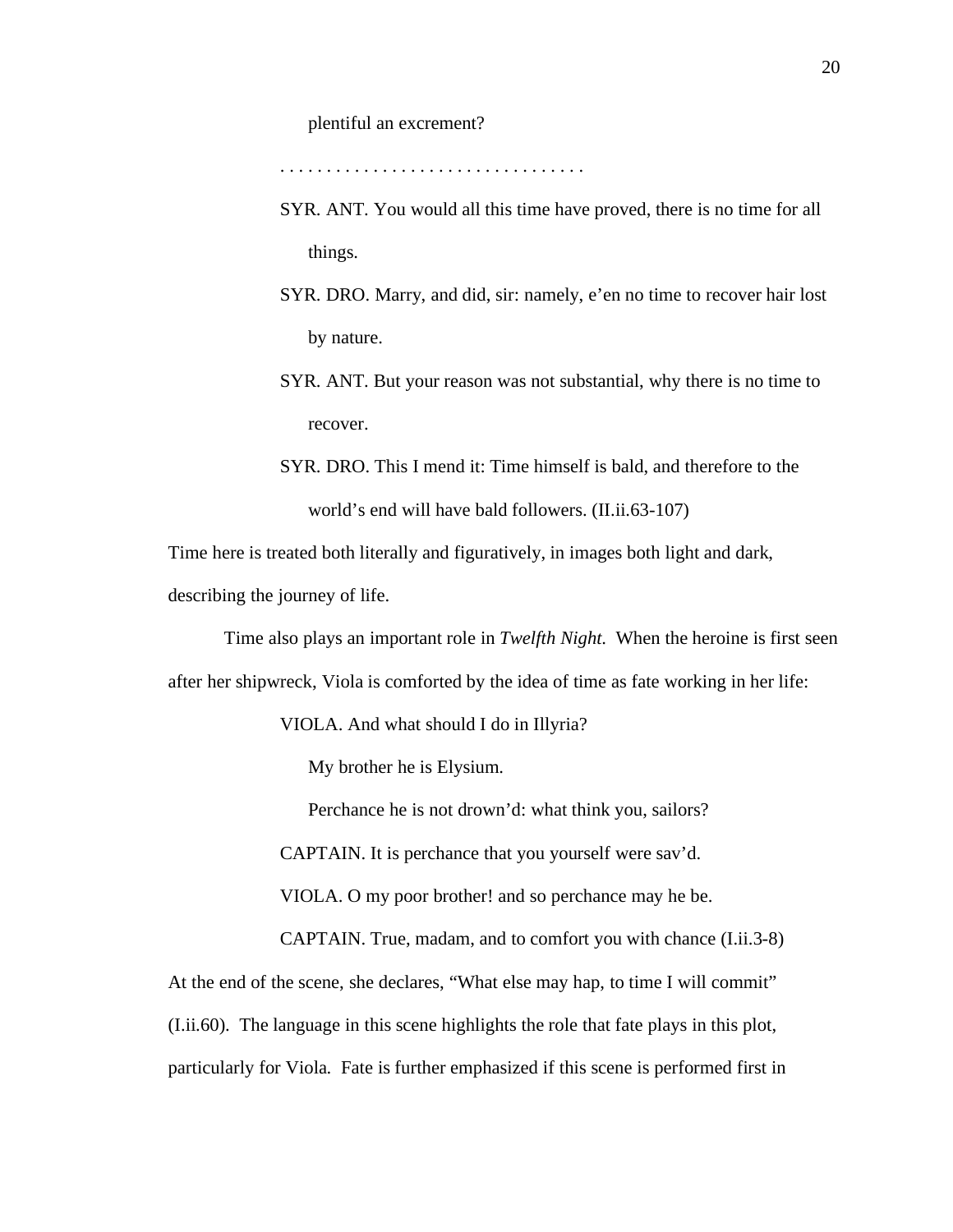production, as is often the case. If the play is performed as written with "If music be the food of love, play on" as the first line, the theme of music, rather than fate, is brought to the forefront. In Act II, Scene i Sebastian reveals their bond of twinship:

> [My father] left behind him myself and a sister, both born in an hour: if theheavens had been pleased would we had so ended! But you, sir [to Antonio] altered that . . . (18-21).

Sebastian, like his sister, harkens to the force that fate plays in their lives. The heavens saw fit that they were born together and should die together. For Sebastian, Antonio's rescue represents interference in Fate's plan.

In Act I, Scene v, Olivia, basking in her new love for Cesario, calls upon Fate to work itself in her favor:

Fate, show thy force; ourselves we do not owe.

What is decreed, must be: and be this so (314-315).

In the scene in which Malvolio daydreams of a life with Olivia, he begins, "Tis but fortune, all is fortune" (II.v.24), and in Viola's famous Ring speech, she invokes both Fortune and Time:

I left no ring with her: what means this lady?

Fortune forbid my outside have not charm'd her!

. . . . . . . . . . . . . . . . . . . . . . . . . . . . . . . . . . . . .

O time, thou must untangle this, not I,

It is too hard a knot for me t'untie. (II.ii.16-40)

Repeatedly, in both plays, there is a sense of helplessness in the face of Time, of Fate, of Fortune. The characters cannot help but hope for the outcome they desire, but are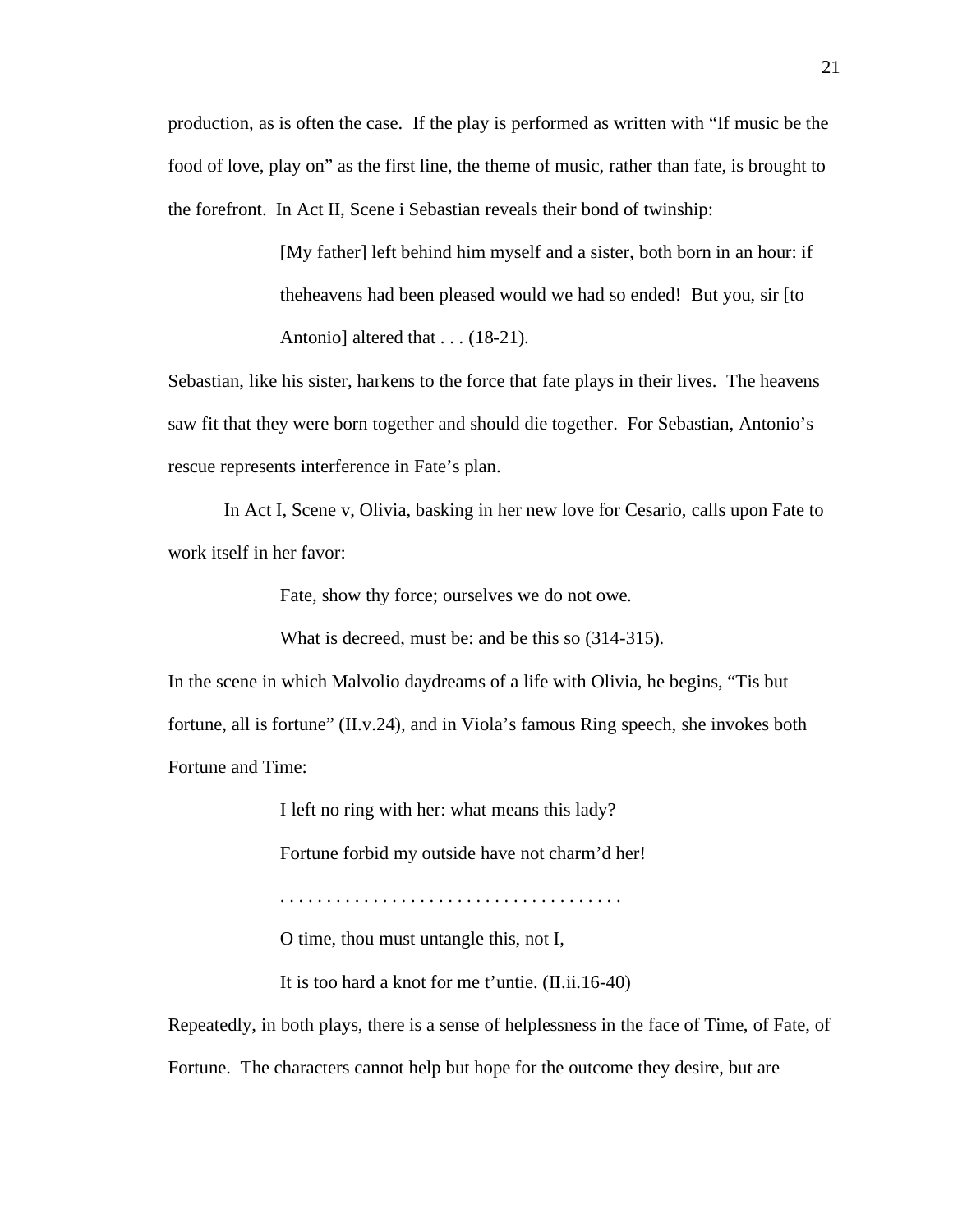nonetheless powerless to bring it about themselves. This plays into the contemporary notions of Order as ordained by God and therefore infallible (Tillyard 13). The idea of predetermination has an immediate impact on character and identity that will be further explored.

While Order is the just and comfortable stasis, there are many things that happen in the world of these plays that upset that order. There are always darker forces at work. In *The Comedy of Errors* and *Twelfth Night*, these darker forces take the form of witchcraft and trickery. Martine Van Elk wishes to highlight the cony-catching pamphlets (stories of rogues and trickery) of the day, not as an additional source per se, but as a legitimate influence on the writings of Shakespeare owing to their widespread familiarity (324). She goes on to argue that reading the pamphlets alongside the plays reveals the Elizabethan fascination with identification, misidentification, and the greater social order. Identity and the recognition of that identity are intrinsic to maintaining the social order (325). Without the external recognition that one's identity provides, the social order, and by extension the natural order, of the body disintegrates, leading to chaos and madness. Twins, especially identical ones, are natural disruption to that social order of identity because the world sees "one face . . . and two persons" (*TN* V.i.214). Each instance in which one twin is mistaken for the other is a breakdown in order. Though the actual cause of the breakdown of identity in these plays is benign, as the term 'mistaken' implies, identity can also be preyed upon by those willing to upset the balance. All the twins, Viola excepted, assume that their crisis of identity is the result of a trick or of some supernatural power. Both plays provide rich examples.

No sooner has Antipholus of Syracuse referred to himself as that confounded drop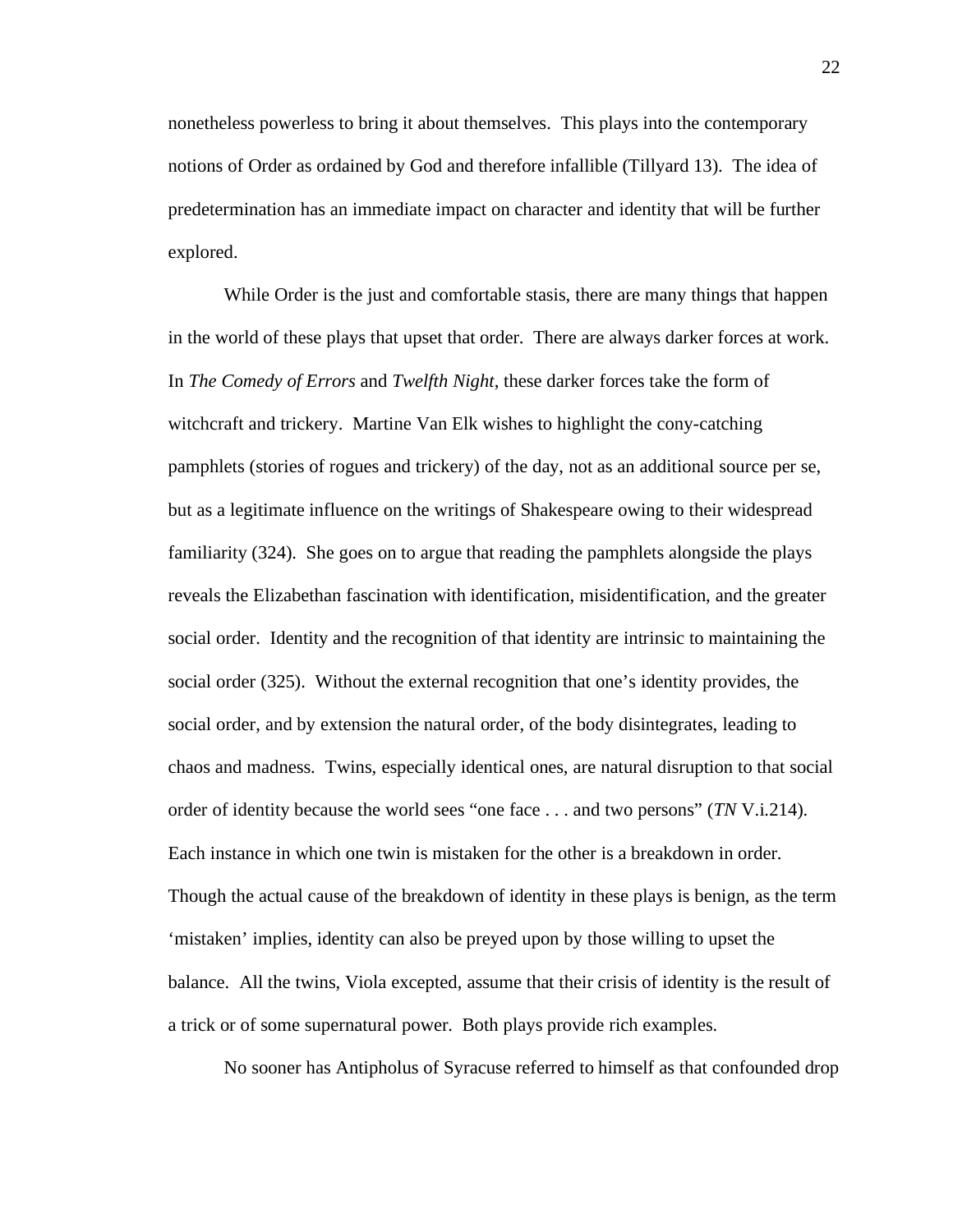(I.ii.35-38) than Dromio of Ephesus appears. Antipholus is curious about the money he entrusted to his servant and inquires after it (I.ii). This Dromio truthfully tells that he was not given any money, so Antipholus assumes he has been swindled:

> Now as I am a Christian answer me, In what safe place have you bestow'd my money, Or I shall break that merry sconce of yours That stands on tricks . . . (I.ii.77-80)

Thus begins the string of misidentifications in *Errors* that the victims wrongly assume to be tricks. Some characters seem to think that these deceptions go beyond trickery and straight to the devil himself. Consider the Syracusian Antipholus's line after encountering the Ephesian Dromio:

They say this town is full of cozenage,

As nimble jugglers that deceive the eye,

Dark–working sorcerers that change the mind,

Soul–killing witches that deform the body,

Disguised cheaters, prating mountebanks (I.ii.97-101)

The pair from Syracuse, thoroughly distraught by their predicament by Act IV, invokes Satan, sorcery, and witches when encountering the Courtesan (IV.iii.46-76). The notion of the devil being at work on earth was part of the Elizabethan reality. For Dromio to play a trick or for the devil's witchcraft to be at work were equally plausible (Miola 26). Perhaps the most widely known device of trickery is contained in the subplot of *Twelfth Night*. In Act II, Scene iii Maria, Toby, and Andrew concoct a plan to dupe the puritanical Malvolio. Maria will write some "obscure epistles" in the handwriting of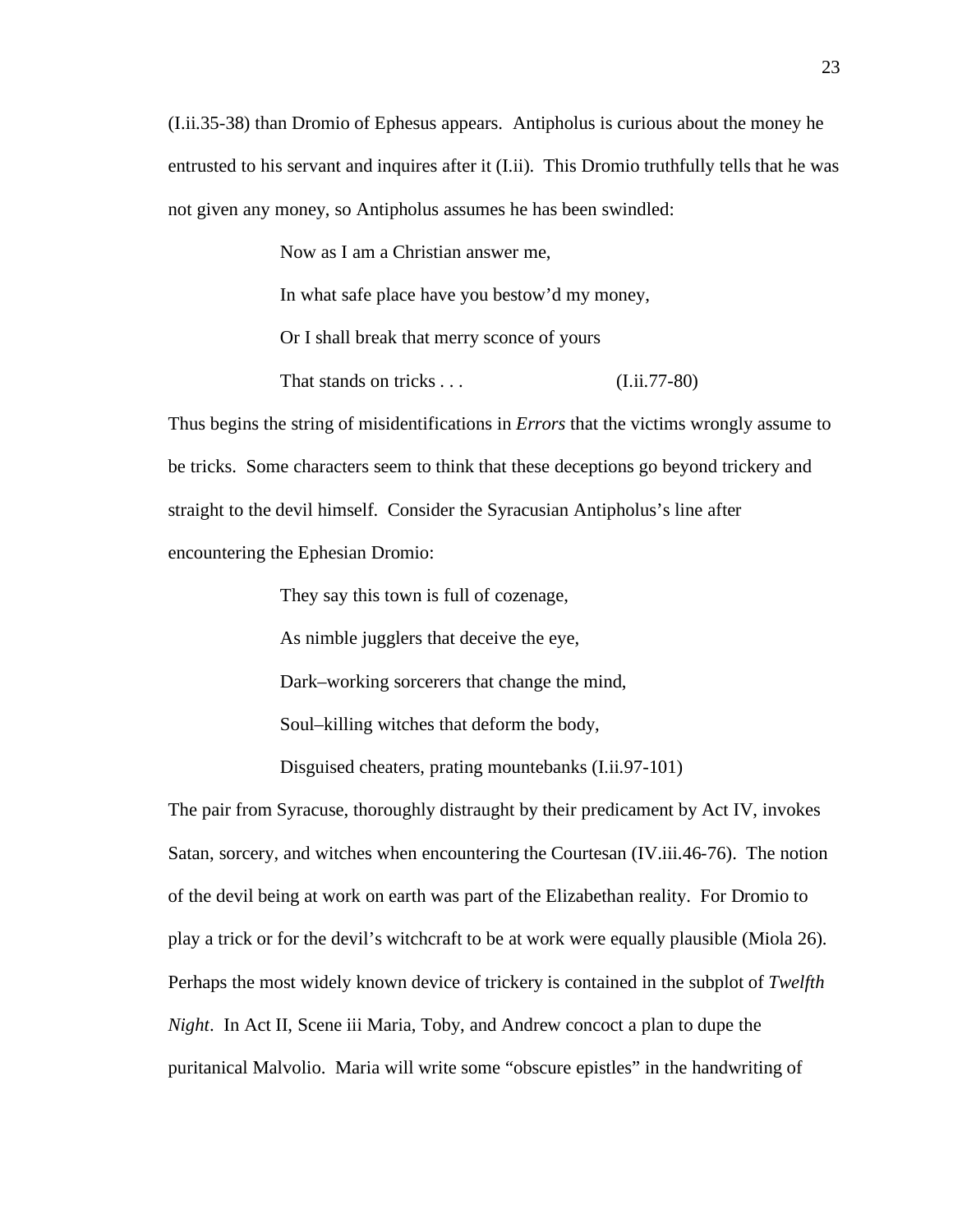Olivia to persuade Malvolio that Olivia is in love with him. This letter leads him to appear before her cross-gartered in yellow stockings (II.iii.146-176, II.v.92-179).

The almost inevitable result of trickery and witchcraft upon identity is a state of assumed madness, the third and final motif to be addressed. But for the spirit of forgiveness that runs in the comedies, the workings of madness would run dark indeed. Though the madness of *Errors* is the result of mistaken identity, it reverberates out beyond the individual. The repeated and compounded misidentifications finally lead Adriana (and everyone else in Ephesus) to believe that her husband is mad, and Doctor Pinch carries him away (IV.iv). In *Twelfth Night,* madness is created internally and externally. Sebastian, being mistaken for Cesario by Olivia's entire household, begins to question his sanity (IV.i, iii). Malvolio, as a result of trickery, is locked up by Sir Toby and Sir Andrew for exhibiting madness, and the trick is carried to rather a more malicious end than is usually expected in comedy (III.iv). Identical twins have a natural advantage in tricking the unsuspecting, however neither set is culpable in the events that lead to the seeming madness of characters in these plays. If, as Scragg suggests, madness is an extension of alienation (22), then perhaps the twins are more mad than the rest, having found themselves literally and/or symbolically adrift in the world.

The focus of this chapter has been to examine how the sources first manifested themselves into the writing of Shakespeare. Further, it describes some of the motifs of Shakespeare's dramaturgy that are common to these plays. Time, trickery, and madness are by no means the only themes present in these works, just as the sources mentioned here are arguably not the only sources for these plays. What is clear is that Shakespeare borrowed unblushingly from Plautus, from Riche, from his life, and from his moment to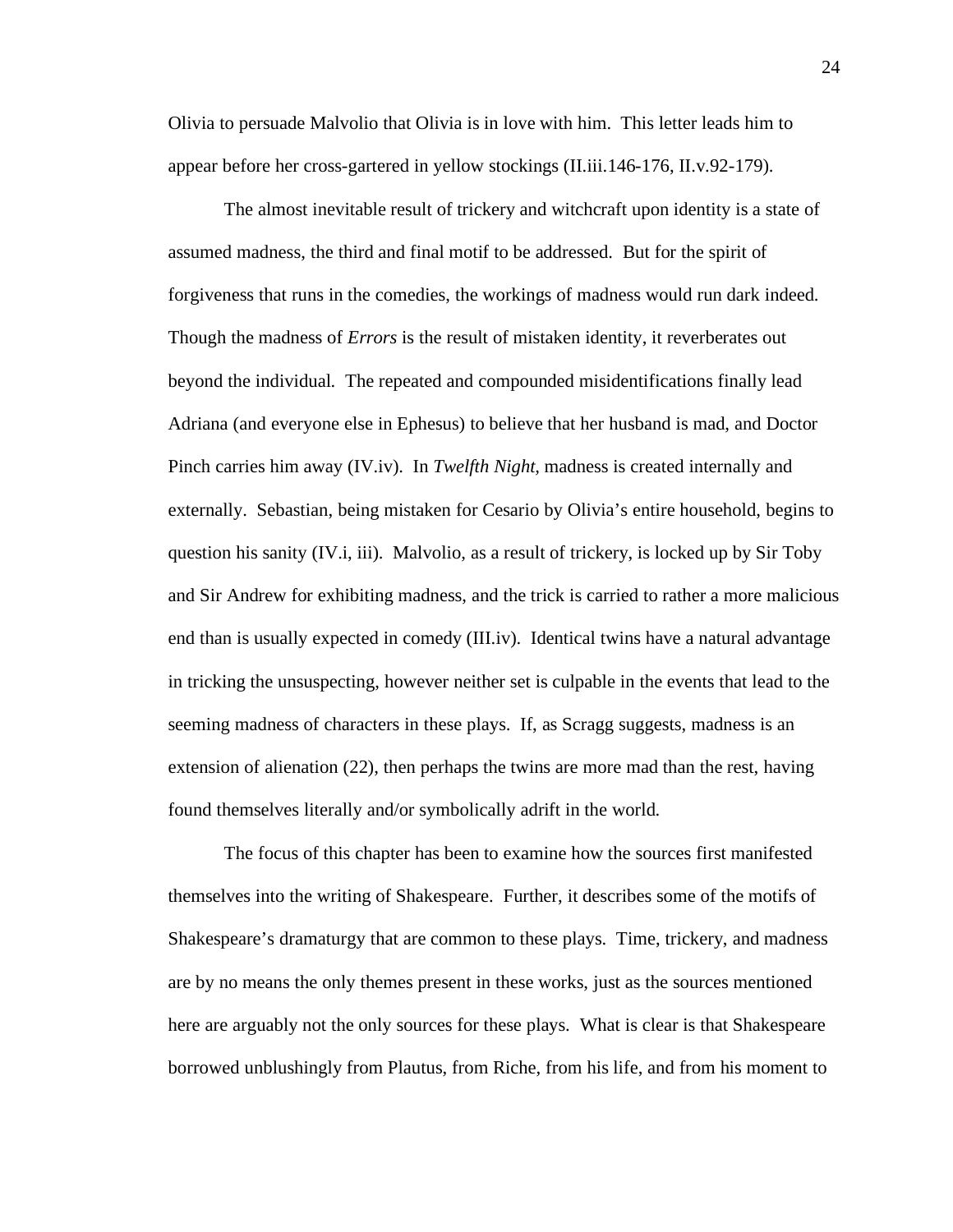create and shape his dramas. This thesis does not profess to be a definitive work of source study on either *The Comedy of Errors* or *Twelfth Night*. Rather, source study is included in order to relate these plays by more than their twin protagonists. By virtue of these common factors as well as sharing three relevant motifs, these plays are clearly interrelated. What is particularly fascinating is that these motifs repeatedly direct the reader to a fundamental query of Shakespeare, the question of identity. The following section will explore similarities as well as differences in character, and how each of the motifs discussed here impact those characters' identities.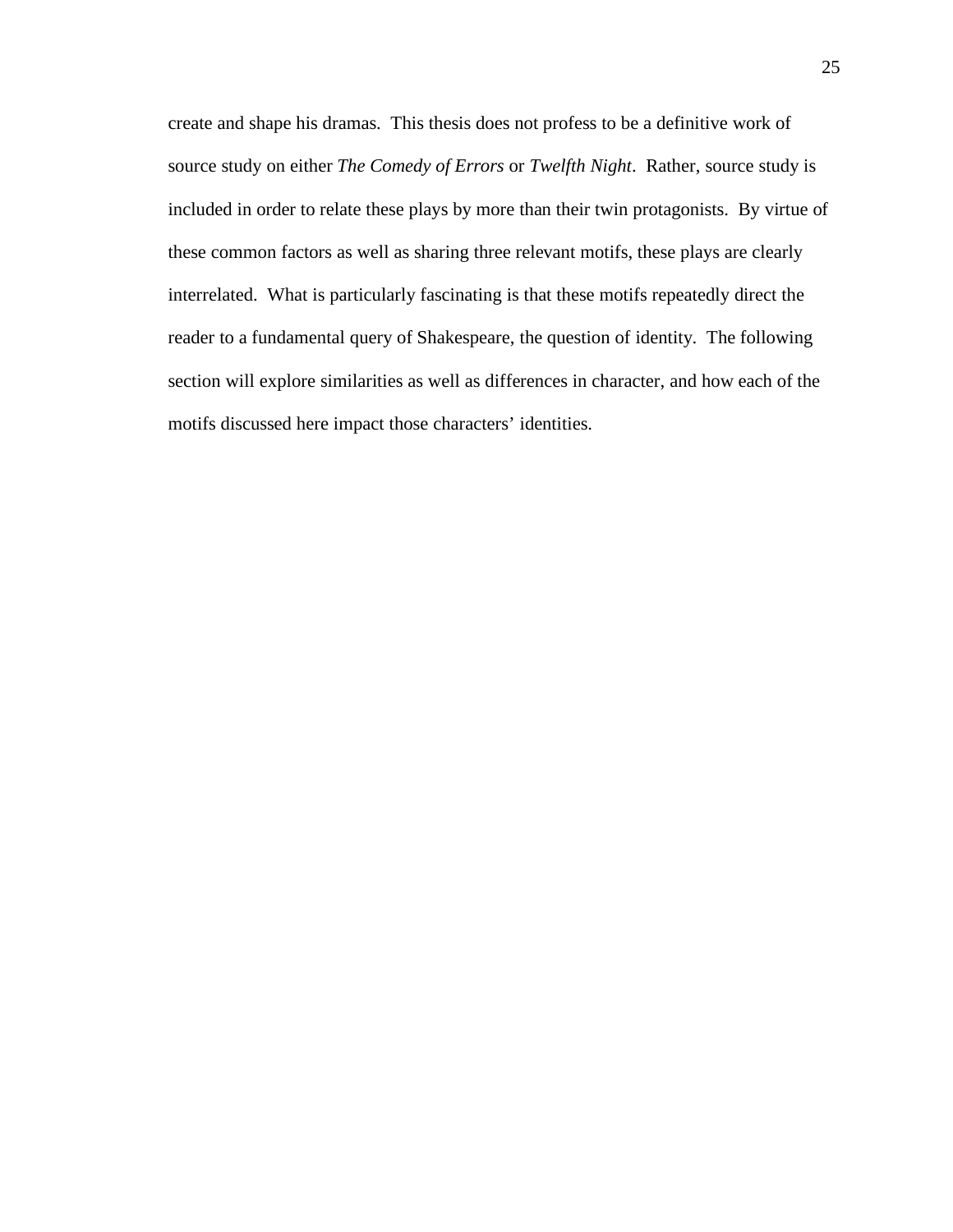### **CHAPTER III**

"I am not that I play": Character and Identity

There is a fundamental advantage in examining these two plays simultaneously. *The Comedy of Errors* is certainly one of Shakespeare's earliest comedies (Foakes xxiii). *Twelfth Night* is his last festive comedy, that is, ending on a satisfactory note. His final three comedies *Measure for Measure*, *All's Well That Ends Well*, and *Troilus and Cressida* have since been classified as "problem" comedies, or lacking an orderly conclusion. As discussed in the previous chapter, Plautus and Riche provided Shakespeare with much of the material for his plays. By modifying Riche in the direction of Plautus, specifically by using elements of *Menaechmi* in both *The Comedy of Errors* and *Twelfth Night,* Shakespeare arrives at two comedies that are much more similar in tone and theme to one another than either of their sources. It is in the manipulation of source and theme that the contrivance of the twin plot is elevated to meaningful character. As Foakes so aptly puts it, "[Shakespeare's] modification of the sources are used to develop a serious concern for the personal identity of each of the main characters and for the relationships between them" (xliii). The central relationship that Foakes refers to is the twin relationship. As Chapter One illustrated, twins are defined from birth in relation to one another, and their identities will forever be marked by that duality.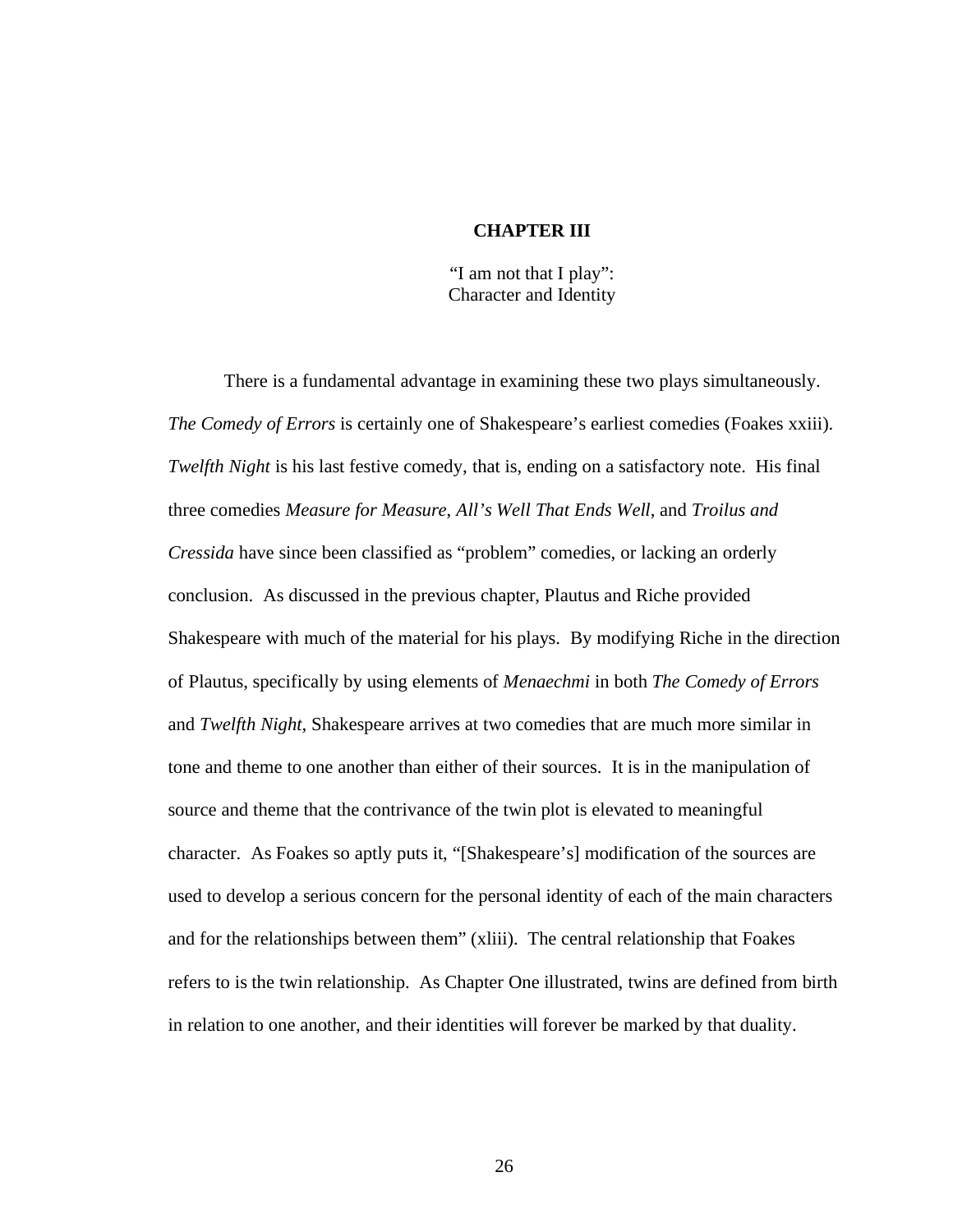What is under review here is how this duality is reflected in the identity of each individual twin.

The question "Who am I?" is the fundamental query of identity. In Elizabethan England, people had begun looking to different places to answer that question. Slowly, the humanist philosophy began to whittle away at the Church's notion of predetermination: that God had a plan for all and that mere humans should not question nor attempt to change that plan. By the time Shakespeare began writing, a man's choices were as relevant as birthright in determining one's basic identity. In the case of twins, the role of choice is perhaps more important because the fact of their birth does not provide enough social distinction. "The fault, dear Brutus, is not in our stars but in ourselves that we are underlings," he wrote in *Julius Caesar* (I.ii.139-140). The role of Fate (or Time) in a person's life was no longer absolute, but fluid and even "fickle" (*Rom*. III.v.60-62). Just as Fate is not absolute in determining identity, external forces may be at work, and an individual may be subject to the negative effects of trickery on his or her identity. Without the benefit of modern outward signifiers, a person's identity was socially defined and subject to the frailties of that society.

> When it becomes impossible to tell who someone is (regardless of whether the other is deceiving you intentionally or not), it is clear that the mechanisms that keep individuals in their rightful place have broken down. . . . These works demonstrate that social identity, on which order depends, is not fixed, divinely ordained, or natural, but open to usurpation, theft, loss, or exchange. (Van Elk 325-326)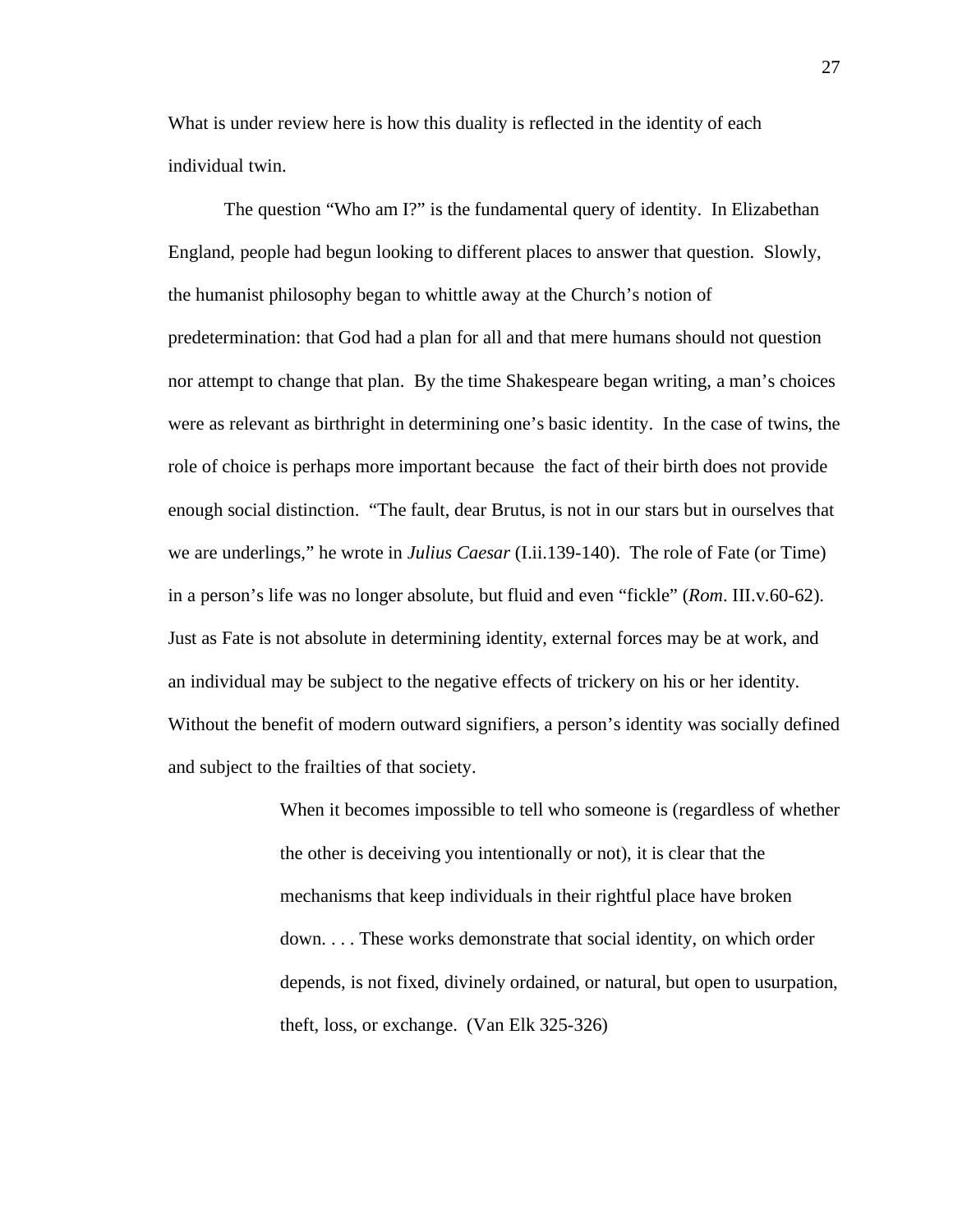Beyond Fate/Time and society, but inclusive of those two elements, is an individual's own sense of selfhood. Whatever identity has been built by the former factors can be utterly dashed if the individual assumes himself or is assumed to be mad. Madness, where it is genuine, can dissociate an individual from his sense of self and create a vacuum of unknowing. These three motifs from the previous chapter will resurface with each individual discussion of identity and character herein.

For all their similarities, there are marked differences between the Dromio-Dromio, Antipholus-Antipholus, and the Viola-Sebastian relationships. This chapter will examine these disparities, and determine what bearings they have on the respective sibling dynamics and individual characterizations. To this end, this chapter examines each relationship in three parts: course, quality, and function (Mercer 5). The course of the relationship is essentially the circumstances and plot, and this directly influences the quality, or nature, of the relationship. The dramatic function that twinship serves in the play is more or less determined by the previous two factors (5-6). Through each stage of this structure, discussion will be enhanced by discourse on motif. The identities of the individual characters will be examined, and this examination will provide the framework for the later discussion of character representation.

First to be considered is the course that each relationship takes. Much of this was covered previously, but it bears repeating. Mercer sifts through the details to arrive at a common plot scenario of *Errors* and *Twelfth Night*, which essentially highlights the elements derived from the *Menaechmi* plot (12-13). However, Mercer is much too quick to distill. His summary does broadly cover the plot, but in his desire to create patterns in the plot and the relationships, he has forcefully tuned out many of the details, sometimes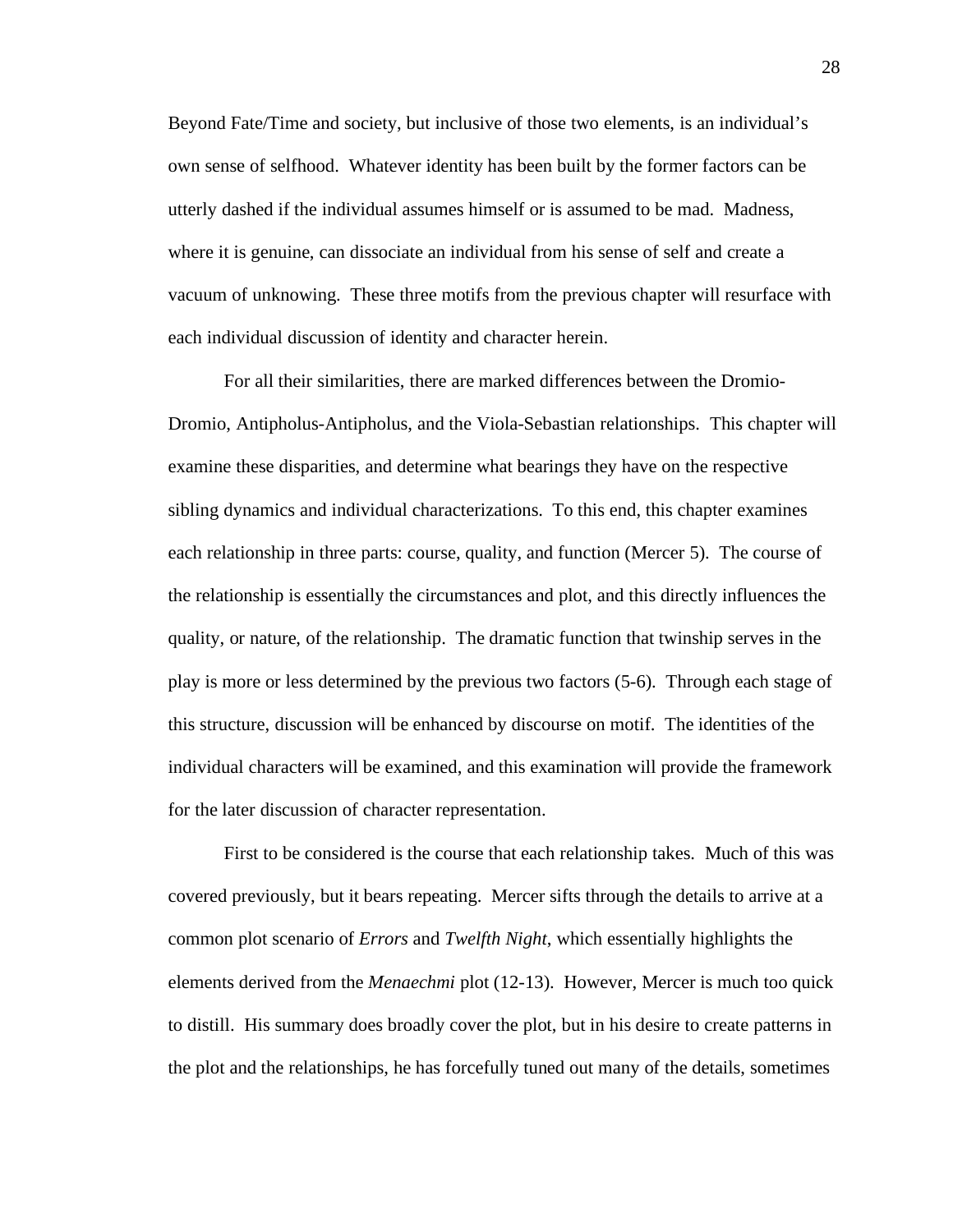even facts, that have direct bearing on the quality of the relationship between the siblings, not the least of which is the inclusion of a second pair of twins in *Errors*. What he fails to realize in his chapter concerning the twins is that the "sameness" of the twin dynamic is always implied, and his attempts to pattern them are redundant. In a relationship in which similarities are assumed, why not choose instead to celebrate the differences between the individuals?

This section will consider the similarities where they exist but will be primarily concerned with three differentiating circumstances of the course of these plays. The first and most obvious difference is that there are two types of twins in these plays. The twin sets of *Errors* are identical male-male twins. Viola and Sebastian, though they much resemble each other (II.i.24-25), are fraternal male-female twins, and the inherent tensions that exist in these dynamics will be discussed. Second to be examined are the familial bonds that are broken and reformed. Third, Time again plays a critical role in the course of these plays. In this instance, it will be the literal passage of time as well as the influence of Fate. It is important to note here that these differentiations are based on knowledge gleaned from the entire text. These circumstances are not necessarily revealed in the same course in each play or to both the audience and the characters. *When* the revelations happen is possibly as important as the revelation itself. For example, the audience does not discover the twin relationship in *Twelfth Night* until Act II, and it is revealed in the first scene of *Errors*.

Twins, and their respective dynamics, present some unique questions about custom and presuppositions in culture. Though the audience participates in the willing suspension of disbelief in order for the comedy to play to its fullest effect, it does not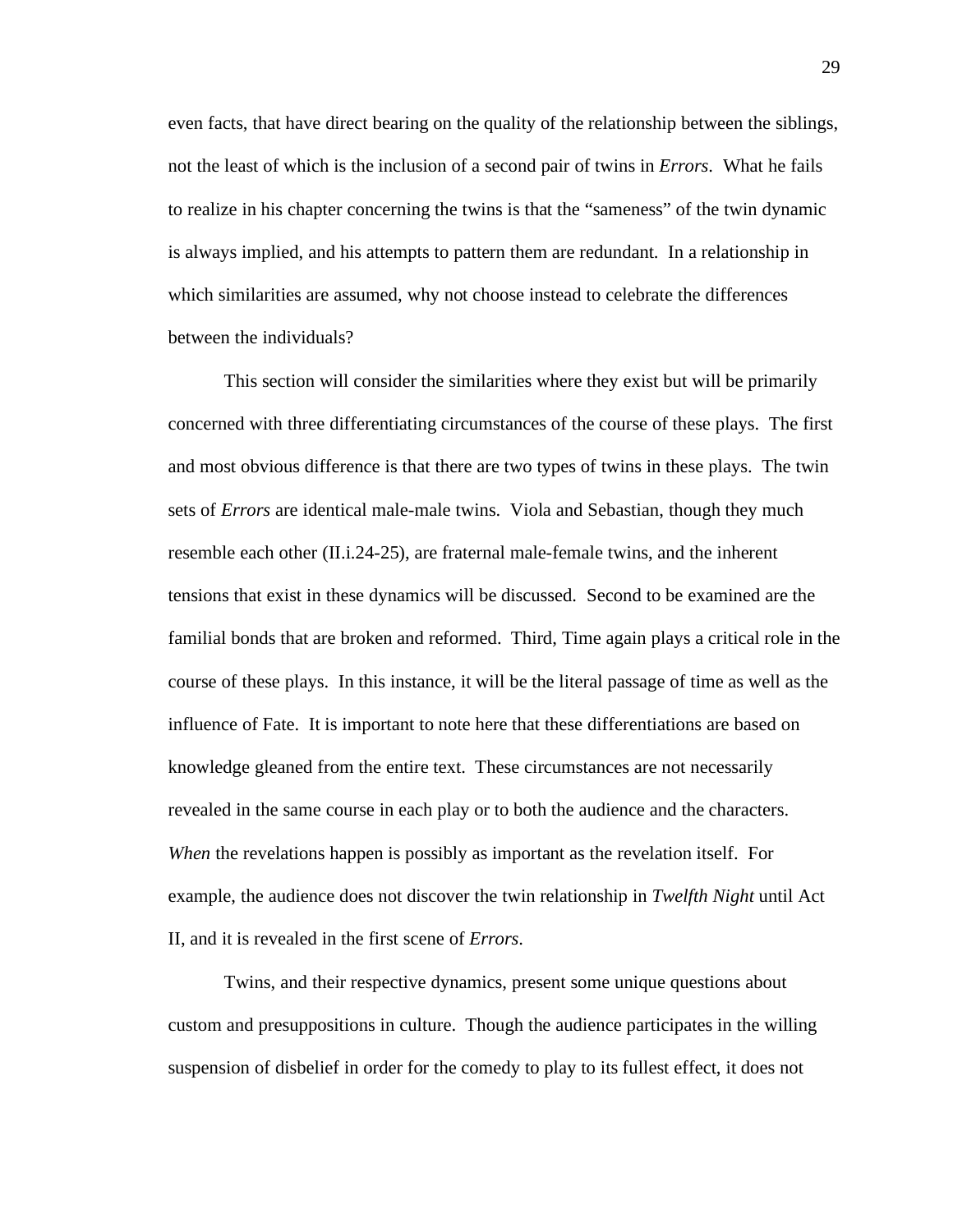mean the world of the play is exempt from the convention of family structure which has its predetermined system of competition, expectations, and assumptions that are made based upon that system (Tedrowe 10-11). If anything, these assumptions are amplified by the twin duality. Take, for example, the social convention of primogeniture as it applies to the brother-brother relationship. The problem of inheritance is highlighted most notably in *As You Like It*, wherein Orlando and Oliver literally wrestle over their father's legacy. The same issue persists in *Errors*, though the sibling context is different. The twinship of the Antipholuses creates a question of identity that society at large is not prepared to answer: in the case of first born twin sons, who is to inherit? Because the Antipholus brothers were raised apart and both by wealthy men, the question of who will inherit their father's fortune is diffused and allows for the brothers to be civil siblings rather than rivals. The pair is further balanced by their marriage to sisters who likely have an equal dowry (V.i.374-375). Viola, particularly since she has lost their father, is subject to and dependent on Sebastian for financial support, as well as to arrange for and protect her sexuality through her marriage. It is small wonder then that believing her brother to have perished and herself bereft of the security that her twin relationship offers, she decides to dress as a eunuch to protect her virtue and to seek employment from Orsino (I.ii.55). In contrast to Viola, Olivia, also having lost her father and brother, is now in a state of independence and is free to manage her financial and marital affairs. Additionally, Viola upturns social expectations when she (as Cesario) finds Sebastian a wife by virtue of having been in the relationship with Olivia first (Tedrowe 16). This will be discussed in more detail below.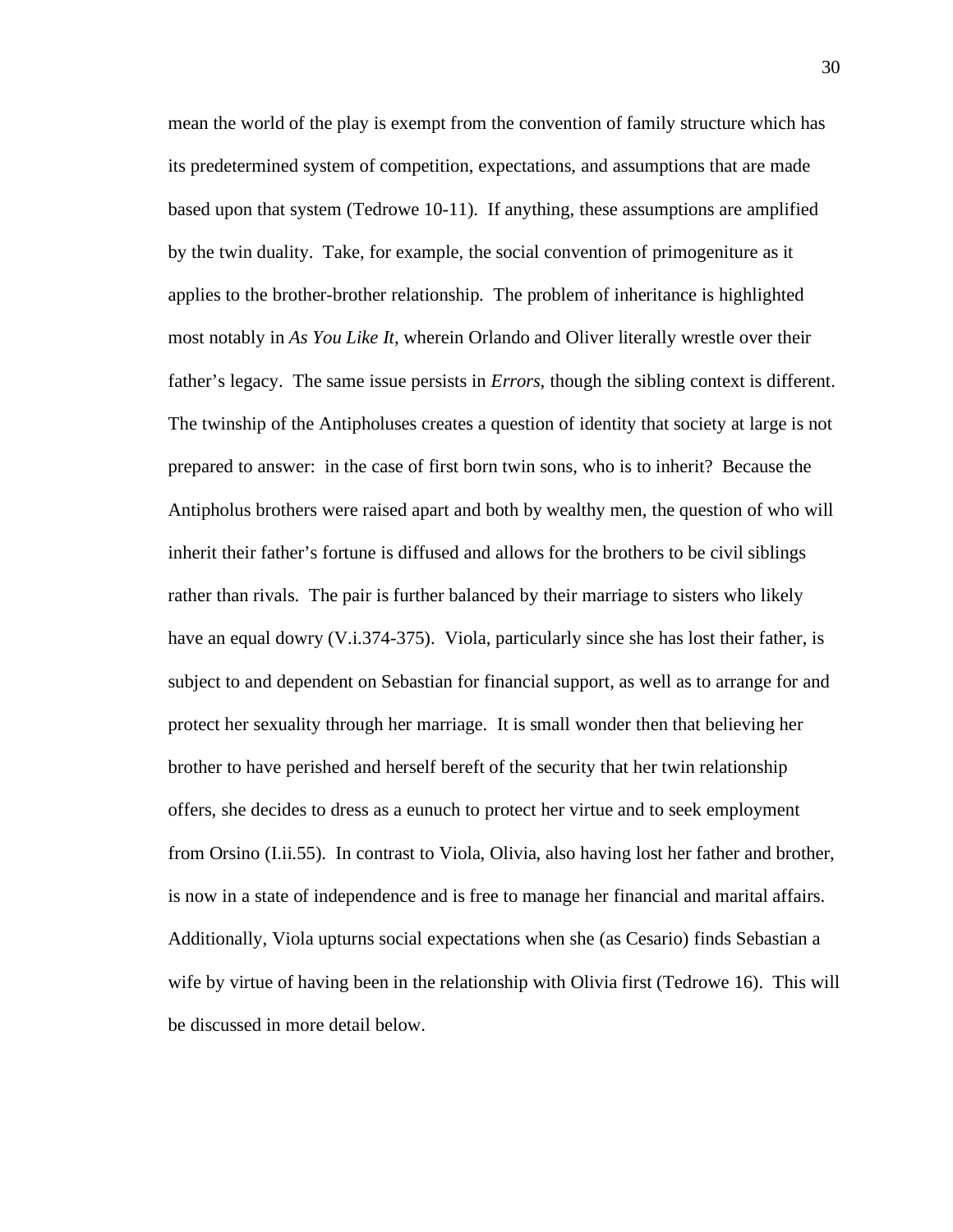However, the immediate twin dynamic is not the only familial relationship to consider:

> *The Comedy of Errors* involves the division of the entire family – husband and wife, father and son, mother and son, brother and brother, and master and servant. . . . [T]he members of Egeon's family are searching, not merely for one another, but for a sense of personal identity that has been diminished by their separation. The 'errors' that occur in the main plot are thus not simply a product of the arrival of the second pair of twins. They are an extension of a process already at work – the disintegration of that sense of selfhood that derives, in part at least, from an acknowledged place within the family group. (Scragg 15-16)

As this passage points out, there are three important relationships present in *Errors* that are not in *Twelfth Night*. The master-servant relationship is the source of most of the misidentifications in *Errors*, and is therefore essential to both the quality and function of these twin relationships. In the first half of the frame, Egeon sets up the basic plot and given circumstances. Emilia, Egeon's wife, was assumed lost along with her infant master-servant pair, but she appears near the end as the Abbess (V.i.342). In the last scene comes the resolution: Dromio-Dromio meet, Antipholus-Antipholus are reunited with their parents, and their parents are reunited with each other. The audience is aware throughout that Egeon is the father of the Antipholus twins. In contrast, *Twelfth Night* makes little mention whatever of the parents of the twins. There is one fleeting reference that Sebastian cries as easily as his mother (II.i.38-39), and in Act II, Scene ii the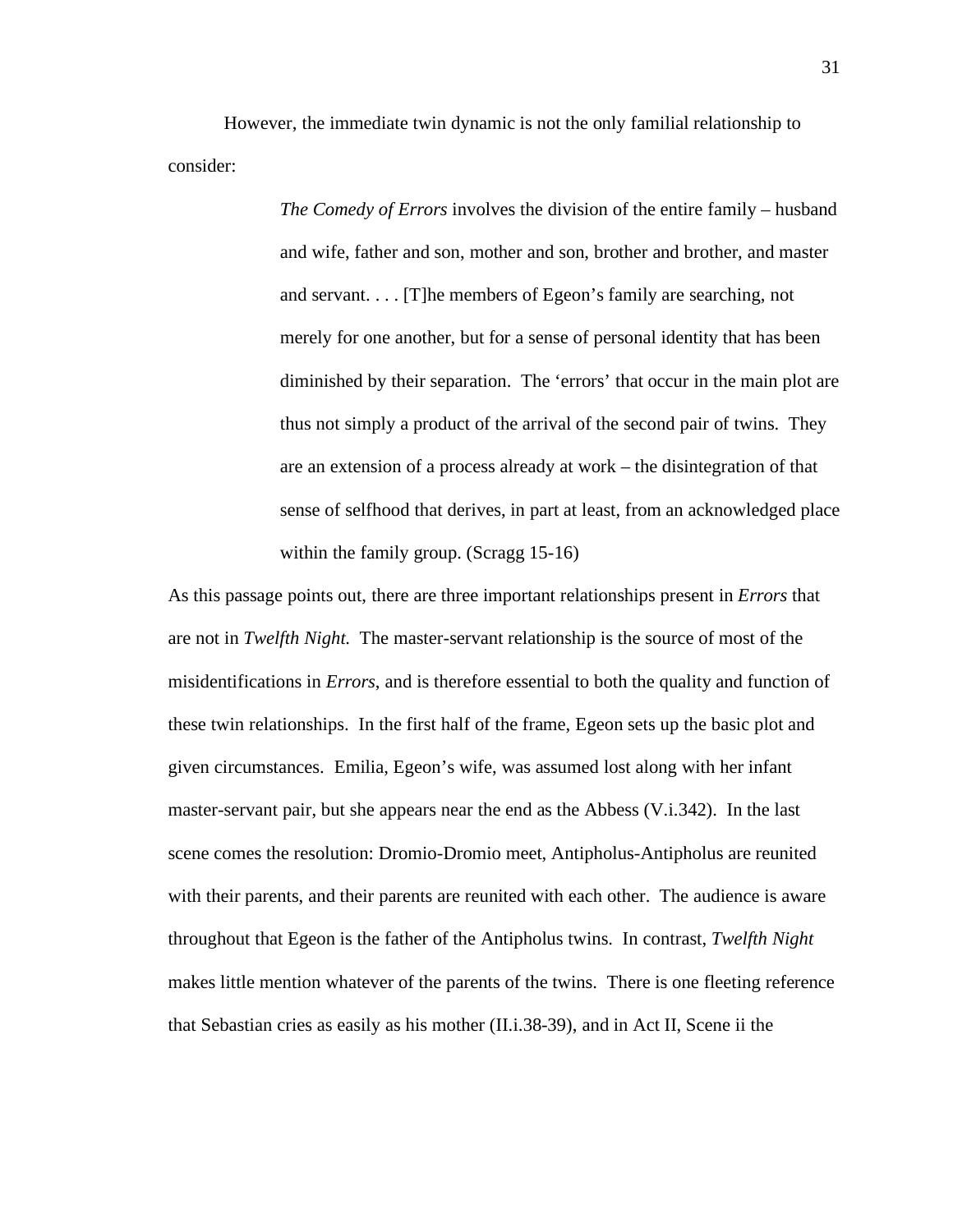audience learns that Sebastian and Viola are twins and that their father is dead. So, as the play begins, only in each other do Sebastian and Viola have a familial bond:

I am all the daughters of my father's house,

And all the brothers too . . . (II.iv.121-122)

It is arguable that a master-servant bond exists between Orsino and Viola. However, the nature of their relationship resists that label, for their actions more closely resemble a peer relationship. Orsino will only entrust his suit to Olivia to one whom he can trust implicitly:

Thou [Cesario] know'st no less but all: I have unclasp'd

To thee the book even of my secret soul. (I.iv.13-14)

It must also be noted when these bonds of family are severed. The shipwreck that divides the pairs in *Errors* occurs in the infancy of the twins. Viola and Sebastian are separated in adulthood, and only Viola holds out hope that the other is alive and that they will meet again. Antipholus of Syracuse arrives full of hope that he will find his counterpart and their mother. Therefore, when the twins are reunited in the end, the effect is quite different in each play. For the *Errors* twins, they are entering their sibling dynamics for the first time. For Viola and Sebastian, they are resurrecting their dynamic and simply picking up where they left off.

Third, time is an integral motif of both *The Comedy of Errors* and *Twelfth Night*, and it plays an essential role in the course of these twin dynamics. Time, in all its manifestations, is supported by the structure of the text, and this structure also affects character. Though later editors have since subdivided the text of *Errors*, in the Folio, the text is broken only by acts, and there is every indication that the action is continuous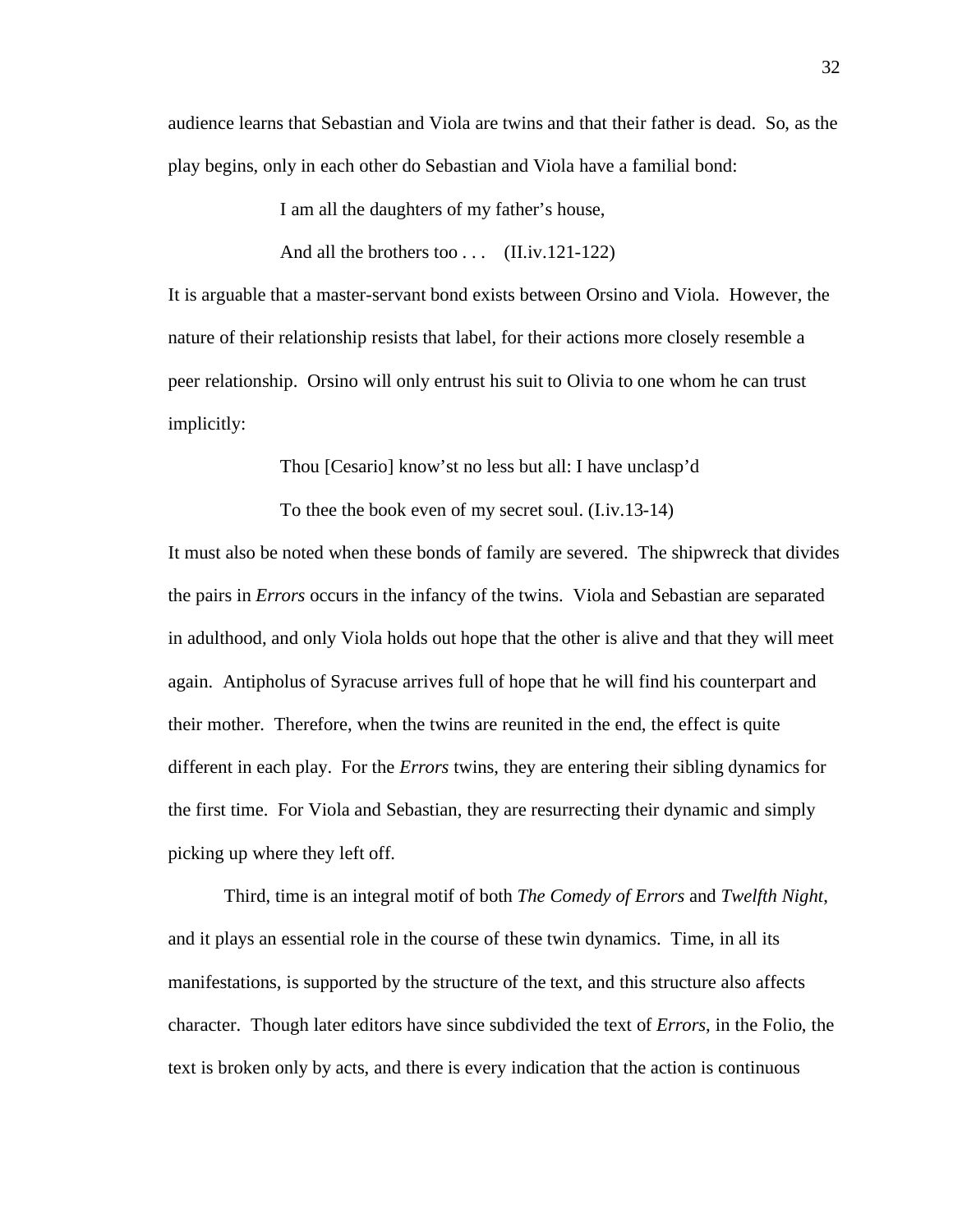across even those divisions (Foakes xii). This continuous action coalesces with the fact the Egeon has only one day to raise the fee for his release (I.i.150). The single day timeframe may help explain why this is Shakespeare's shortest play. Another aspect of the text is its verse-prose composition. No other Shakespearean play contains so few prose lines as *Errors*, about one-eighth the total (Shaw 18)*.* A preponderance of verse and the seeming inevitability of Egeon's demise demand that the playing of *Errors* be swift and agile. Characters are not afforded the luxury of reflection. The errors compound themselves so quickly that the twins do not have the chance to react rationally to their situations. *Twelfth Night*, in comparison, has a fairly luxurious amount of prose and operates with a more luxurious timeline. The scope of the play is at least three months (V.i.92, 97), and unlike that of *Errors,* has space enough to contain the Toby-Maria-Malvolio subplot in addition to the main twin plot. Time is repeatedly personified in *Twelfth Night* and is given latitude to work its machinations.

These factors directly influence the quality of the relationships and the individual identity of these characters. In Shakespeare, the quest to identify one's self is often in relationship to the sibling. This is perhaps best illustrated by the brothers of *King Lear,* where Edmund and Edgar's struggle for their rightful place as the favored son is also the struggle for their eventual place in society. In these comedies, *Errors* in particular, this quest is compounded. A twin, more than any other sibling, most clearly demonstrates the physical manifestation of identity. How much harder it must be to establish an identity when there is a physical copy from whom you must endeavor to distinguish yourself. In both *Errors* and *Twelfth Night*, this twin identity is mutable and can be blurred or altered, but not escaped. The argument here is that each of the main characters is undergoing a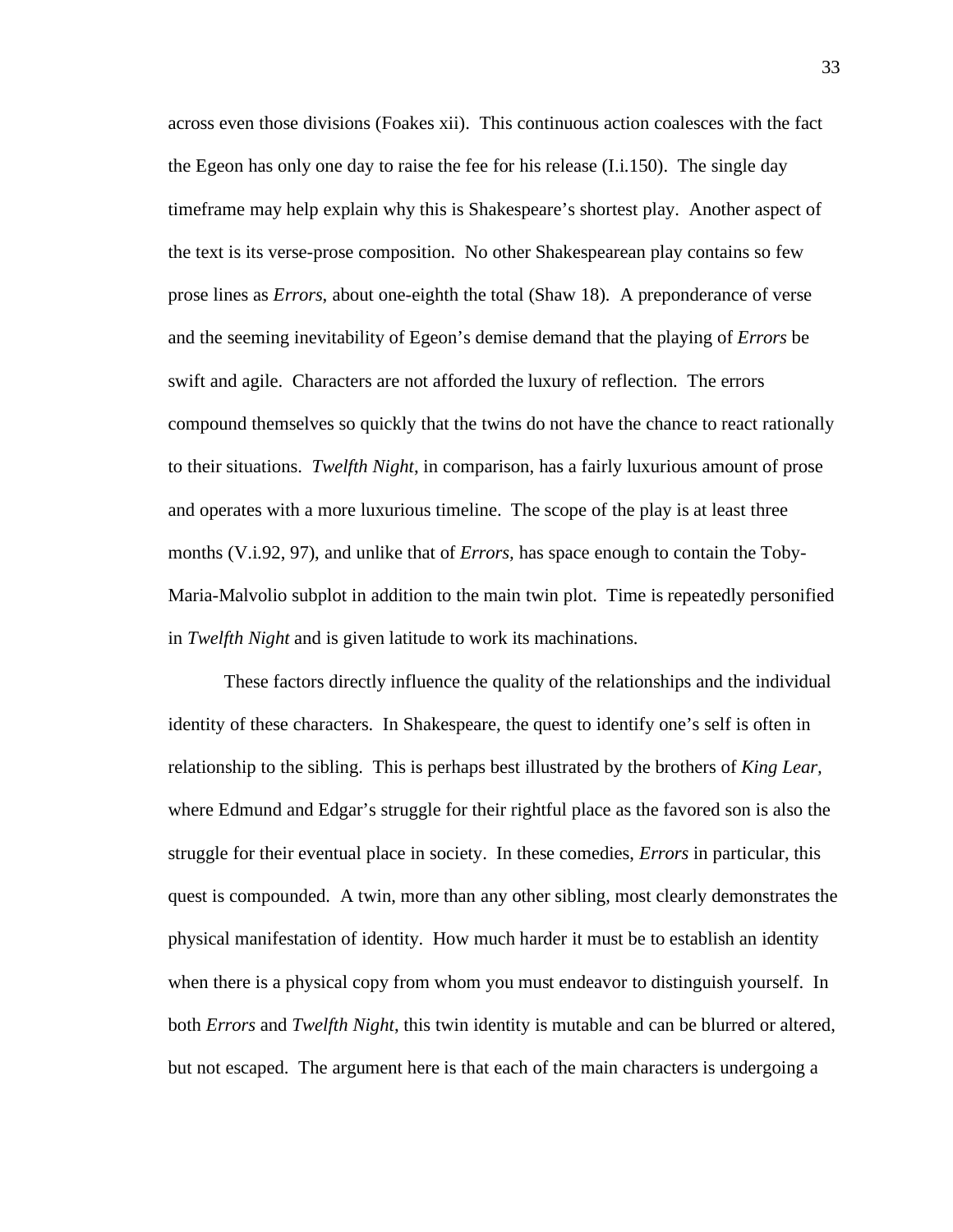crisis of identity when the course of the play begins, and by the end of the play has found a resolution to that crisis, if not the identity they seek.

> *The Comedy of Errors* is a play about identities and selfhoods . . . . For the twins are not only physically indistinguishable, they also share the same names – socially, the signifiers by which identity and individuality are primarily conferred. [T]here is an important sense in which the two Antipholuses (like the two Dromios) *are* the same person, are undifferentiated versions of the same selfhood (Dutton 32).

As the scene rises on Ephesus, Egeon has already set up the circumstances of his family. All the relationships are divided by time and distance, and it is into that confusion that Antipholus of Syracuse enters. Even after much time, he does not consider himself to be wholly apart from his twin and will continue to be incomplete without the other, as the text suggests:

> I to the world am like a drop of water That in the ocean seeks another drop, Who, falling there to find his fellow forth, (Unseen, inquisitive) confounds himself. So I, to find a mother and a brother,

In quest of them, unhappy, lose myself. (I.ii.35-40)

His quest then seems to be as much about finding himself as finding his lost loved ones, but he has made them one and the same. This quest is immediately thwarted, for in the following lines the first misidentification occurs when he recognizes the Ephesian Dromio as his own servant (I.ii.41-42), and after this encounter begins to feel he is the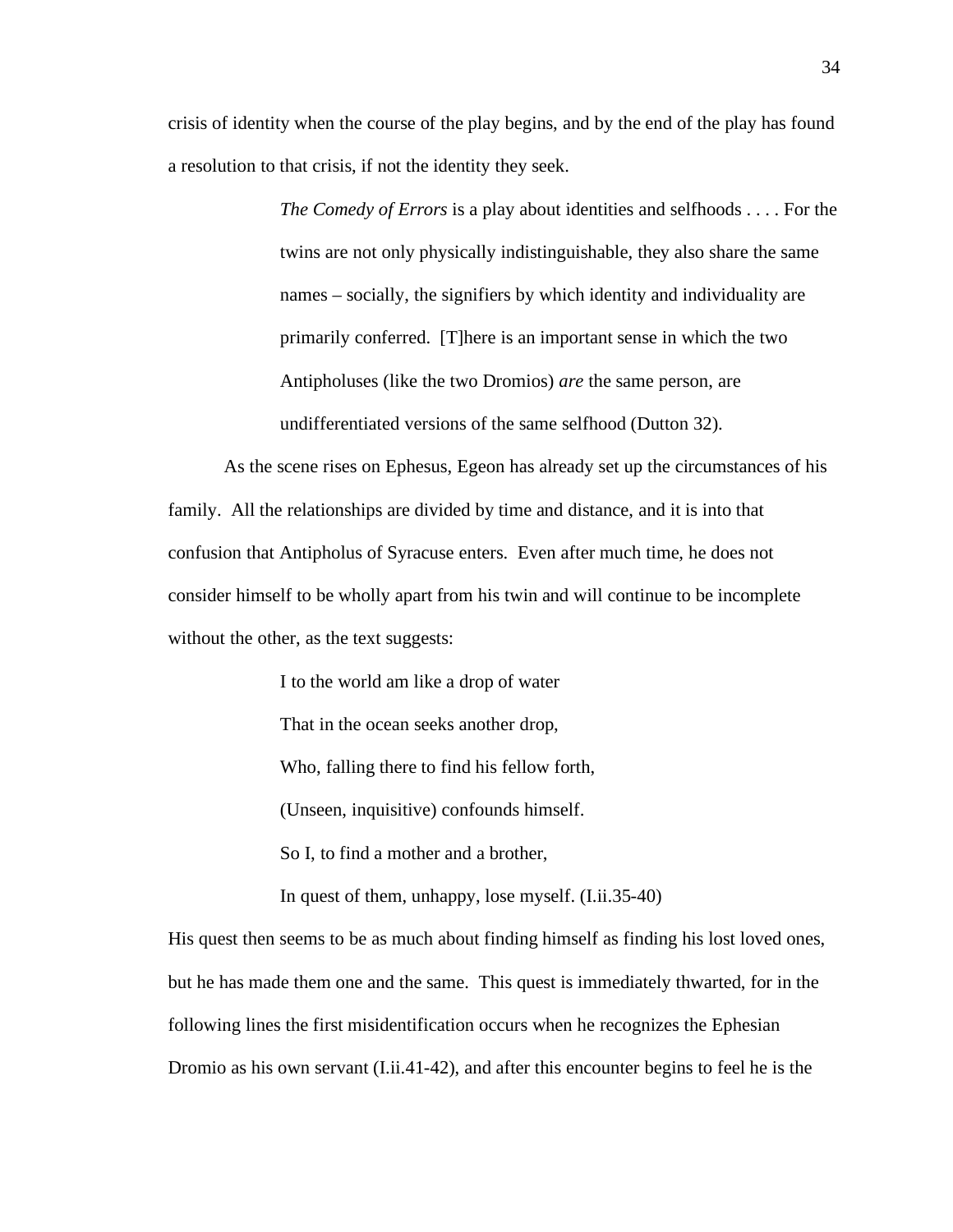victim of some device or witchcraft (I.ii.95-99). Without knowing it, Antipholus wanders into a strange land where his identity is both known and unknown, unknown to himself (being still separate from his twin) and known to Ephesus as his twin. The profound alienation he expresses is thrown into an immediate relief as he is identified in town as himself and not himself (Tedrowe 25). It is, of course, a dramatic necessity that he not realize that he is being mistaken for his twin. Instead of exploiting the confusion and usurping this newfound identity, he expresses his bewilderment and even fear of the forces at work in Ephesus (Scragg 19). This Antipholus, a "quasi-metaphysical" (Bloom 22) fellow, looks inward for the resolutions of these misidentifications. The recognition of his identity is so complete in Ephesus that he assumes it must be he, and not the town, that is slowly going mad. When he is invited to dine with Adriana and Luciana, he muses that he is "Known to these and to myself disguised" (II.ii.214). Ironically, it is in garb of his brother's identity that he discovers his own identity through his love for Luciana:

. . . would you create me new?

Transform me then, and to your power I'll yield. (III.ii.39-40) It is the finding of this "better part" (III.ii.61) of himself rather than his twin that completes his quest (Foakes xliii).

Where the identity of Antipholus of Syracuse is mutable, Antipholus of Ephesus considers his identity to be fixed. Where the brother from Syracuse considers the possibility of his madness due to misidentification, the Ephesian brother denounces all claims that he is not himself. Before the audience meets Antipholus of Ephesus, they are made privy to the estrangement between him and his wife Adriana. Their estrangement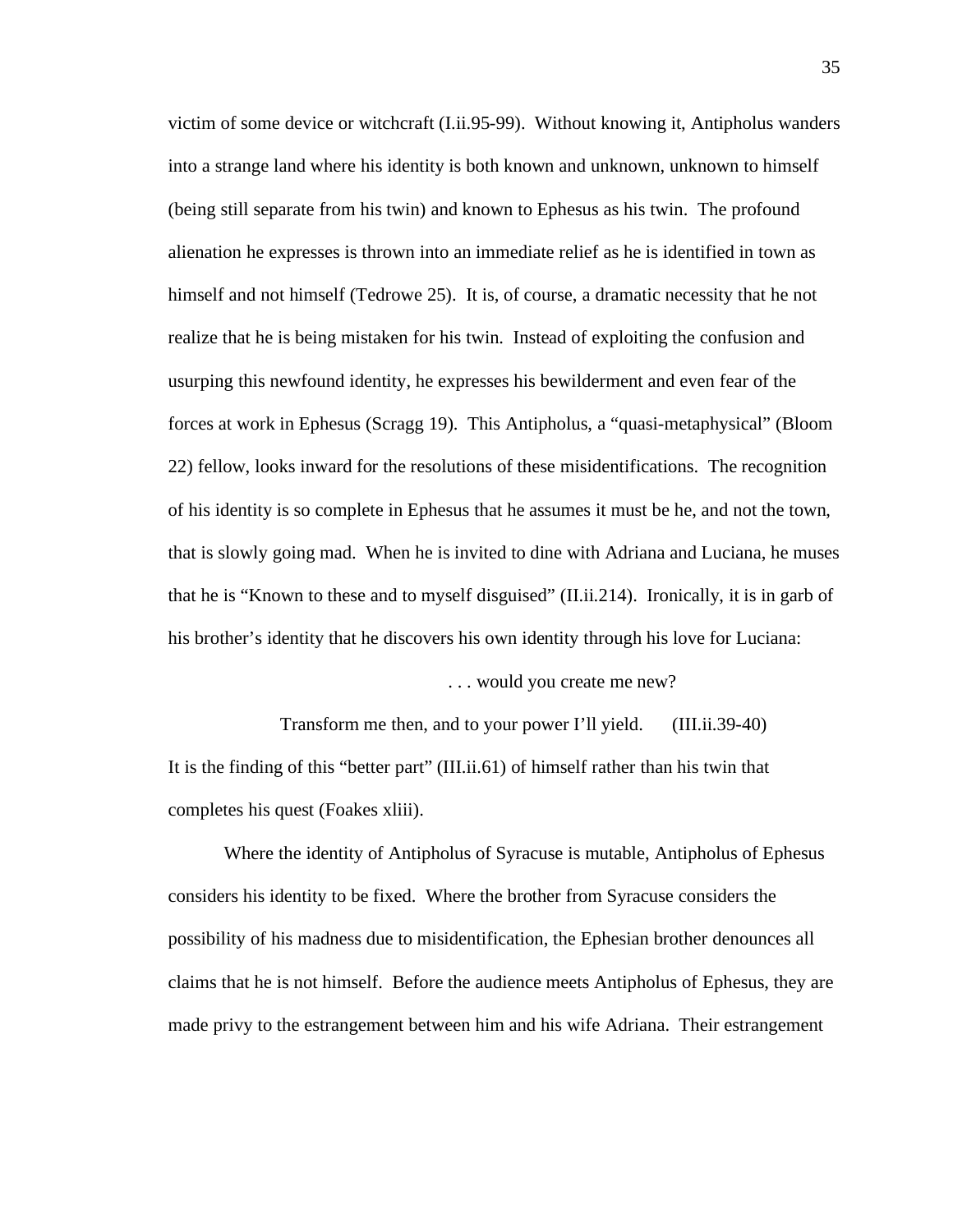is so complete that when she mistakes her brother-in-law for her husband, she might as well be addressing her spouse who has also become a stranger to her:

> The time was once when thou unurg'd wouldst vow That never words were music to thine ear, That never object pleasing in thine eye, That never touch well welcome to thy hand, That never meat sweet–savour'd in thy taste,

Unless I spake, or look'd, or touch'd, or carv'd to thee. (II.ii.113-118)

Circumstances do not improve for this Antipholus. He and his Dromio are refused access to his own house while Antipholus of Syracuse is dining there. That his wife denies him is cause enough for rancor (III.i.62), but since this happens in front of other merchants, his anger is compounded by embarrassment. This occurs again when the goldsmith begs of Antipholus of Ephesus the price of the chain he gave to Antipholus of Syracuse ,and the former's "reverend reputation" (V.i.5) is called into question (IV.i.64-76). At first the mistaken identities provoke laughter, but the seeming inability of the characters to solve the problem engenders some fear. Throughout the play, Antipholus of Syracuse is for the most part benefited by the mistaken identity, while Antipholus of Ephesus is maligned by it and loses status within the town. In Act IV, Scene iii Antipholus of Syracuse has been misidentified all over town as his brother. He decides that he is surrounded by "sorcerers" (11), and his encounter with the Courtesan is the final straw. It is she who first declares the Ephesian Antipholus to be "mad" (78). When the local Antipholus is mistaken for the Syracuse brother by his father, the point is driven home that selfhood is not enough to maintain identity or status. An external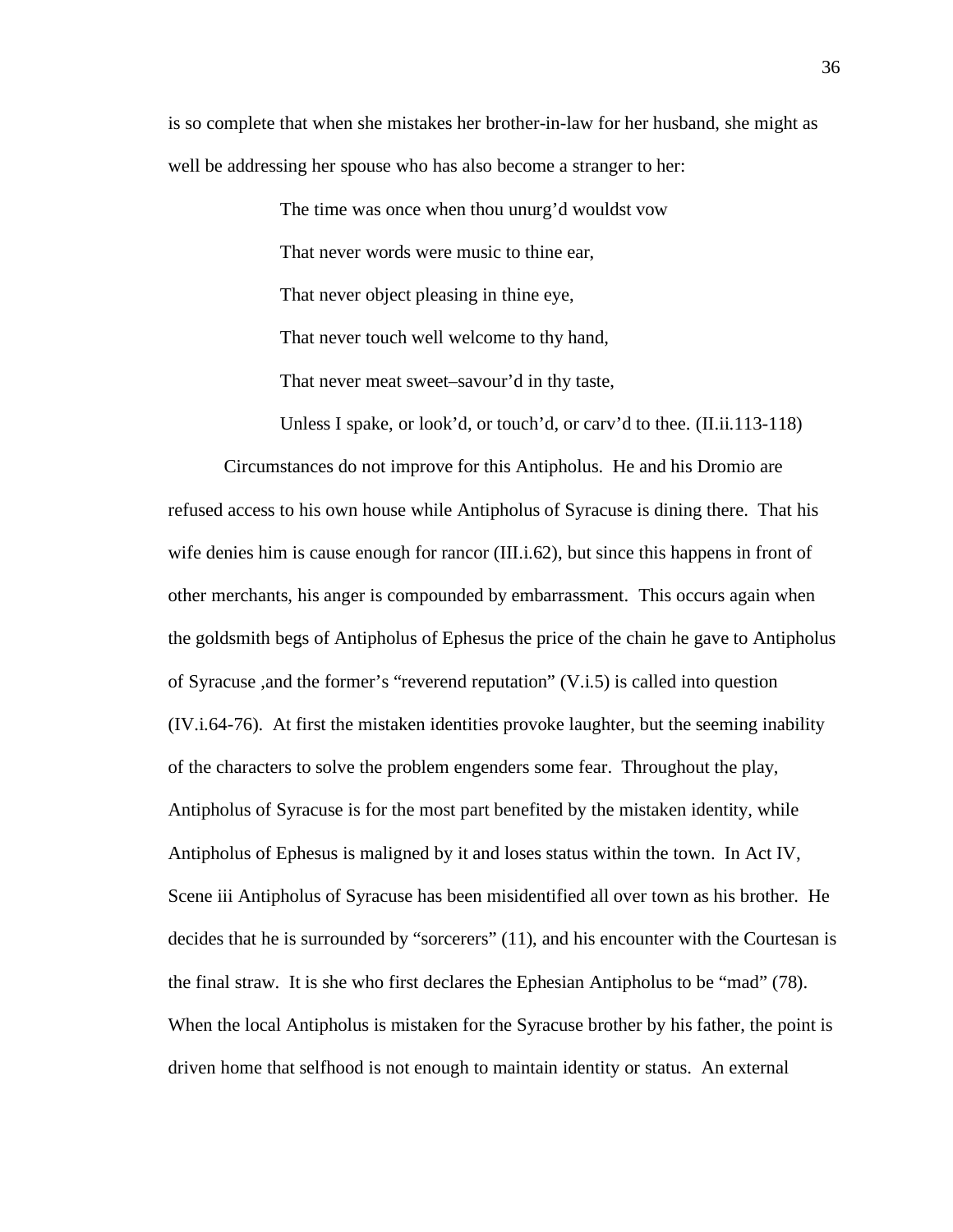endorsement of that status is needed (Scragg 22). His loss of control is understandable. His identity and that of his brother can only be restored through an agent of change. This agent fittingly appears in the form of a holy vessel, the Abbess who is Emilia, their mother. Yet, when order is restored, the reunion between these brothers is a cool one. This is odd, for if the audience readily accepts the rest of the conventions necessary to make this play work, a joyful reunion would be no less palatable.

The reunion between the Dromios is, by contrast, full of charm. Perhaps these men, lacking in the status of their masters, perceive they have nothing to lose by embracing their brother. Rather, they instantly recognize their equality:

We came into the world like brother and brother,

And now let's go hand in hand, not one before another (V.i.425-426). The Dromios serve an important dramatic function. In the course of all the misidentifications, they serve as a medium of reflection for their masters. It is the Ephesian Dromio who succinctly states what is happening when he and his master are locked out in Act III, Scene i:

O villain, thou hast stol'n both mine office and my name; (44) And it is Dromio of Syracuse who poses the basic questions about what is happening to his master and himself:

> SYR. DRO. Do you know me sir? Am I Dromio? Am I your man? Am I myself? SYR. ANT. Thou art Dromio, thou art my man, thou art thyself. (III.ii.72-75)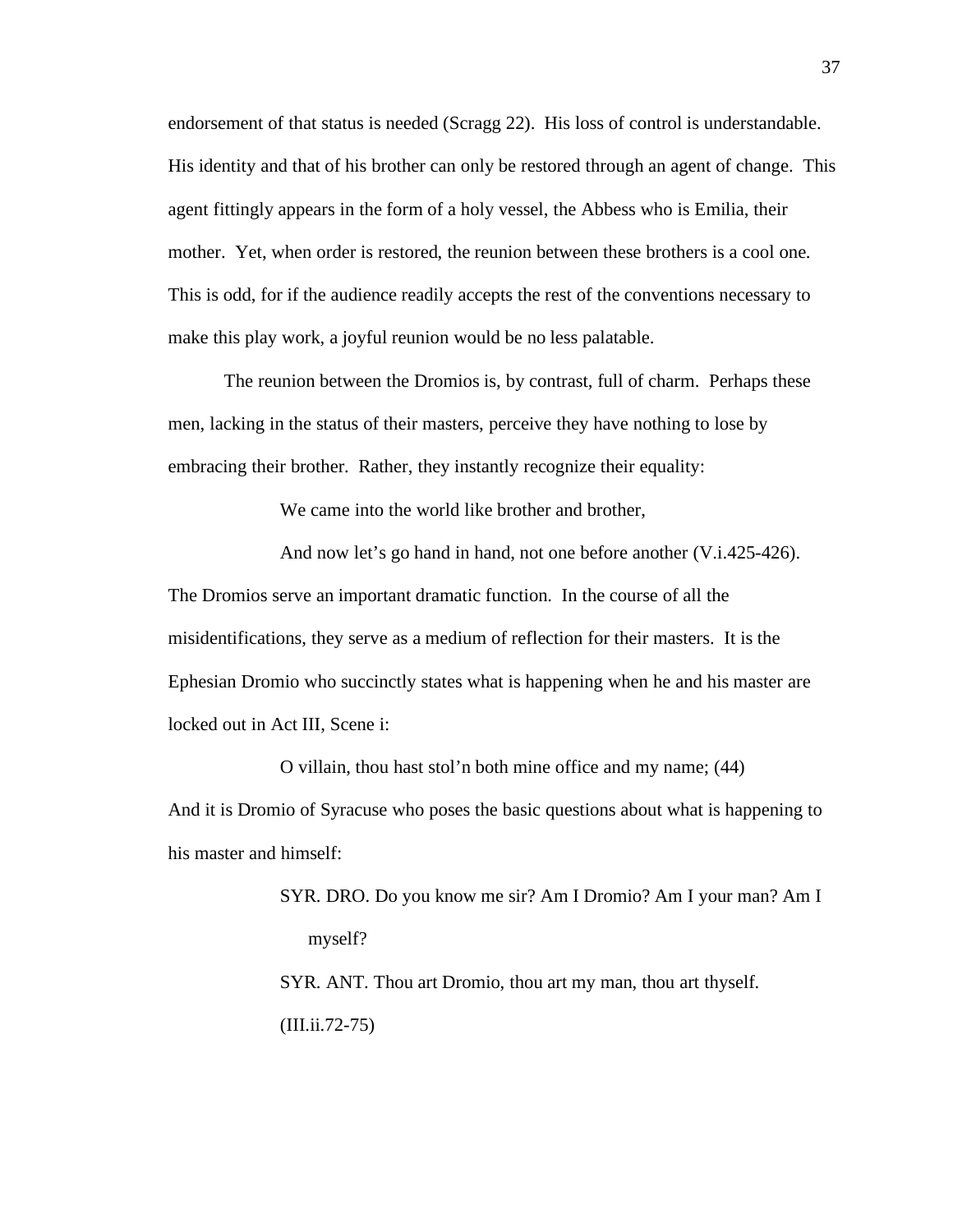There is little reassurance in this affirmation however. The journey of the Dromios is no less confusing than that of their masters, and they both speak of their transformation into asses (IV.iv.26) or fools by the day's events:

> SYR. DRO. I am transformed, master, am I not? SYR. ANT. I think thou art in mind, and so am I. SYR. DRO. Nay, master, both in mind and in my shape. SYR. ANT. Thou hast thine own form. SYR. DRO. No, I am an ape. Luciana: If thou art chang'd to aught, 'tis to an ass. SYR. DRO. 'Tis true, she rides me, and I long for grass; 'Tis so, I am an ass,  $(II.ii.195-201)$

There is a relief in this reunion that is not present in their masters', but that is reflected in the reunion of the other sibling pair yet to be discussed: Viola and Sebastian.

It is evident that the exploits of Sebastian are similar to those of Antipholus of Syracuse, but Sebastian has his own story to tell. As previously stated, Viola and Sebastian have grown up together. Since they have no family other than each other, their loss is more acute and has not been tempered by time. Sebastian seems to be more affected by the loss of his twin than is Viola. He remembers her fondly to Antonio: "She is drowned already, sir, with salt water, though I seem to drown her remembrance again with more" (II.i.26-28). The audience bears witness to his mourning process, which therefore seems more plausible and less prideful than Olivia's excessive laments described in the first scene (I.i.26-32). Sebastian marvels at the turn of events that bring him into Olivia's favor (IV.i.59-62), but upon reflection he does not assume himself to be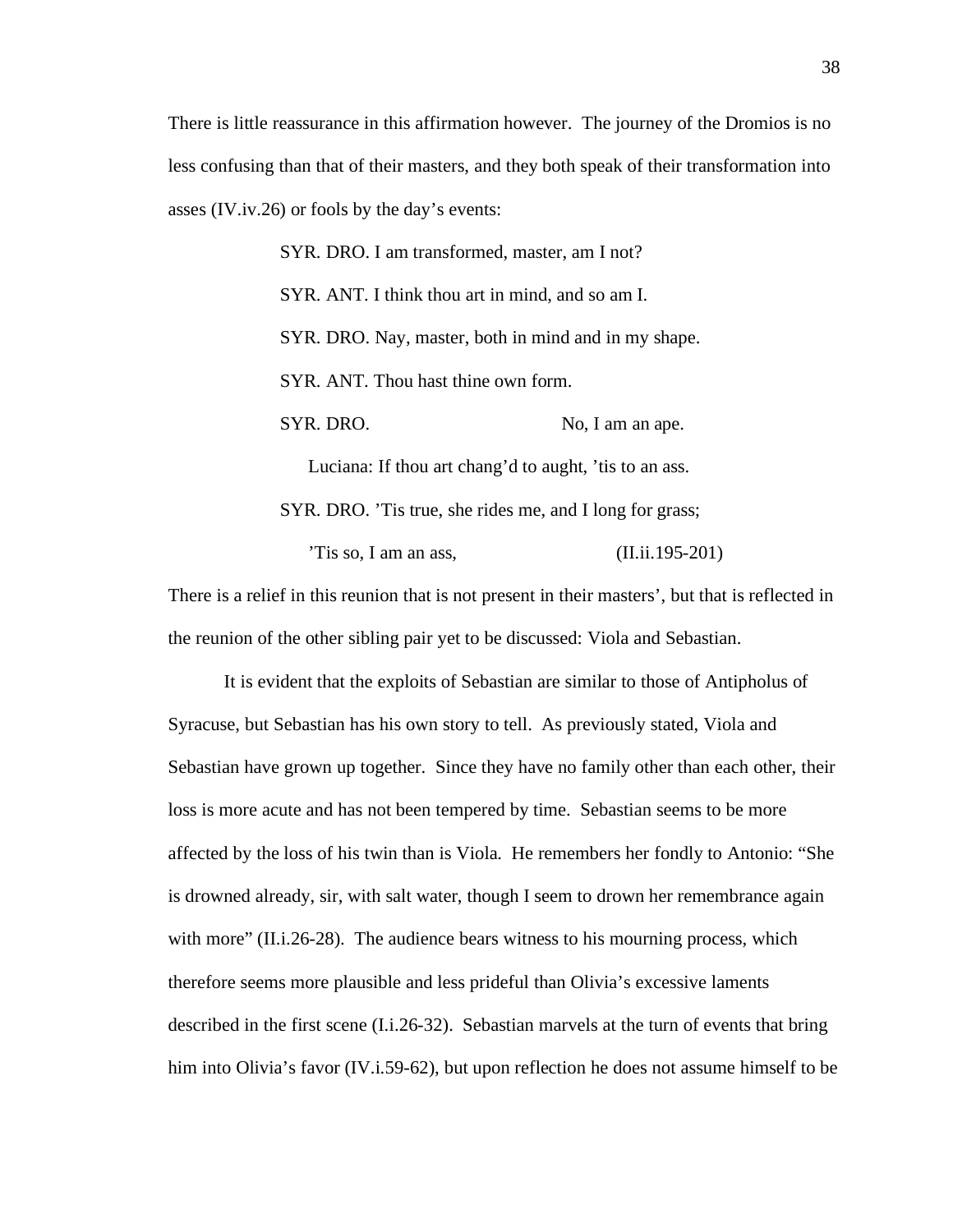mad nor question his fundamental identity as do men of *Errors*; rather he attempts to reconcile with reason. His Act IV, Scene iii speech perfectly illustrates the type of analysis that time does not allow for in *Errors* and touches on the themes discussed in the previous chapter:

This is the air, that is the glorious sun,

This pearl she gave me, I do feel't, and see't,

And though 'tis wonder that enwraps me thus,

. . . . . . . . . . . . . . . . . . . . . . . . . . . . . . . . . . . . .

Yet 'tis not madness.

For though my soul disputes well with my sense That this may be some error, but no madness, Yet doth this accident and flood of fortune So far exceed all instance, all discourse, That I am ready to distrust mine eyes, And wrangle with my reason that persuades me To any other trust but that I am mad, Or else the lady's mad; yet if 'twere so, She could not sway her house, command her followers, Take and give back affairs and their dispatch, With such a smooth, discreet, and stable bearing As I perceive she does. There's something in't That is deceivable. But here the lady comes. (1-21)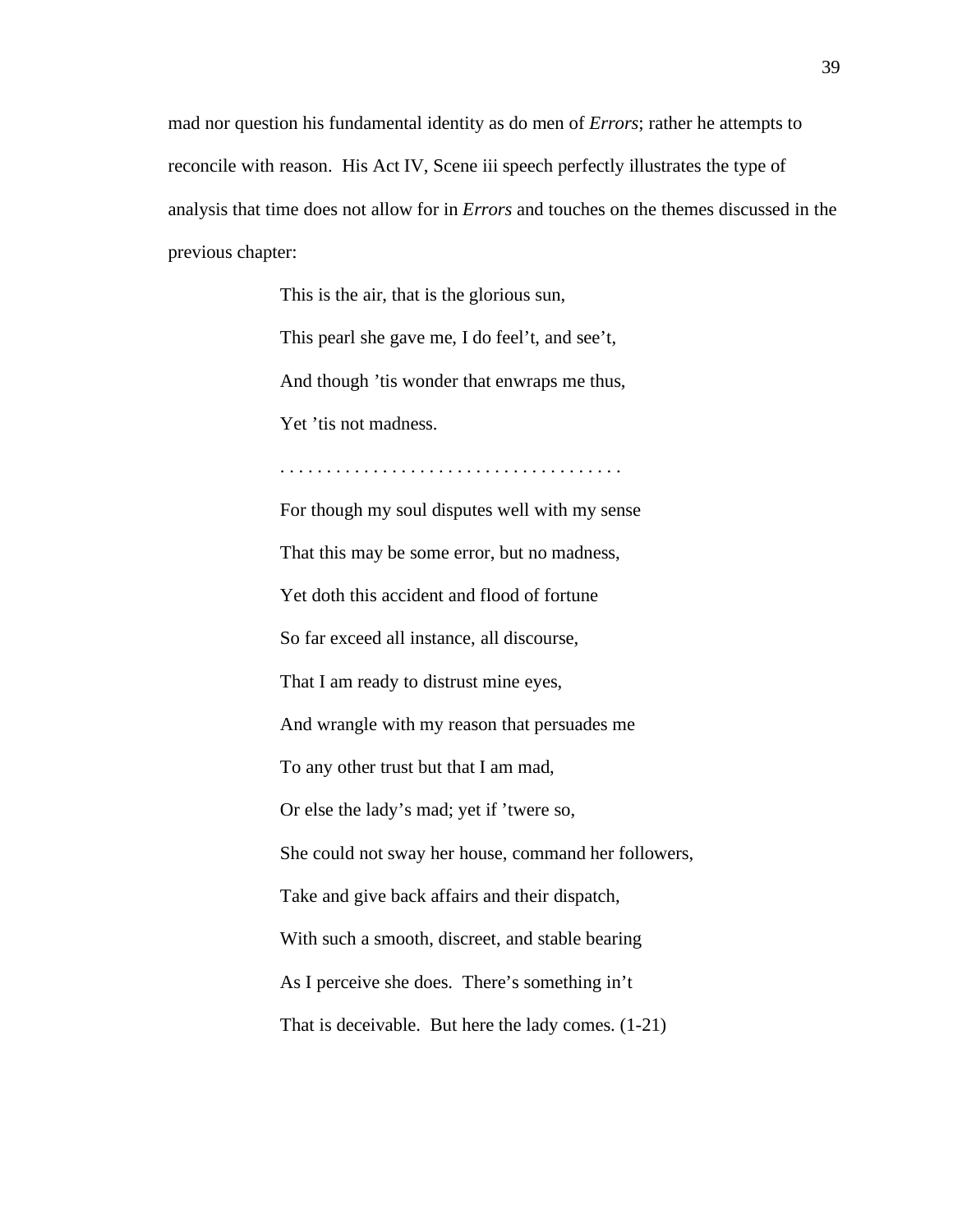One wonders if, had Olivia not intruded on his reverie, he may have eventually hit upon the explanation that he is being mistaken for his twin. Sebastian is a source of constancy and loyalty in the play and is a grounding force for the plots (Weaver 96). It is the characteristic of loyalty they share, as much as any physical feature, that shows Sebastian and Viola to be siblings. Largely ignored in scholarship in comparison to his sister, Sebastian should not be overlooked, because he is the agent of change in *Twelfth Night* (Weaver 94). His arrival in Illyria and subsequent misidentification as Cesario (IV.i) will unlock the triangle, and his interjection into the subplot also helps bring about that end. Olivia's anger, aroused by Sebastian's fight with Andrew and Toby, is what forces Toby to give up the device against Malvolio:

> If he [Malvolio] may be conveniently delivered, I would he were, for I am now so far in offence with my niece that I cannot with any safety pursue this sport to the upshot. (IV.ii.70-73)

Were it not for her brother's arrival, Viola might be forced to continue in her charade in perpetuity. Sebastian's marriage to Olivia and final meeting with Viola clears the way for Viola's relationship with Orsino.

Viola, one of Shakespeare's most admired heroines, has been the subject of countless articles of scholarship, particularly concerning the gender issues that are inherent in the play. This is not an attempt to add to that already excellent and full body of work, but rather to discuss Viola in her twin dynamic. Only two brief points will be made regarding gender. In her excellent essay "Twins and Travesties: Gender, Dependency and Sexual Availability in *Twelfth Night*," Lisa Jardine couches Viola's gender and Viola and Sebastian's relative situations in terms of domestic place. This was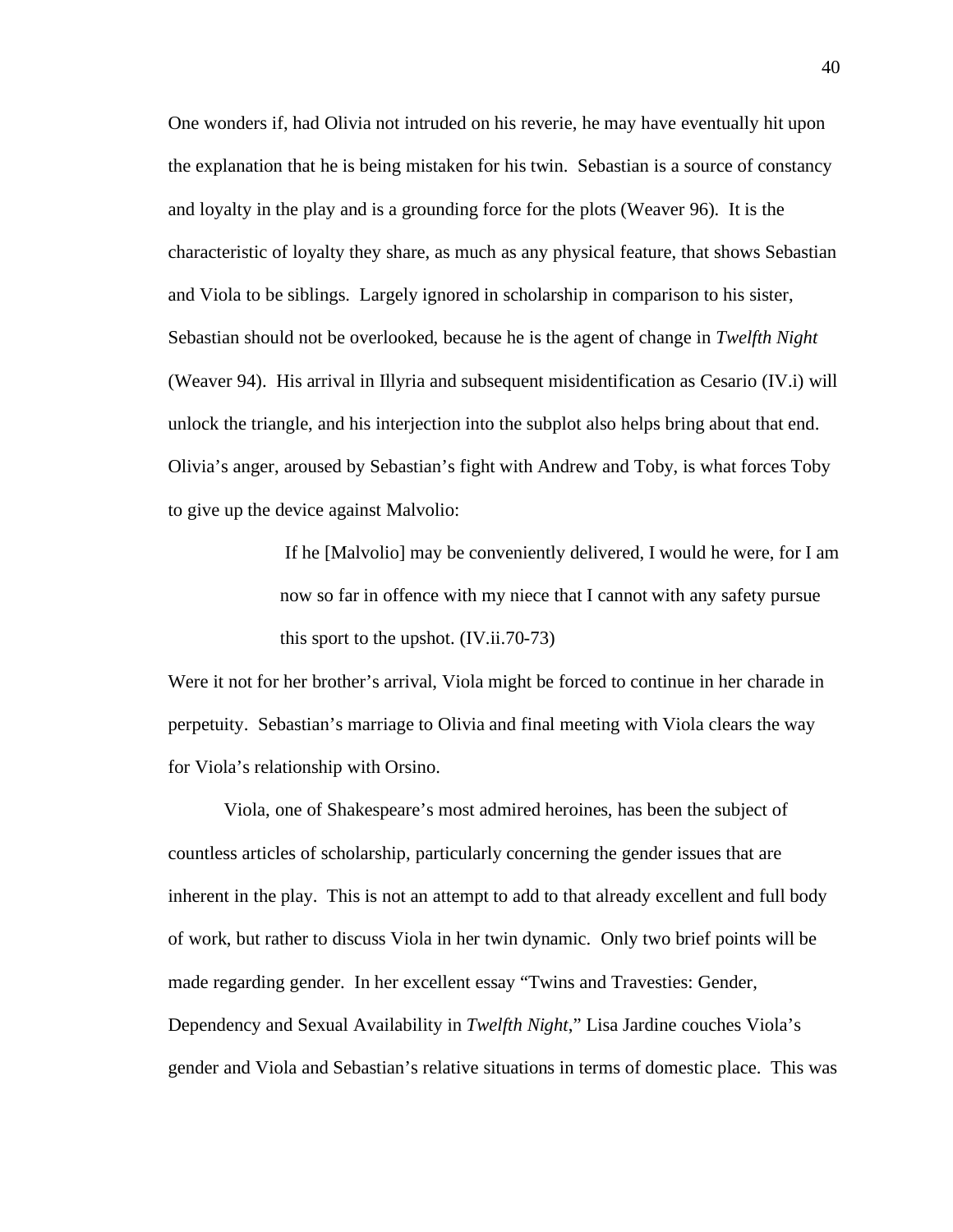touched on briefly above. As a woman dressed as a boy or simply as a woman, Viola occupies the same subservient position in Orsino's (or Sebastian's) household. Her sexuality is vulnerable outside the household of her brother, so only as a man is she sexually unavailable (Jardine 28-29). As the twins are fatherless and alone, their situations are resonantly similar (31). Viola, needing a guise to protect herself and grieving at her loss of her only male kin, chooses to memorialize him by imitating, but not completely assuming, his identity (I.ii.53-55).

> Prove true, imagination, O prove true, That I, dear brother, be now ta'en for you! . . . . . . . . . . . . . . . . . . . . . . . . . . . . . . . . He nam'd Sebastian. I my brother know Yet living in my glass; even such and so In favour was my brother, and he went Still in this fashion, colour, ornament, For him I imitate. (III.iv.384-394)

But does adopting the costume of a man mean she must also adopt the maleness of a man? Modern discourse on this subject asserts that gender is a social construct (Dolan 10). To all of Illyrian society, save the sea captain, Viola is a man, but to herself she is always a woman. This distinction is crucial. Viola makes the audience her confidante, and therefore to the audience, as well as to herself, she maintains her female gender even when dressed as a boy, more specifically her brother:

[B]y the very fangs of malice I swear, I am not that I play (I.v.184-185).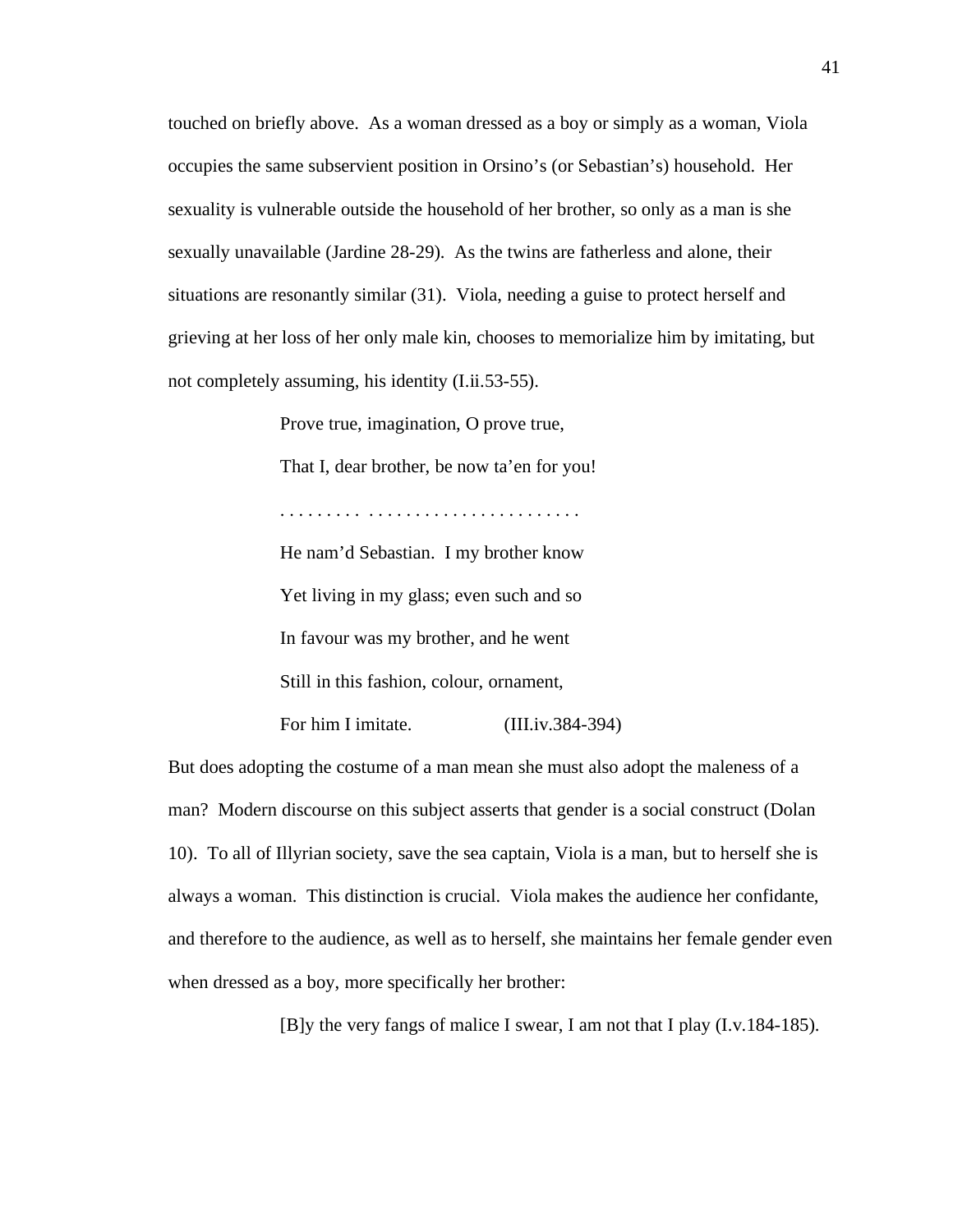Viola is almost immediately and comically aware of the implication of her disguise:

I'll do my best

To woo your lady: [Aside] yet, a barful strife!

Whoe'er I woo, myself would be his wife. (I.iv.40-42)

Viola is at once powerless and content in her position. She cannot reveal herself to Orsino, and since he may not woo her, she is content to do whatever will make him the happiest, which is to court Olivia in his stead. The unintended result is, of course, that Olivia falls in love with Viola. In a fashion, Viola's decision to dress as a man, her disguise, is the first "mistaken" identity of *Twelfth Night*. It is specifically her gender identity and by extension her general social identity that is displaced. If the audience were not aware of her sex, the wooing scenes between Viola and Olivia and the duel between her and Sir Andrew would assuredly fall flat. Her frustration at her predicament is best stated in her ring speech:

What will become of this? As I am man,

My state is desperate for my master's love:

As I am woman (now alas the day!)

What thriftless sighs shall poor Olivia breathe?

O time, thou must untangle this, not I,

It is too hard a knot for me t'untie (II.ii.35-40).

This speech parallels her brother's later one in many respects. It artfully follows a line of logic, but clearly there are some situations which rhetoric alone will not solve. Without an obvious or logical solution to her predicament, she is content to commit herself to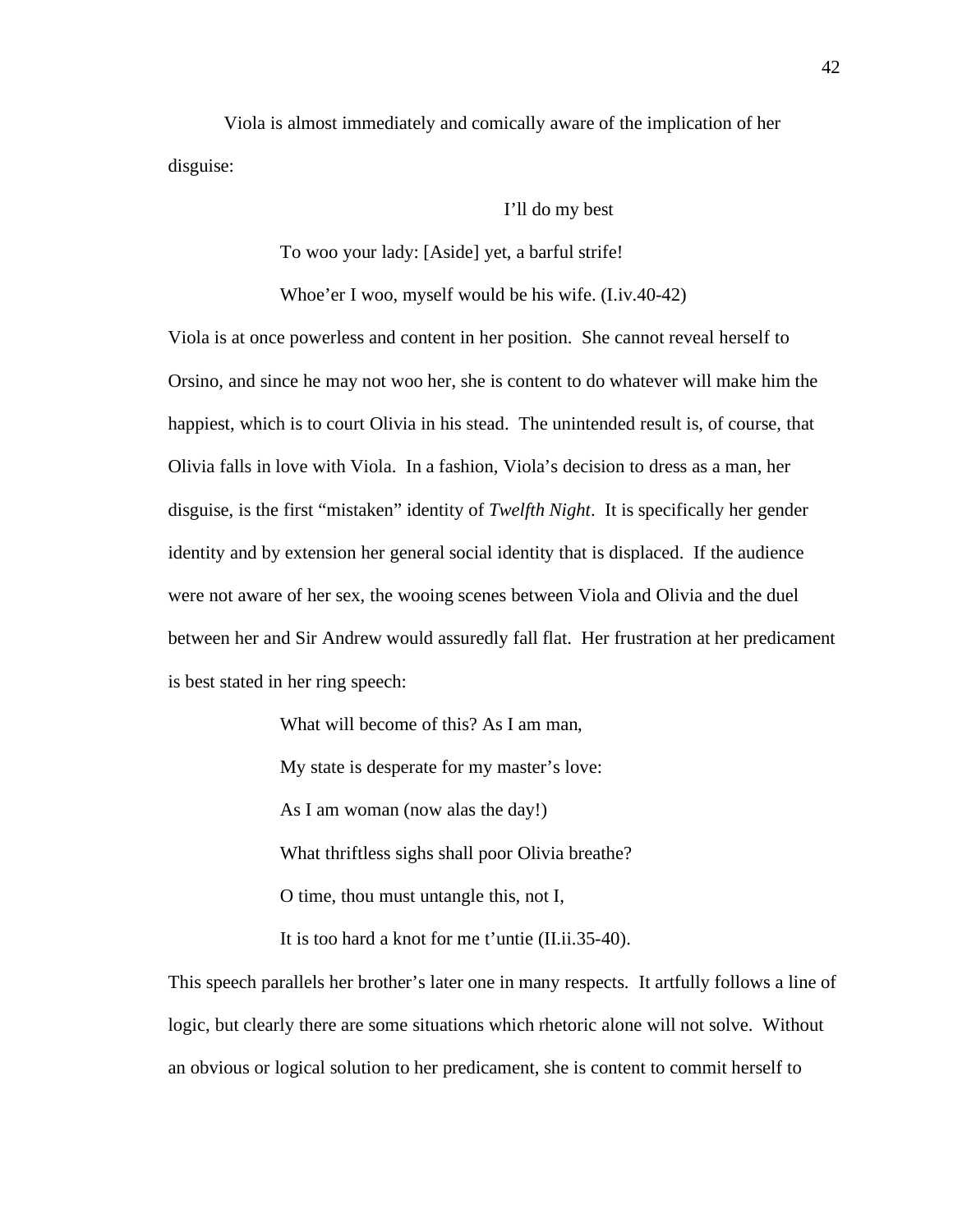Time. Viola, like her brother, must simply churn with the flow of events and hope to reach a resolution. Also like Sebastian, Viola is fiercely loyal to those she loves, and it is her loyalty that is a prime motivator for her actions. Ironically, she reaches a point of finality and is willing to die for Orsino only moments before her brother enters to unravel the mistaken identities (V.i.132-133).

The reunion between Viola and Sebastian is far more plausible than the twins of the *Errors* plot. This is hardly surprising considering the past history of this pair. Since there is no one else to corroborate their identities, they must be tested in each other:

SEBASTIAN. Do I stand there? I never had a brother;

Nor can there be that deity in my nature Of here and everywhere. I had a sister, Whom the blind waves and surges have devour'd: Of charity, what kin are you to me? What countryman? What name? What parentage? VIOLA. Of Messaline: Sebastian was my father; Such a Sebastian was my brother too: . . . . . . . . . . . . . . . . . . . . . . . . . . . . . . . . . . . . . . . . . . SEBASTIAN. Were you a woman, as the rest goes even, I should my tears let fall upon your cheek, And say, 'Thrice welcome, drowned Viola.' VIOLA. My father had a mole upon his brow. SEBASTIAN. And so had mine.

VIOLA. And died that day when Viola from her birth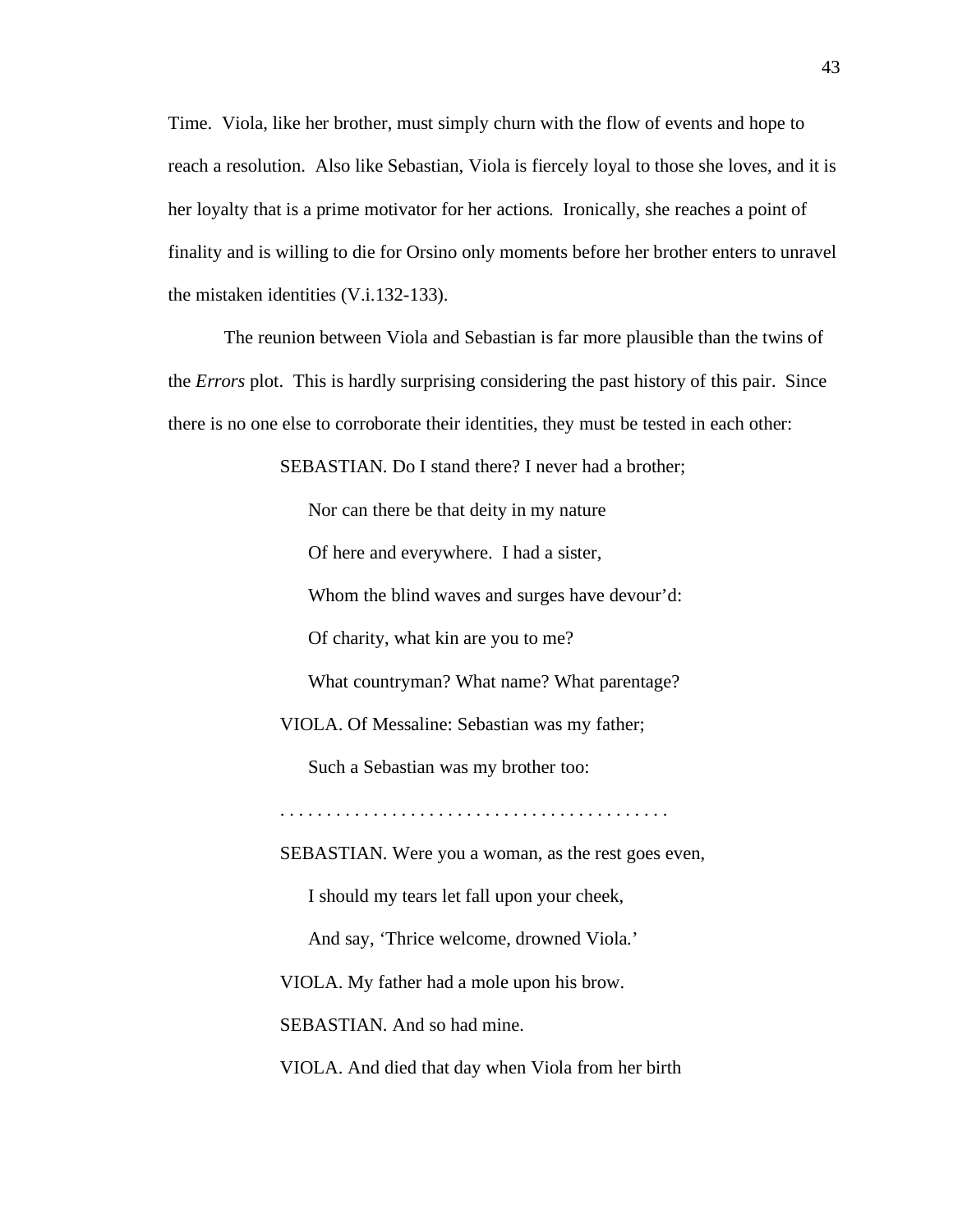Had number'd thirteen years.

SEBASTIAN. O, that record is lively in my soul! (V.i.224-250) Viola is finally able to shed her masculine attire and reclaim her identity as a woman.

For all the analysis of character, the twin relationship serves several specific dramatic functions. The first function is to provide the broad structure of the plot through the device of the quest. There is a double quest in *Errors*. Antipholus is seeking his brother, and Egeon is seeking Antipholus. In *Twelfth Night*, the goal of the quest ended by the shipwreck is vague at best. None of the siblings know each other to be alive. Yet the audience does, and they wait for the characters' sorrow to turn to joy in the end. As Mercer points out, this first function could have been fulfilled by many other kinds of relationships (23), however the twin element establishes the environment in which the second function, mistaken identity, can occur. Shakespeare does not draw on real life for the physical likenesses of the twins: even identical twins are not identical in personality and opposite-sex twins look as much alike as any boy-girl siblings. Rather, he draws on the literary convention that all twins, once gender adjustments are made, look exactly alike. It is this device that creates amazement and confusion in the recognition scenes for both the characters and the audience. Orsino exclaims:

One face, one voice, one habit, and two persons!

A natural perspective, that is, and is not! (V.i.214-215).

While the actors do not necessarily appear to be the same, the audience nonetheless takes delight in the convention, which is the final dramatic function of the twin relationship: creating comedy. Much of the laughter in these two plays (the hilarious subplot of *Twelfth Night* notwithstanding) comes not only from the identity confusion of the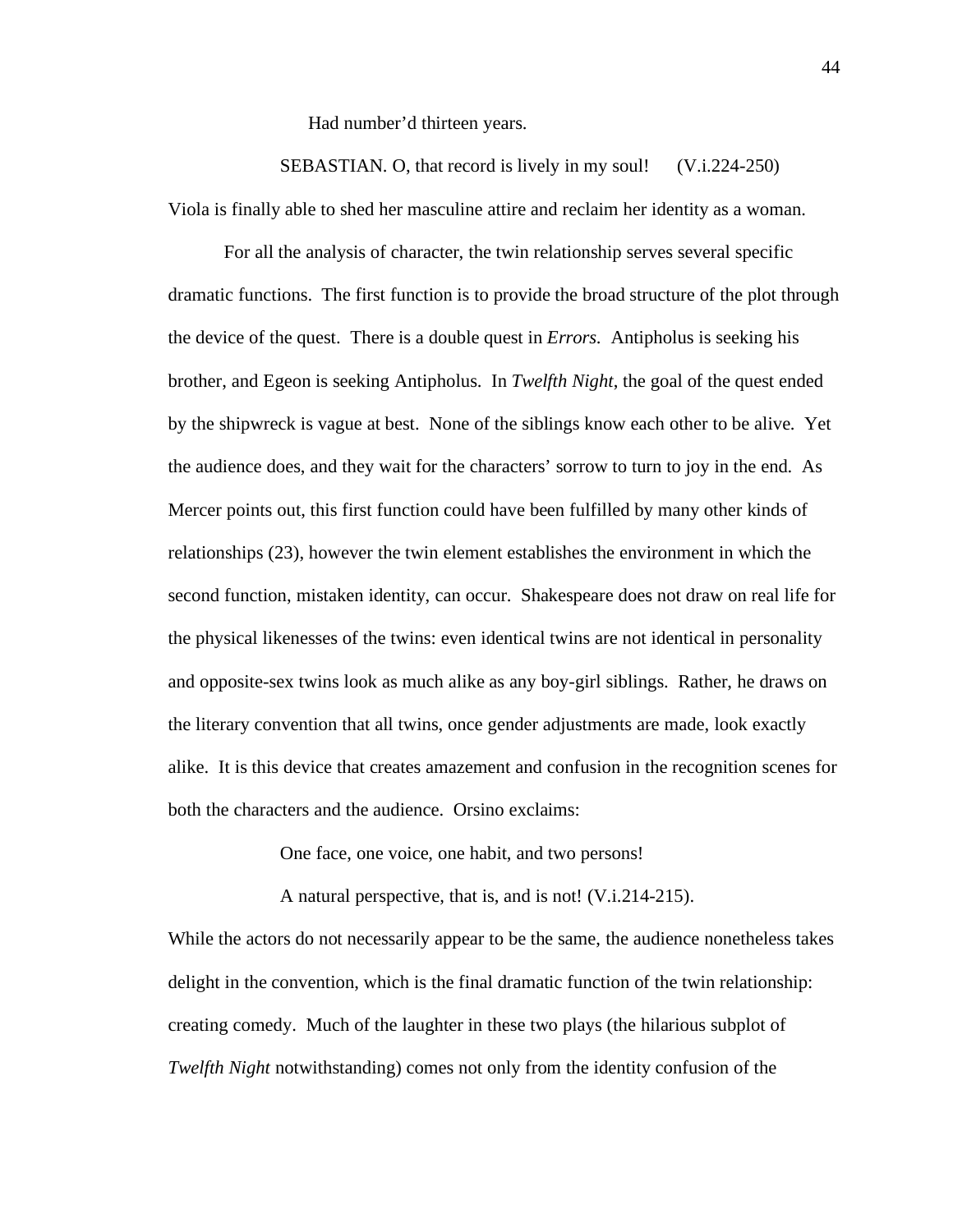characters, but also from the audience's recognition of that confusion. The gap between what the characters understand versus what the audience understands is perhaps wider in these plays than any other of the canon. In writing on *The Comedy of Errors*, Bertrand Evans notes:

> Comic effect emerges not once from character as such. If the Dromios prove laughable, it is not in themselves but in the incompleteness of their vision of situation that they prove so. Language, which regularly afterwards is squeezed for its comic potential [as in *Twelfth Night*], here serves chiefly to keep us advised of situation. With neither character nor language making notable comic contribution, then, the great resource of laughter is the exploitable gulf spread between the participants' understanding and ours. (1)

The device of mistaken identity is used to great comical effect in *The Comedy of Errors* and to greater sophistication in *Twelfth Night*. The basic dramatic situation in *Errors* is a simple one: locals mistake a visiting twin for his resident brother, and then expect him to remember previous encounters with the other twin. Shakespeare mostly keeps this doubling confusion between master and servant. In the first scene, Antipholus of Syracuse gives his Dromio money to keep. Then he encounters Dromio of Ephesus and each denies knowing what the other is talking about: Dromio's safekeeping of the money and Antipholus's promise to eat dinner with Adriana. The errors continue. However, for all the daftness exhibited by Antipholus of Syracuse in the play, it could be assumed that the source of the confusion would eventually be found out (except Egeon must be saved that day).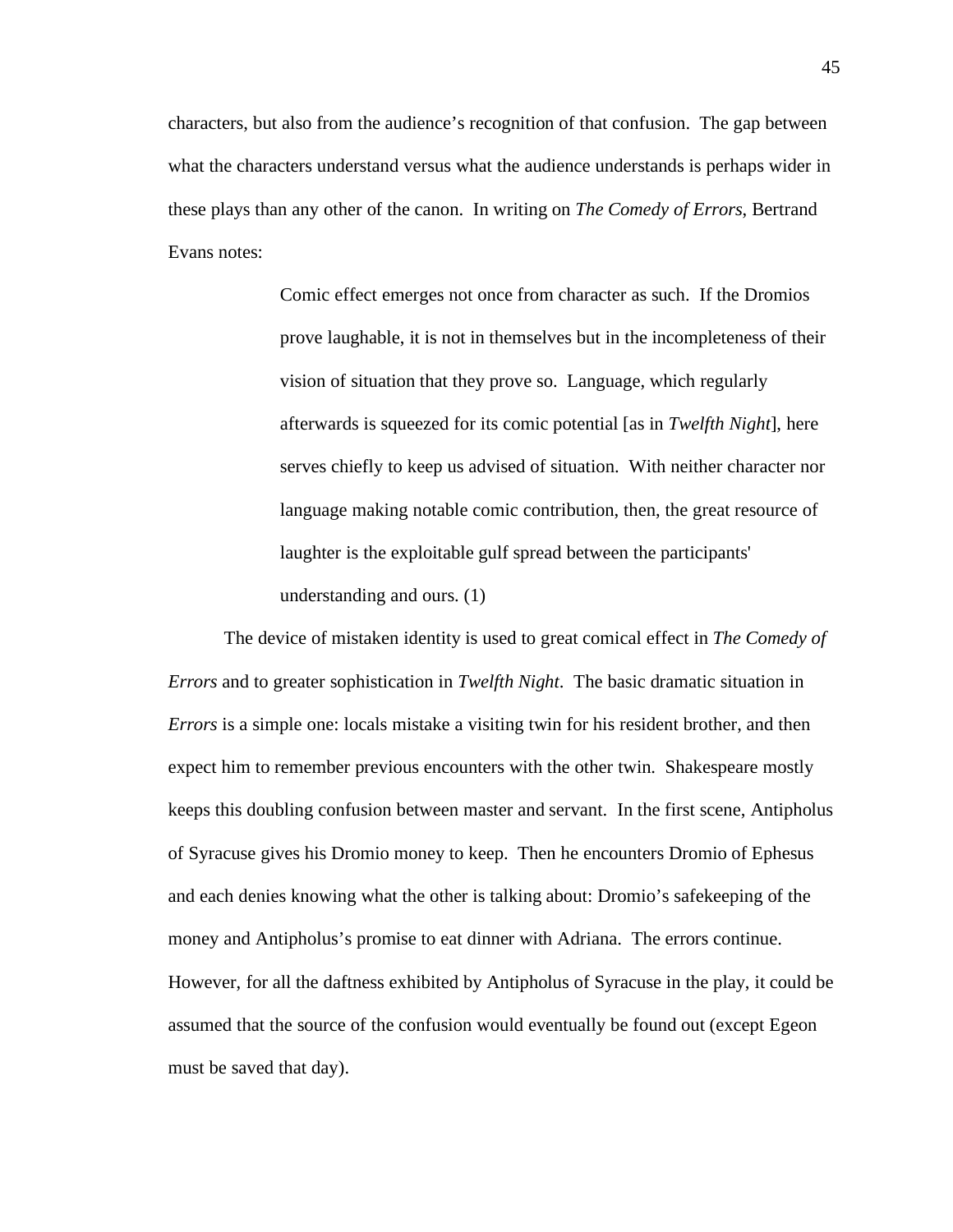In *Twelfth Night*, the comedy derives not so much from mistaken identity as is seen in *Errors*, though that is an essential element, but from the presumption of identity. Viola's identity as "Cesario" is modeled after Sebastian, but she has not assumed his identity. The male identity she puts on is the source of her trouble:

Disguise, I see thou art a wickedness,

Wherein the pregnant enemy does much (II.ii.26-27).

The use of cross-gender mistaken identity creates a kind of humor not possible in *Errors*. Both Orsino and Olivia become involved in a same-sex romance with Viola-Cesario. The complot begins when Orsino sends Viola as his emissary to Olivia and continues when Olivia falls in love with Cesario and sends Malvolio with a ring in chase of her. In her famous ring speech, Viola realizes Olivia's mistake and misfortune:

I left no Ring with her: what means this Lady?

Fortune forbid my outside have not charm'd her:

. . . . . . . . . . . . . . . . . . . . . . . . . . . . . . . . . . . . . . . . . .

She loves me, sure: the cunning of her passion

Invites me in this churlish messenger.

. . . . . . . . . . . . . . . . . . . . . . . . . . . . . . . . . . . . . . . . . .

I am the man: if it be so, as 'tis,

Poor Lady, she were better love a dream. (II.ii.16-25)

Similarly, Orsino does not realize that his page is subtly trying to win his love in Act II, Scene iv while he is trying to squash his own conflicting thoughts. Viola comes dangerously close to revealing herself in this confessional scene. When Orsino argues that women are not capable of loving as deeply as men, Viola claims: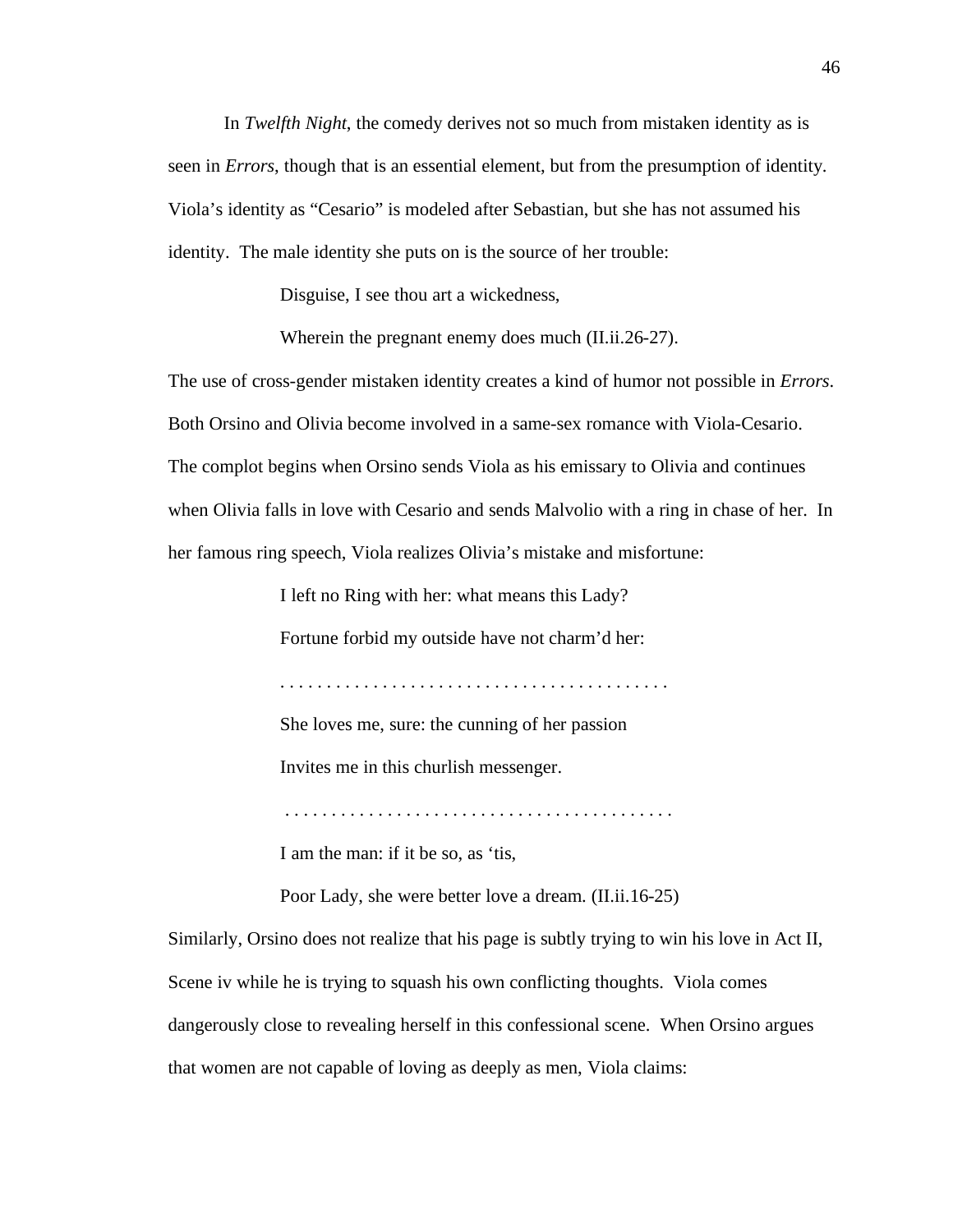[W]ere I a woman, I should [love] your lordship.

It is comical that Olivia unwittingly falls in love with a woman and that Orsino does not realize his "Boy" (II.iv.15) is trying to woo him, but this comedy is not dependent on Viola's having a twin. Viola is not aware of her brother's survival as the audience is (though the possibility is opened up after IV.iii), and it seems to her inevitable that her circumstances will have to continue in this manner, only hoping time will help it fadge. However, in order to break the unhappy triangle that has formed between Orsino, Olivia, and Viola and have the requisite happy ending full of marriages and revels, another must enter to take her place in one or the other of the relationships (Mercer 30). Since Shakespeare prefers order, a twin brother is used. It is only after Sebastian arrives in Illyria in Act III, Scene iii that the potential for mistaken identity, such as that in *The Comedy of Errors*, is possible. The incidents of mistaken identity in *Twelfth Night* are few, but they all converge on Viola in the last scene: Antonio condemns Cesario for ingratitude, Olivia accuses him of infidelity, and Sir Andrew declares him to be the "devil incardinate" (V.i.179-180) for beating him and Sir Toby. One other character, though not a twin, also exhibits a presumption of identity. Malvolio tries to elevate himself above his station. The letter he finds makes him believe that Olivia loves him, so he puts on all the aspects the letter describes to win her, cross-garters and all (III.iv). It is this presumption that leads Olivia to believe he is mad. His resolution is not so satisfying as that of Sebastian and Viola.

Mercer states there is a paradox in the twin dynamic in these plays. Antipholus of Syracuse claims to pine for his twin, yet barely makes mention of him beyond Act I. He has been on a multi-year quest to find his brother, yet it never occurs to him that he might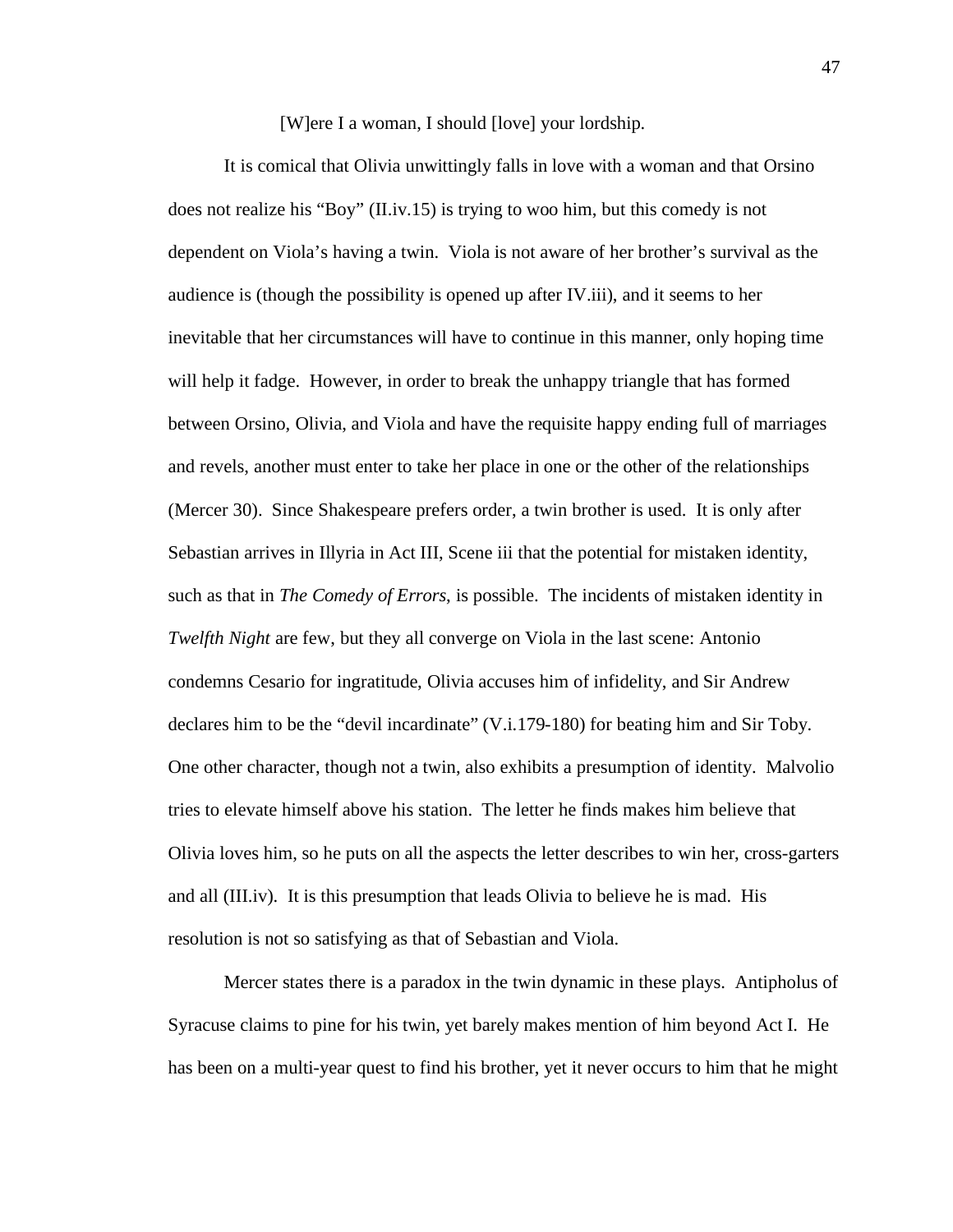be mistaken for his twin in Ephesus. Some of this is out of dramatic necessity. For all the closeness professed by both set of twins, they do not appear on stage together until the recognition scenes in Act V, and these scenes are less than the joyous reunions that the previous rhetoric indicates. Shakespeare clearly intended for the twins to be close, so why the relative distance in his dramaturgy? Mercer claims that it is Shakespeare's larger concern for plot in these two plays that makes the emotional relationship take a lesser, almost non-existent, place (19).

This thesis suggests otherwise: that the inherent closeness of the twin relationship would be something accepted as true. The historical construct of this relationship suggests an inescapable bond, if not always one of pure amity. Perhaps, the rhetoric of closeness is not there because Shakespeare deemed it unnecessary. It is true that the twin dynamic is absolutely integrated into the plot. Yet, it is not Shakespeare's found and modified plots that keep these plays "fresh and lasting" (I.i.31-32). Harold Bloom readily admits he favors character over action, but he also argues that no other author rivals Shakespeare in the creation of personality (xviii-xix). It is this gift, his characters, which should be celebrated. This chapter has been an attempt to celebrate these characters as individuals as much as twins. In order to fully appreciate these characters, they must be seen in performance; therefore the following section will explore various ways in which these twin relationships are explored on stage.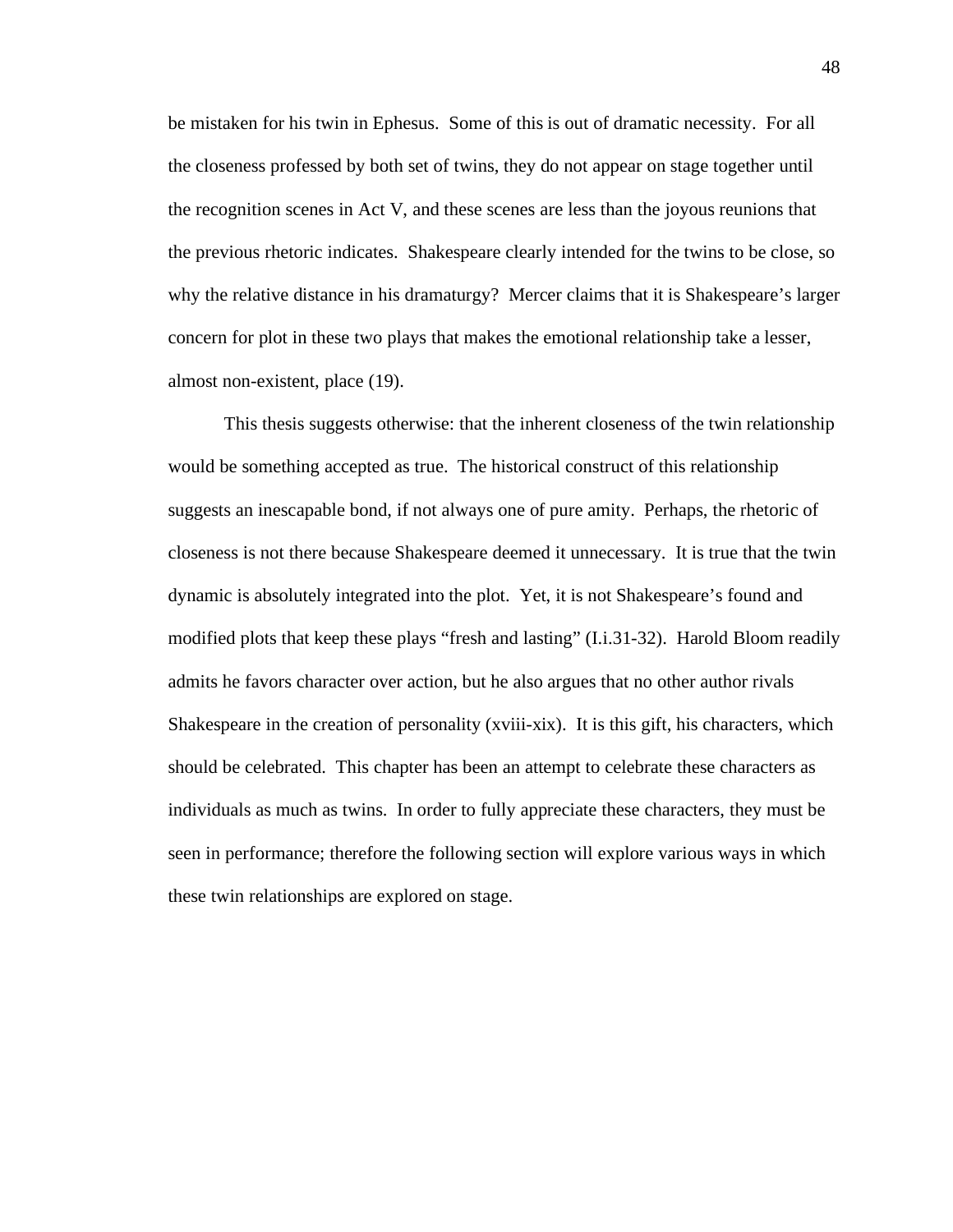## **CHAPTER IV**

"For him I imitate": Twin Representations on Stage

The natural progression of this study now moves to the stage; for it is in production that motif and character become most apparent. The previous chapter illustrated the similarities and differences between each twin and their counterpart. This chapter will examine how these similarities and differences manifest themselves in performance. However, this is not a straight linear progression; there are variables to be considered. Text adaptation and stage convention play a large part in the plausible staging of these plays. Casting is a subset of convention and the one that will be most closely scrutinized here. Experimentation in casting has long been a feature of Shakespeare productions, particularly in the twentieth and twenty-first centuries. These casting decisions have relevant consequences for its particular production, and it will be the goal of this chapter to explore those consequences, especially regarding two topics already discussed in this thesis, motif and character. Five casting scenarios will be considered: casting two actors to play the Antipholus roles, casting one actor in both Antipholus roles, casting Sebastian and Viola in the traditional mode with male and female actors, using one actress to portray both Viola and Sebastian, or in the mode of original practices with an all male cast. Each possibility carries with it distinct

49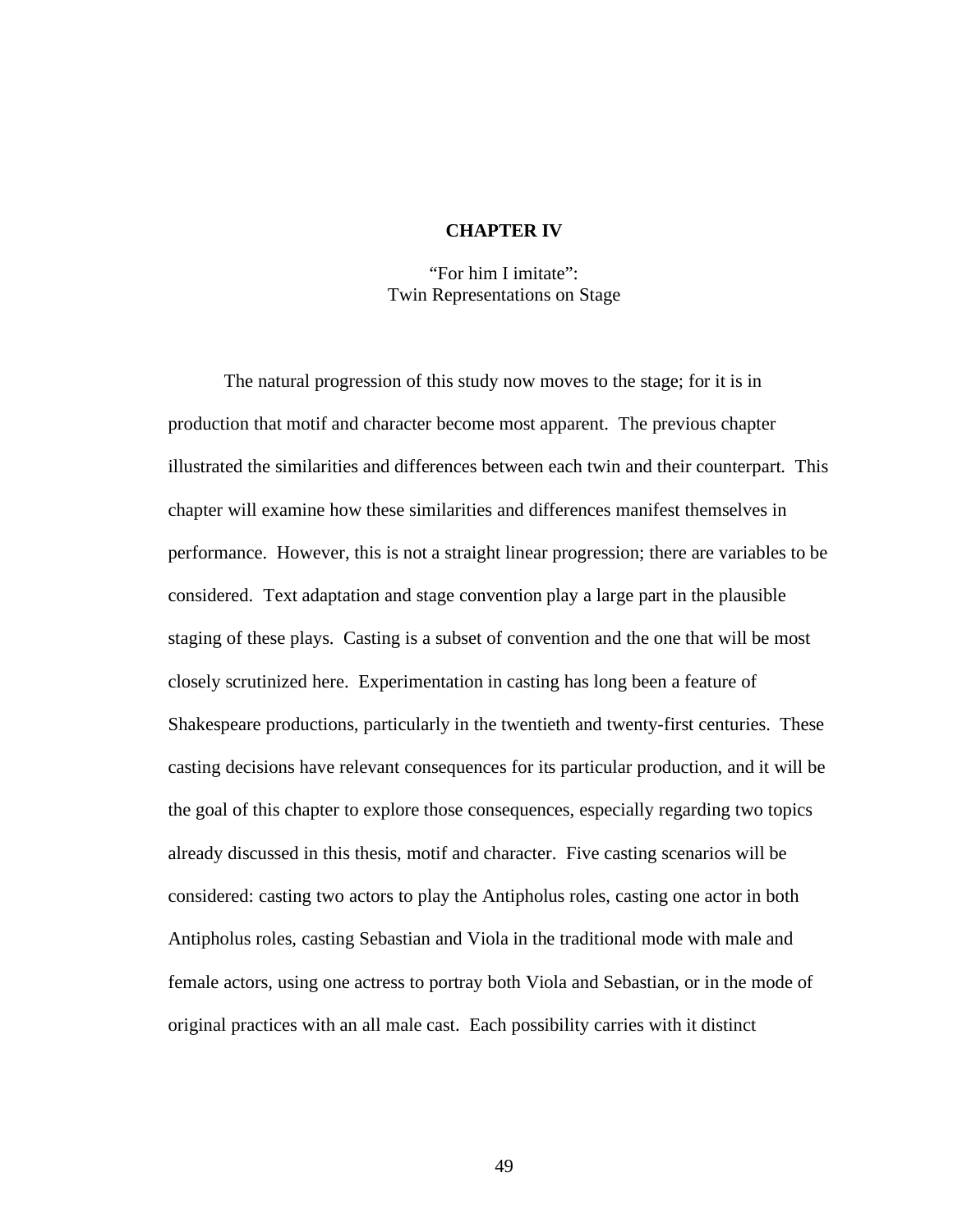advantages and disadvantages from a production standpoint. These will be weighed along with critical commentary.

Before the issue of casting is addressed, it is a worthy digression to discuss the convention of belief that is part of the theatre-going experience, the willingness to accept as true the obvious fiction that is presented in the space of the performance. For *The Comedy of Errors* and *Twelfth Night* this holds "doubly" true. Each of these modes of casting requires varying degrees of the willing suspension of disbelief. To accept the illusion of any or all of the following scenarios, an audience member must first accept the already unlikely situation that the general plots present: that identical twins, when dressed alike (as they always are), are absolutely indistinguishable from one another. If this is readily accepted, then how much further is the audience willing to extend that sense of plausibility? Do they delight in the illusion of identical physical manifestation or in the transparency of the illusion? As will be illustrated below, companies have gone to great lengths over the years either to maintain or to shatter this illusion with varying degrees of success, with success being defined as an engaged and participatory audience. The question of whether or not a casting choice proves believable may not always be directly expressed in the arguments below, but is always implied. Just how much illusion is needed to suspend disbelief for *The Comedy of Errors* and *Twelfth Night*?

Richard J. Slawson argues that the evolution of the casting choices in *Errors* is, for the most part, a direct reflection of the dominant theatrical mode of the time. For example, the original *Menaechmi* would have required the actors to don identical masks to achieve the illusion of the twins (59). So too, actors and directors of various times have used the conventions available to them to achieve the desired level of realism. In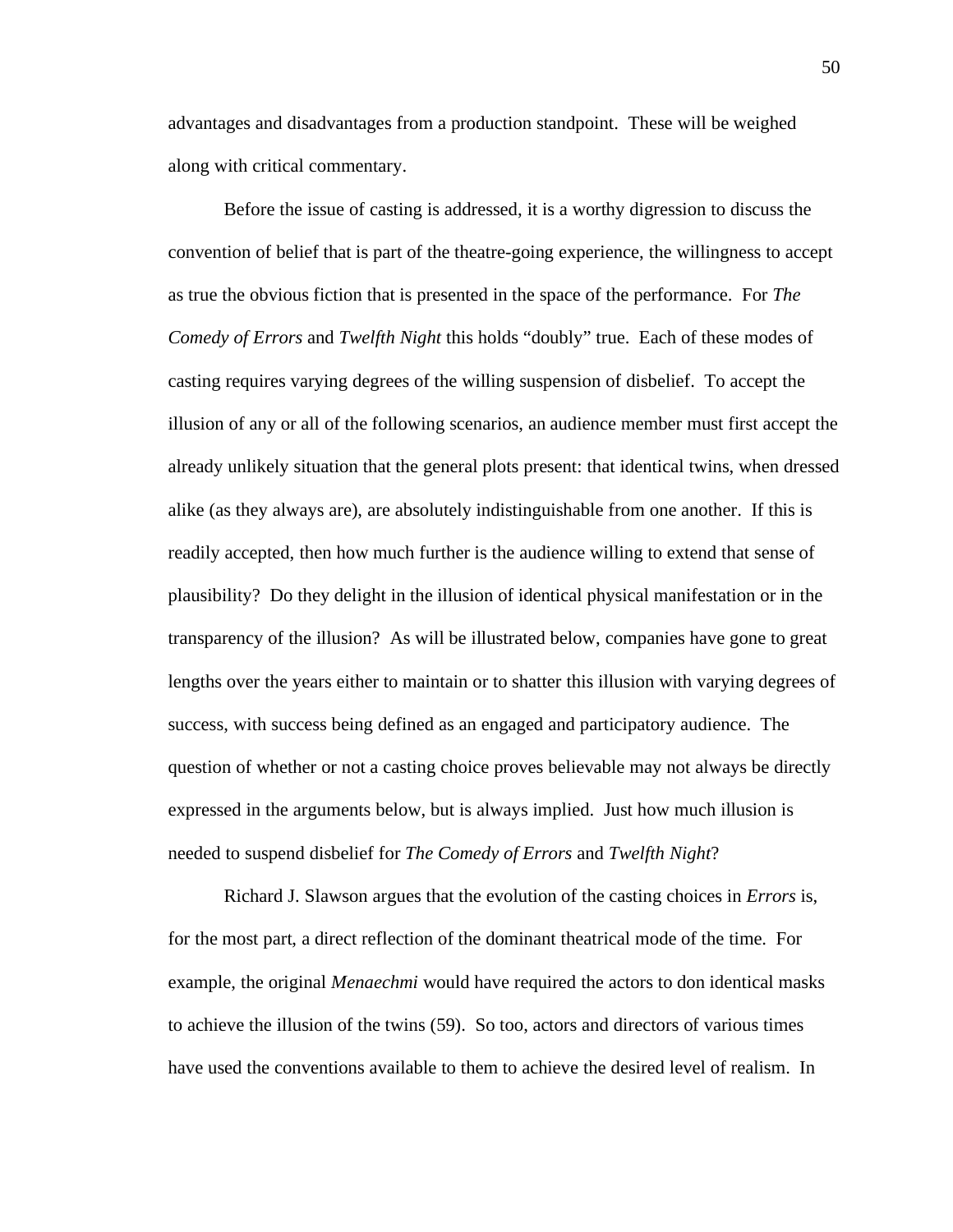two excellent (and often overlapping) articles, Slawson and John Moore Mercer trace the production history of *The Comedy of Errors* and *Twelfth Night*. However, both authors focus primarily on the methods employed to stage the twins and the varying degrees of success of those methods. They make almost no attempt to analyze whether or not the methods they discuss are dramaturgically sound. This chapter will pick up where they leave off.

It should be noted that many of the examples detailed below center on the Dromio rather than the Antipholus pair. This is mainly because productions began experimenting with Dromio casting scenarios first. However, many of the dramaturgical issues involved in each performance mode apply to both Antipholus-Antipholus and Dromio-Dromio pairs. For example, the use of costume design to mask physical disparities between the actors is a method that could be employed for either set of *Errors* twins. Therefore, it is assumed below that a casting choice made for one pair in a given production of *Errors*, such as double casting the Antipholus pair, might also hold true for the other pair. Examples cited below concerning the Dromios are likely relevant to the Antipholuses as well, and vice versa.

As Chapter Two illustrated, Shakespeare freely adapted his source materials to arrive at his text. In turn, Shakespeare was freely adapted by succeeding playwrights to fit their own purposes, and *The Comedy of Errors* and *Twelfth Night* are no exception. Presumably, some of these adaptations desired to make the plays more realistic by changing or even omitting the "far-fetched" plot lines of the twins. For example, the *Twelfth Night* that Samuel Pepys saw in the 1660s may have done away with Viola and Sebastian and thus the improbabilities that plot line contained (King 13). *Twelfth Night*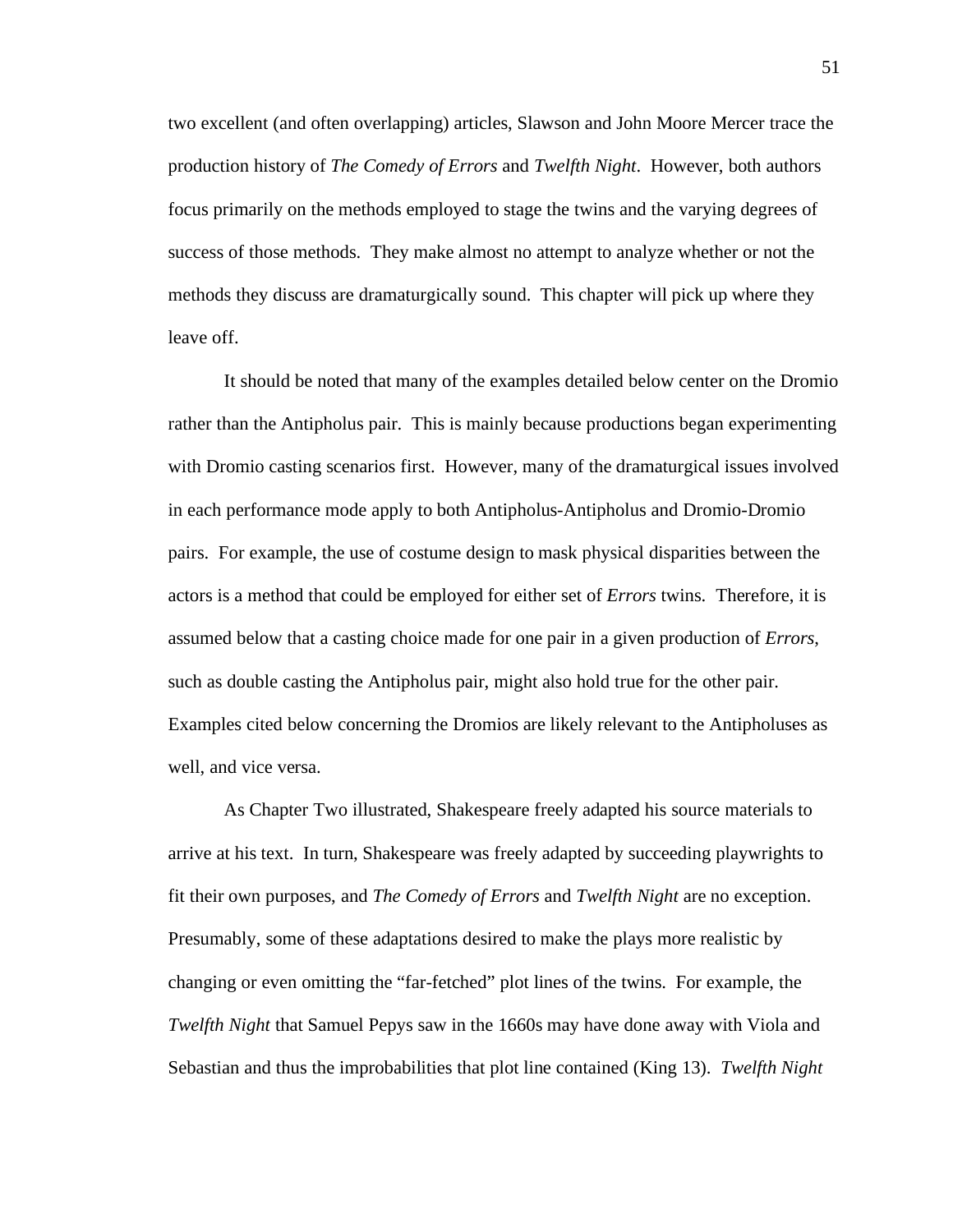in particular suffered from a long succession of transformations and adaptations before the nineteenth century recovered the text (Lothian lxxx-lxxxi). In contrast, some of the adaptations of *The Comedy of Errors* capitalized on the twin relationship: William Woods' *The Twins, or Which Is Which?* and Monk Lewis's *The Twins; or Is It He or His Brother?* (Mercer, *Twins* 98). Text adaptation also plays a key part in accommodating modern casting choices, as will be demonstrated below.

Staging convention can also be used to heighten the question of the stage reality. Several attempts have been made to explain, among other improbable similarities, just how the twins come to be dressed alike on the same day. A 1980 production of *The Comedy of Errors* at the New Jersey Shakespeare Festival had the Syracusian twins buy their Ephesian costumes from a cart when they arrived during Mardi Gras in New Orleans (Keyishian 199-200). The circus theme has become a popular backdrop in recent years. The 1983 Goodman Theatre production had the Syracusian brothers arrive in suits and ties but adopt the circus attire of Ephesus upon arrival, and so they end up in the same garb as their counterparts (Fink 415). The problem of costuming the twins alike in *Twelfth Night* is perhaps even more perplexing. J.P. Kemble, who likely began the tradition of switching the first two scenes of the play, added a line:

That trunk, the reliques of my sea-drown'd brother,

Will furnish man's apparel to my need. (Odell 62)

Why Viola was able to find Sebastian's trunk and not Sebastian perhaps adds to, rather than dissipates, the costume confusion (Mercer, *Twins* 100). The assumption that both Viola and Sebastian have lost all but their lives in the shipwreck makes the dramatic circumstance that they are dressed alike in Acts III, IV and V all the more implausible.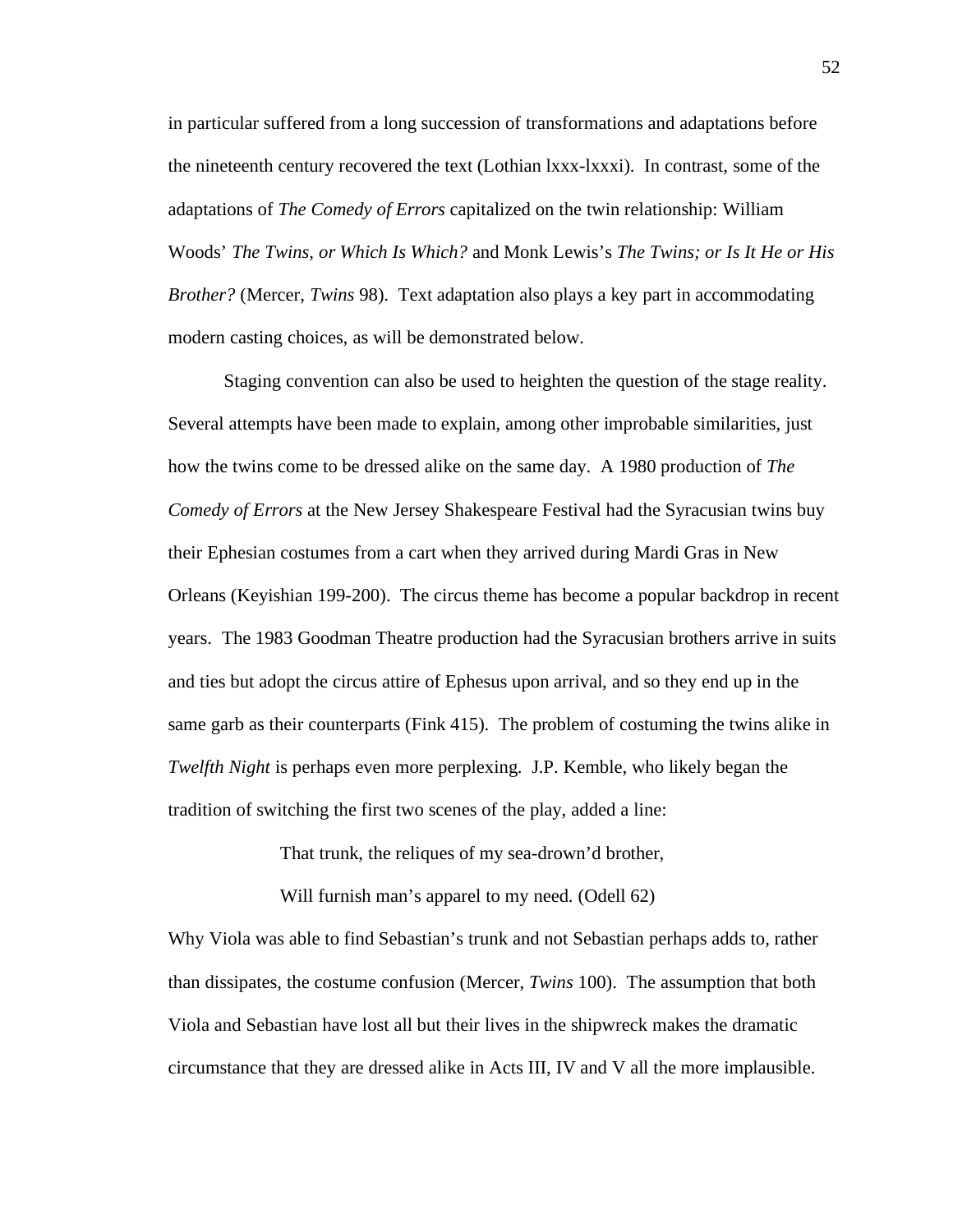Regardless of where Viola finds her clothes, the choice to switch the scenes is perhaps a relevant one, for it immediately establishes what is probable in this world. The audience sees Viola as a woman, then accepts, based on her rhetoric, that from that point on they will see her as a man (I.ii.53-55), and that her brother may in fact be alive (I.ii.7, 20-21). Therefore, when Sebastian appears in Act II, Scene i and reveals he and Viola were "born in an hour" (19), an audience can more likely accept the scenario that Viola and Sebastian look alike. Similarly, within twenty lines of Egeon's exposition, the twin scenario is established:

. . . two goodly sons,

And, which was strange, the one so like the other, As could not be distinguish'd but by names. (I.i.50-52)

Script adaptation and stage convention will only go so far toward creating this twin illusion. The most powerful tool in achieving the desired effect onstage is that of casting. The first choice to be examined is the casting of two actors in the Antipholus roles. This seems to be the casting choice that is called for in the text. T.W. Baldwin goes as far as to suggest the first cast list for *Errors,* placing Thomas Pope and William Kemp as the Dromios and Augustine Phillips and George Bryane as the Antipholuses (Personnel 229n). Though by no means certain or able to be proved, this list does suggest that casting two actors was the original mode. Baldwin goes on to suppose that the reasoning behind this choice was that Mr. Kemp and Mr. Pope were both strong comic actors, and that casting had little to do with their appearance (Slawson 60). If this is true, and it is impossible to substantiate this claim, then precedent is set from a very early point that the illusion of "sameness" would somehow need to be created in the mind of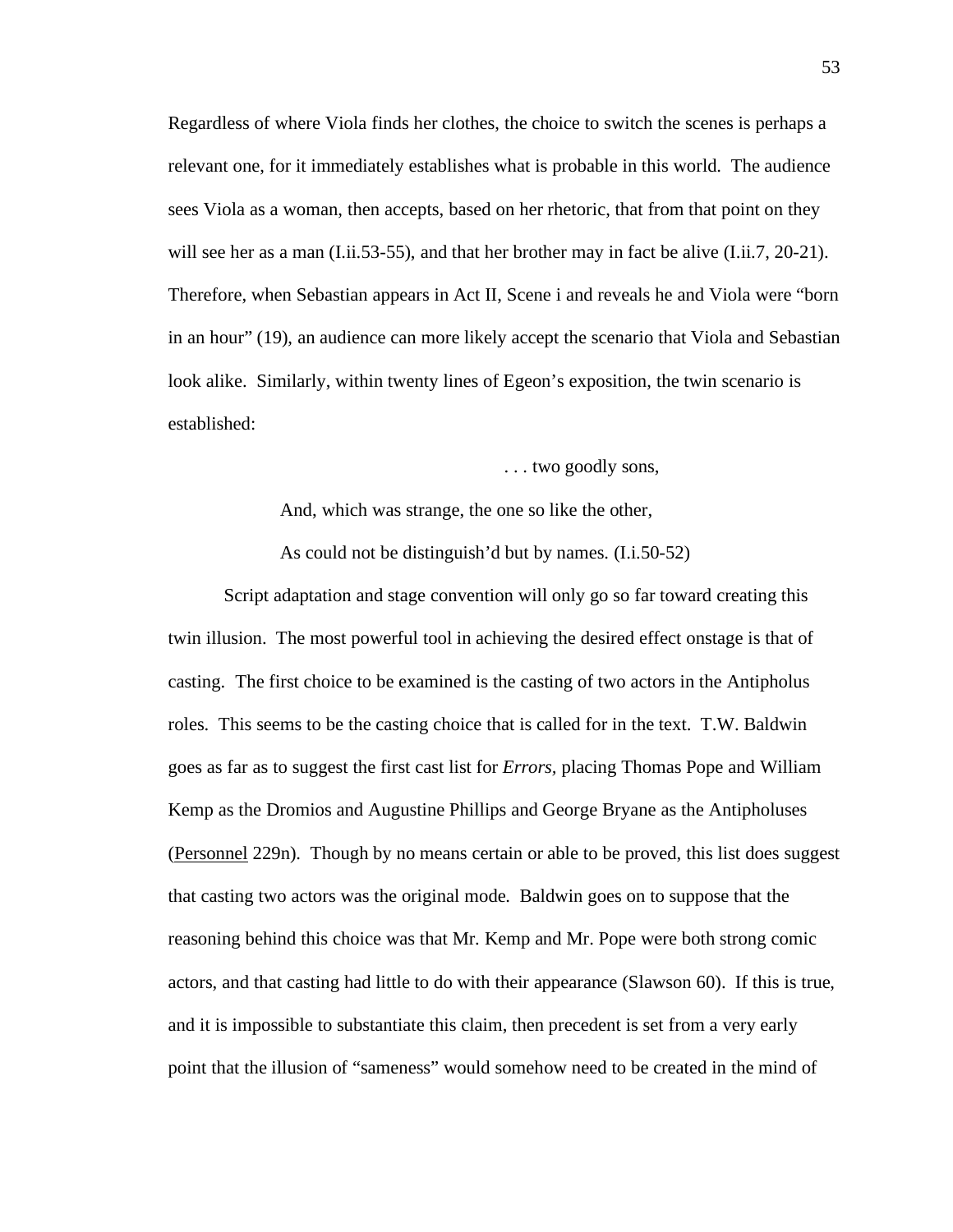the audience. Considering that Elizabethan audiences readily accepted men as women on stage, the need to create this illusion may not have been strongly felt. The first positive evidence of casting of *Errors* is the so-called "Nursery" promptbook of the 1670s. In it, two actors are identified as the two Antipholuses, but the final scene is lost and the extant stage directions give no clue how the twins were played or if they resembled one another at all (G.B. Evans 9). The first half of the eighteenth century seems to offer few other clues. In the 1762 premiere production of Thomas Hull's adaptation of *Errors*, called *The Twins*, the playbill lists actors but does not assign parts (Genest 4: 653). It is known that the actor William Thomas Lewis played Antipholus of Syracuse for ten years (1779- 1789) opposite three different Ephesian Antipholuses (Hogan 151-155). Clearly, Lewis could not have realistically resembled all these counterparts, so it seems that even up to the turn of the nineteenth century, the Antipholuses were cast on the merit of their acting and that a similar appearance was not deemed necessary in order to create the twin illusion (Slawson 61).

According to Slawson, the 1800s saw a change in the demand for pictorial realism. This was usually accomplished in one (or a combination) of two ways, actor resemblance and mimicry. Actors's inherent physical likeness, or lack thereof, was usually modified further by costume design. This was the method commonly employed when actors were cast on merit or lines of business rather than physical resemblance. An early example of the practice of mimicry came in 1798 when the professional mimic Thomas Rees played Dromio opposite the well-respected Joseph Munden. The Monthly Mirror called it a "vile caricature," obviously implying the failure of mimicry to achieve the level of realism desired. Nevertheless, it illustrates the demand of the public to be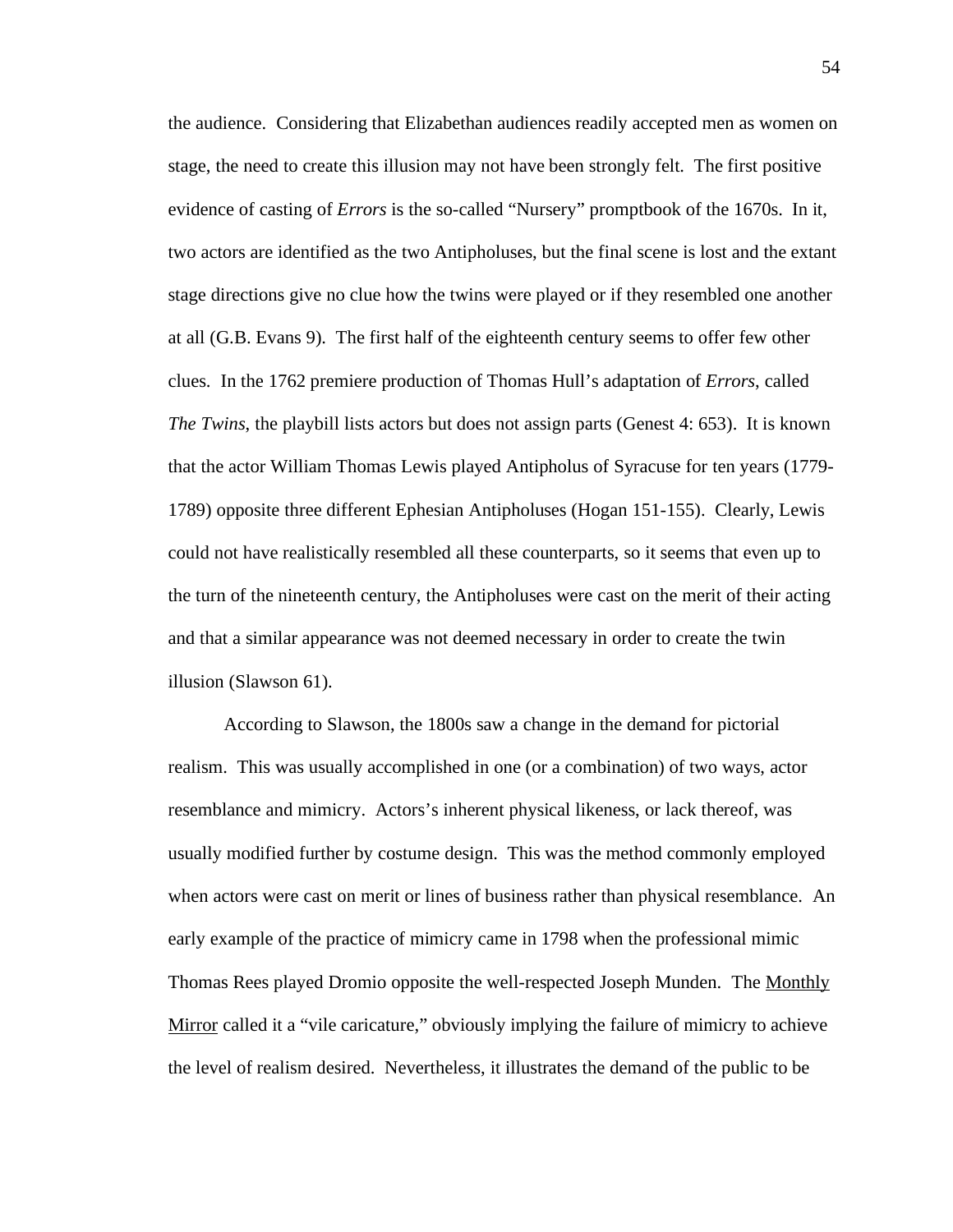caught up in the illusion. Later, Munden, playing opposite a new Dromio (William Blanchard),was criticized for not appearing to be physically alike his counterpart. Mr. Munden was apparently much shorter than Mr. Blanchard. However, the Antipholuses in the same production were considered "well suited" (Genest 8: 233). In reviewing Frederick Reynold's 1819 musical version of *The Comedy of Errors*, Leigh Hunt noted that the Dromios were "persons no more resembling each other than moisture to drought . . . or a plum pudding and a pepper box" (328). Later, in America, the pairing of the gifted mimic James Henry Hackett (Dromio of Ephesus) opposite John Barnes in 1826 was successful enough in its illusion to give *The Comedy of Errors* its place in the contemporary American repertory (Shattuck 1:57). Mr. Barnes played Dromio many times in his career (ending in 1840), but it was Hackett's successful imitation of Barnes that paved the way for the wildly popular pairing of William H. Crane and Stuart Robson as the Dromios in 1878.

Despite the accomplishment of these mimetic brothers, it was many years before it was conceived that actual siblings should attempt the twin roles. One can only speculate about why this casting scenario had not occurred previously. By far the most successful and prolific of these sibling-twins was Charles and Henry Webb. According to one review, the illusion was so complete that the brothers could not be distinguished except by their different colored stockings (Day and Trewin 34). Between the years of 1864 and 1878, they toured Ireland and England as the Dromios, acting in and producing the play over 1,500 times. In some productions, they cast brothers in the master roles (Foakes liii, Slawson 64-65). Charles Webb directed the New York production starring Robson and Crane. Sources are not in agreement as to their physical likeness (Shattuck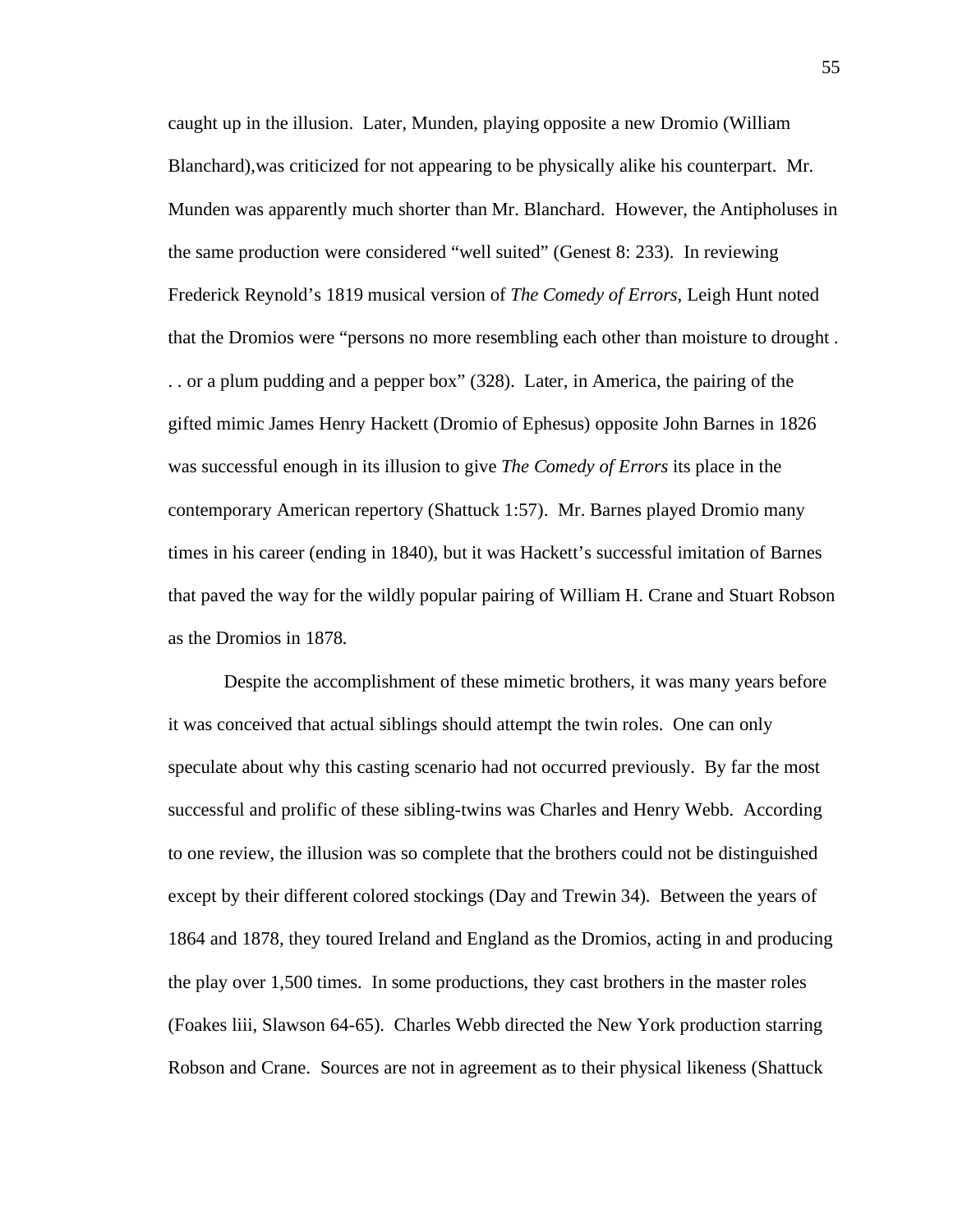2:18, French 88). Costume and makeup were used to modify their appearance, but it was Crane's imitation of Robson that made the illusion complete. Speaking "more like Robson than Robson himself" (Odell, Annals 599), the effect was so striking that more than thirty years later, the New York Times critic John Corbin still hailed their recognition scene as a standard of excellence (Slawson 63).

As theatre moved into the twentieth century, there was a greater sense of innovation and of what was possible on stage. Though sources disagree about how this decision came about, productions began to experiment with a new mode of casting *The Comedy of Errors*, using one actor to play both twins. Mercer speculates that the choice followed along the continuum of demand for physically identical twins (*Twins* 106). Another claims it was perhaps the theatrical response to what had become possible in the world of cinema, the double exposure (Slawson 67). Perhaps the relative improbability of finding two actors alike enough to play the roles (Ford 13-14) made the decision a practical one. Regardless of how it came about, the first evidence of this new mode of casting was a 1923 production in New York by the Ethiopian Art Theatre of Chicago in which Charles Olden played both Dromios. This "jazzed" Shakespeare was not very well received and one critic, while praising Olden's comic ability, pined for the glory of the Robson-Crane recognition scene (Corbin 22). It was a full forty years before the experiment was tried again with any success, this time at the Colorado Shakespeare Festival at Boulder in 1962. The roles were played by Edwin L. Johnson, E. Lee Johnson, Richard L. Sterne, and R. Livingston Sterne; four actors who were, of course, only two people (Perkin 543). The illusion of four was kept only thinly veiled. In the final scene, T-shaped poles were brought out on stage bearing the hats and capes of the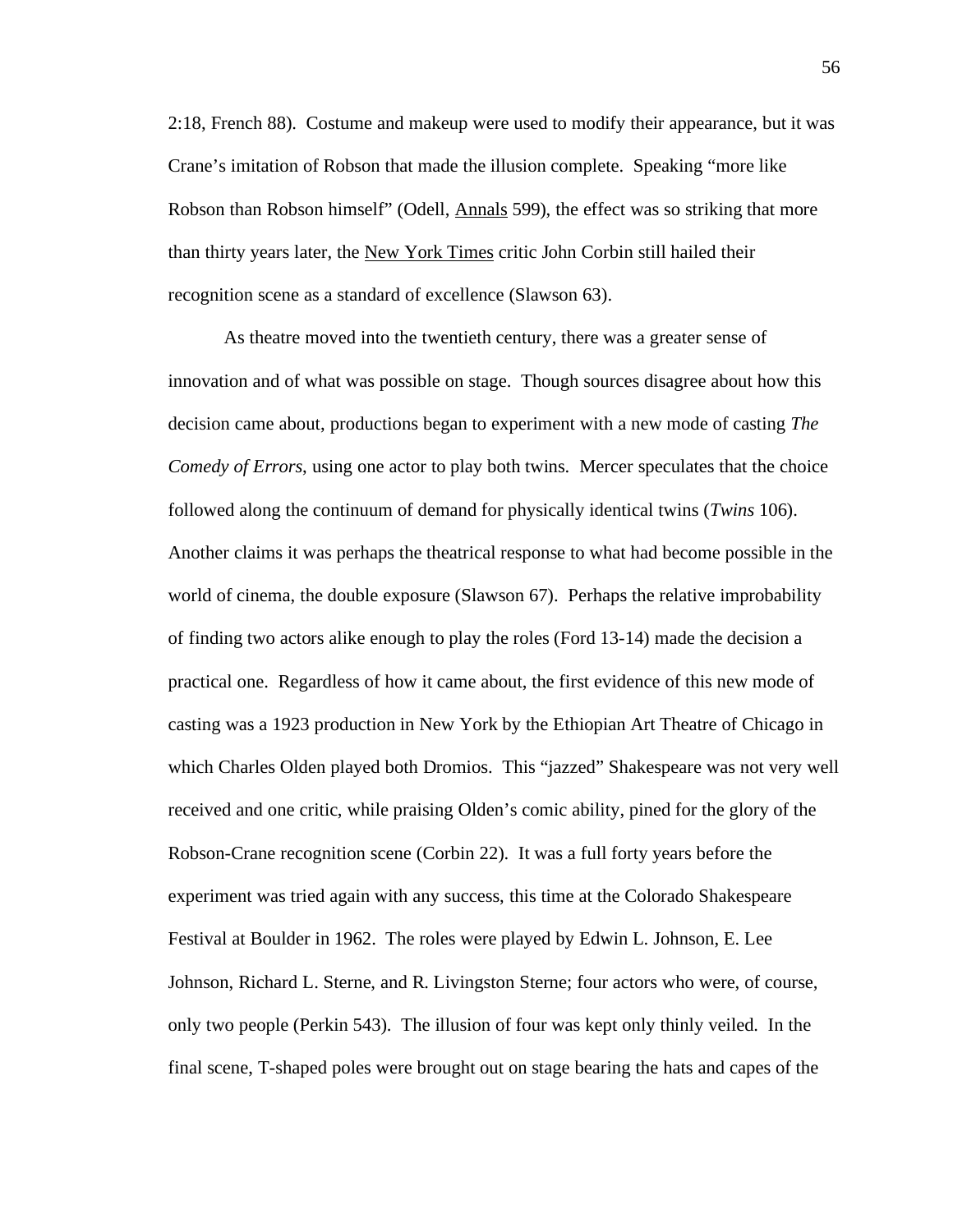four brothers. Rather than cut the text, both actors simply moved from under one pole to the other to deliver their counterpart's lines. Perhaps influenced by the success of *Errors* at Boulder, the next year it was produced by the famed American Shakespeare Festival in Stratford, Connecticut. This production tried to keep the illusion complete until the end, using stand-ins for the final scene (Ogden 437-438). This has become a common dramaturgical device for achieving the double cast (Lindblad 333). Since the advent of this casting mode, doubling both the Dromios and the Antipholuses has become "not an uncommon device" in American and European theatre (Leiter 62). However, it was not until 1990 that the English stage saw its first doubling of the twins in Ian Judge's production in Stratford (Smallwood 348).

The above production history of this play illuminates a myriad of possibilities for casting, all of which are now conventionally accepted. The choice to cast either one or two actors has become a subjective choice of a director. Each of these casting choices has inherent challenges. In casting two actors, the question arises: how much of a physical likeness, if any, should be created for the stage? The ways in which that likeness might be created have been discussed above. Some productions have chosen to do away entirely with the illusion of sameness, either because the director trusts the audience's sense of imagination or because it is deemed that illusion is not needed at all. For example, the 1967 New York Shakespeare Festival's production had actors cast entirely on merit alone, with the result no less admirable:

It is interesting that [Syr. Antipholus] looks no more like [Eph.

Antipholus] than [Syr. Dromio] resembles [Eph. Dromio], yet we accept them as dead ringers with no trouble at all. This is partly because of . . .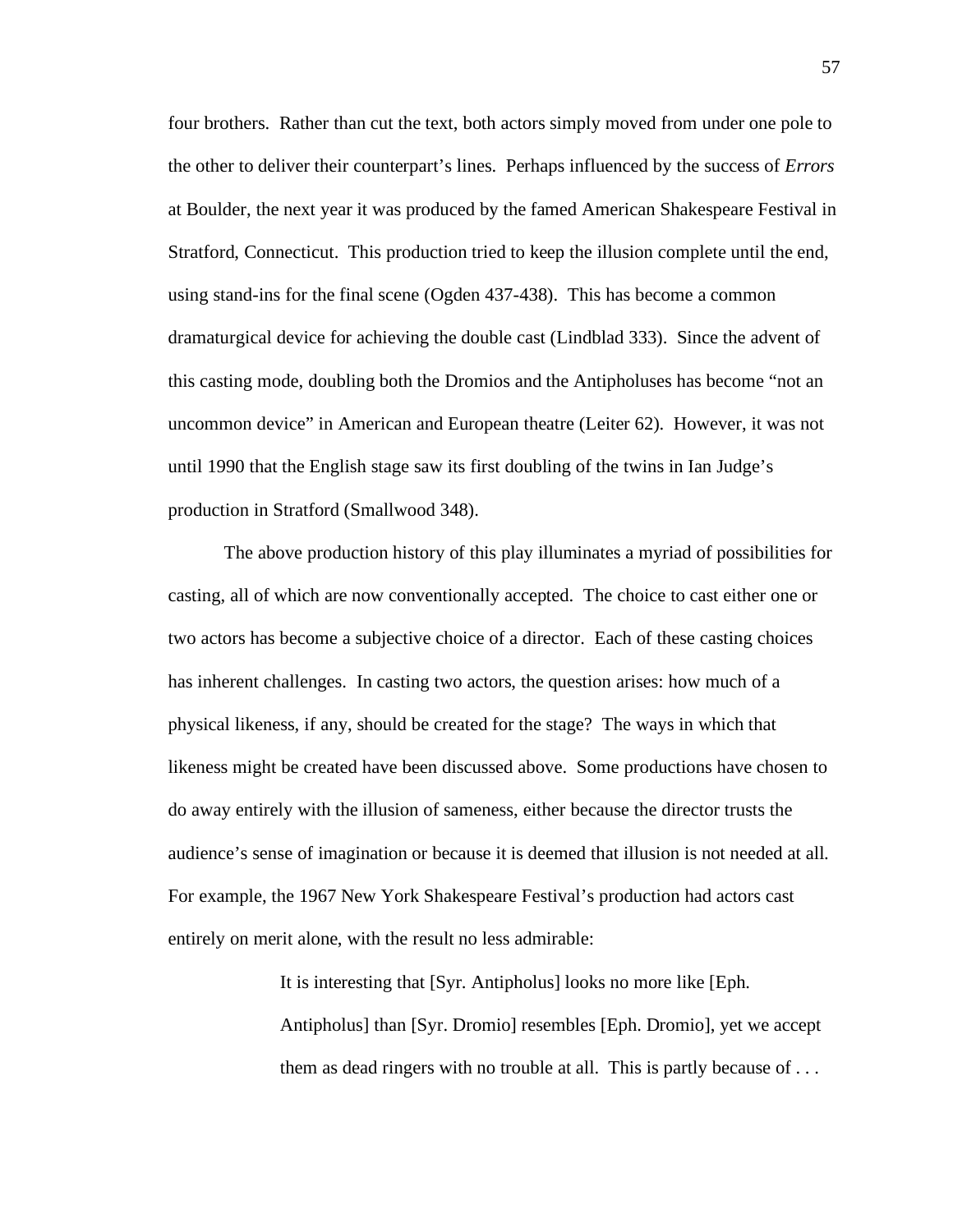carbon-copy costumes but mostly because the rest of the cast is so stunned by the resemblance that it would be impolite of us to doubt it. *Consensus thus breeds illusion.* (emphasis added) (Sullivan 58).

Robert Woodruff's 1983 production with the Flying Karamazov Brothers made any resemblance between the twins irrelevant. Their abilities as jugglers were of much greater import than their appearance in this production (Fink 416). Though the visual reality may perhaps be compromised slightly with two actors, there is much that is beneficial in this production choice. One summary advantage is that all the text will be heard. The recognition scene in this play is abbreviated, and to cut an already terse reunion in order to accommodate just one actor diminishes the happy end of this play somewhat (Mercer, *Twins* 99). Also, as discussed previously, the Antipholuses are very different men. If the emphasis on creating sameness is not present, then the actors are free to explore the individuality of the characters. However, if the choice is made to create a likeness, then there exists the possibility of carrying the illusion too far:

> To convince the audience that the twins are really are identical . . . actors have mirrored each other's poses and movements, or one actor has mimicked the body language and voice of his counterpart. In addition, actors have worn identical hair cuts and colors; they have used make-up to mask differences of feature [etc.]. Often however, these attempts have been so successful that audiences have been unable to tell the actors apart and thus have missed the dramatic irony. (Mercer, *Twins* 102-103)

*Errors* is a play about juxtaposing time, place, and identity, therefore differentiation of at least a modest scale is necessary in order for the themes of this text to fully play.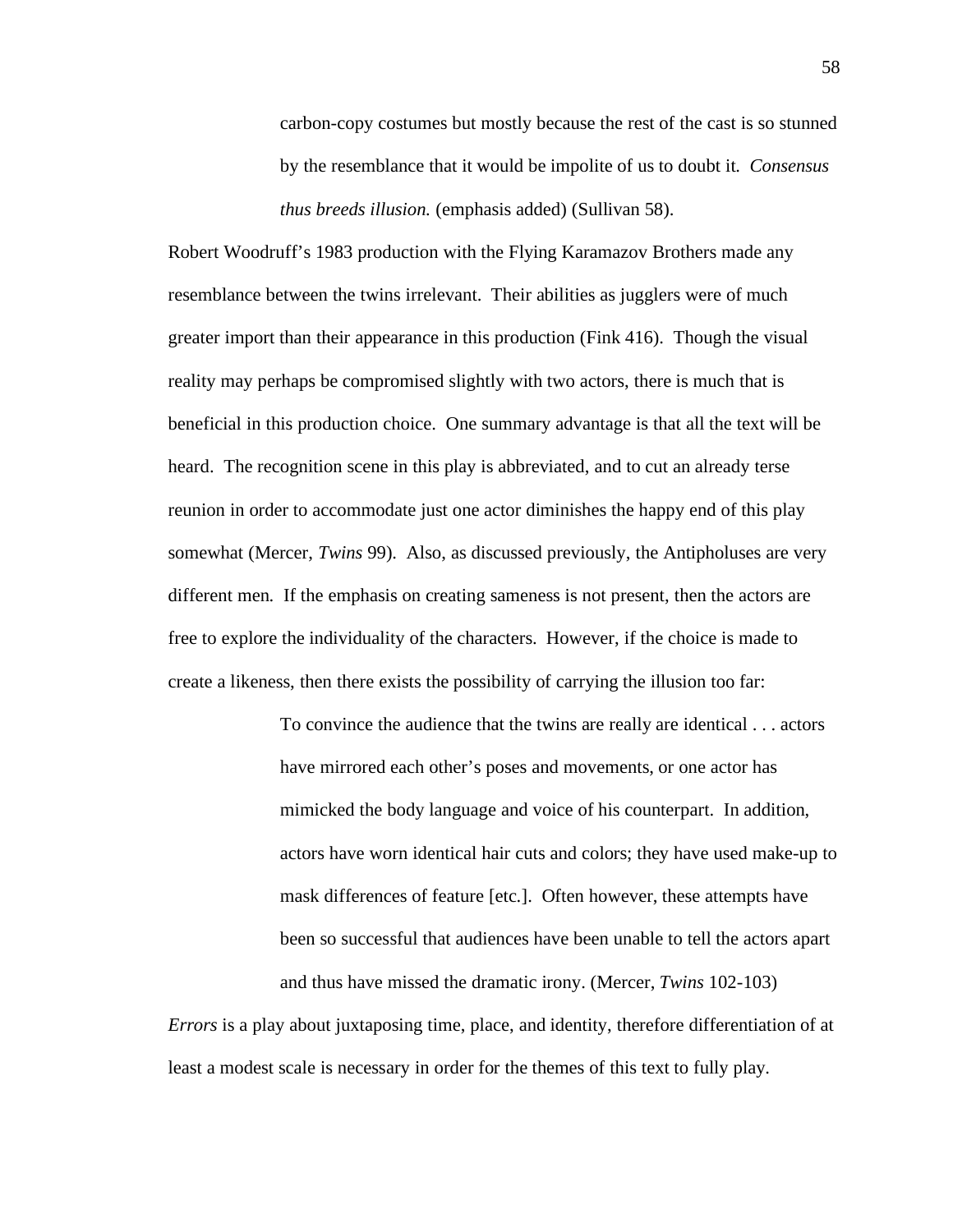Differentiation, while certainly a concern of a two-actor scenario, is the primary challenge faced by a single actor chosen to play both roles. After all, why should not the other characters confuse the twins if the audience cannot make them out either? Some of the devices for differentiation are the same as those used to create sameness, for example in the 1962 Boulder production, one Antipholus wore an orange handkerchief and gloves, the other wore green (Hoyle). However, if there is too much differentiation in costume, then other characters would then be able to tell the Antipholuses apart. As this mode of casting has become more widely accepted and employed, greater reliance has been placed on the actor to create the various nuances of character necessary to differentiate the twins. Vicenzo Nicoli, who played both Antipholuses in the New Globe's 1999 production of *Errors,* was challenged to create the Ephesian brother with the physicality of a gorilla and the Syracusian brother with the physicality of a dolphin (Nicoli). By whatever means the character development is accomplished, it must be accomplished fully: "Casting one actor as one set of twins can either be a tour de force or the death of the production" (Slawson 68). The great advantage in this choice is providing an opportunity for a young actor to exercise great comedic range, and when successful is a delight to witness. The great disadvantage in this production choice is that the emphasis can often be placed squarely on the performances of the twins. In reviewing Oregon Shakespeare Festival's 2005 production of *The Comedy of Errors*, Alan Armstrong notes:

> Why have theatre companies embraced the cinematic device of single-casting the twins? The merged Dromio and Antipholus roles become attractive star turns for two actors, but make spear-carriers out of two other company members who might have played their brothers. What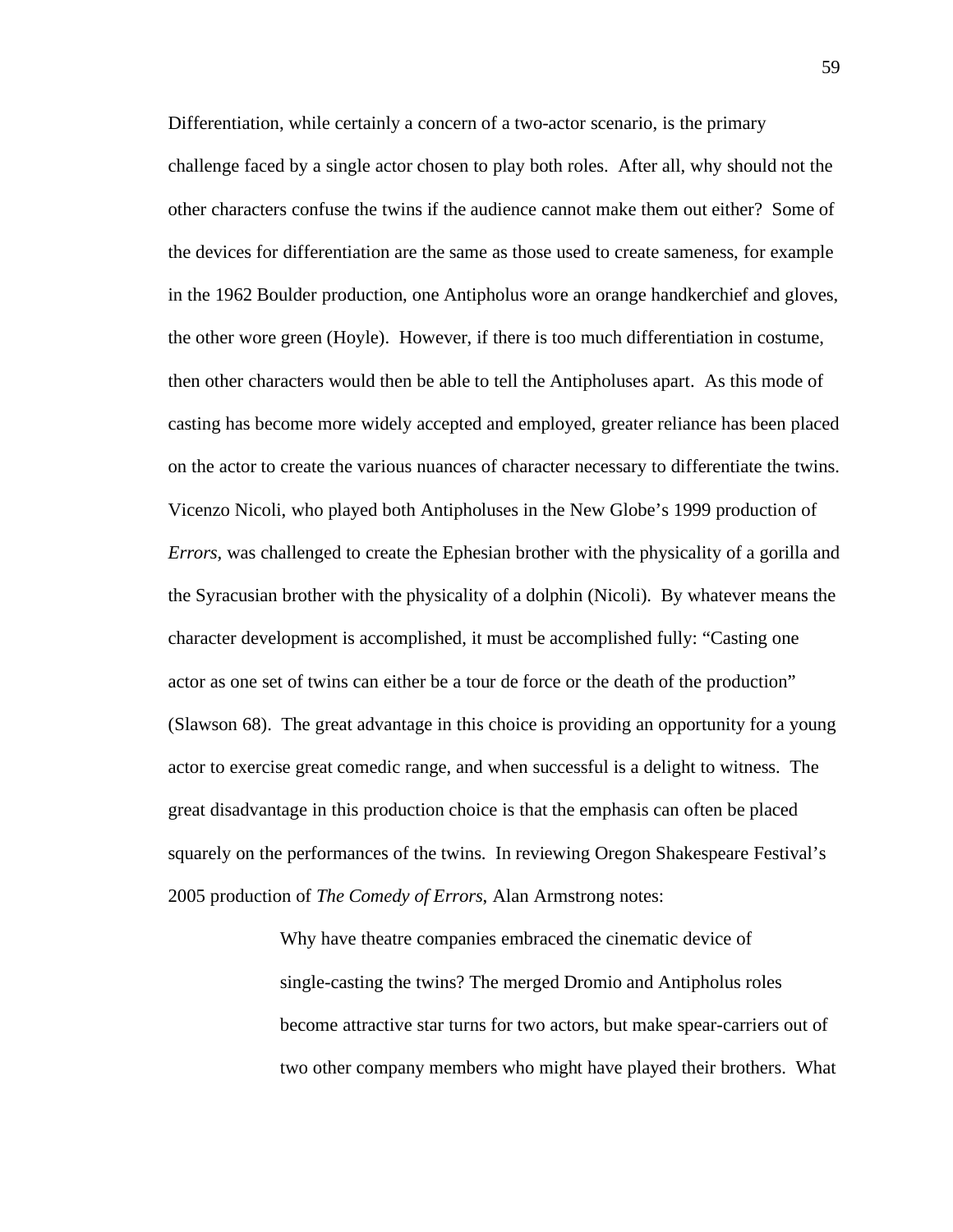is gained is . . . our delight in the virtuosity of the single actor who plays both twins. What is lost is the fundamentally different trick of Shakespeare's theatre of the imagination, which invites us, against the evidence of our own eyes, to believe in the identical appearance of two actors who do not (and must not, for the trick to work) perfectly resemble each other (141).

The correlate to an emphasis on the performance is an overall de-emphasis on the text. As mentioned above, one of the common ways of achieving this mode is by cutting the final scene. However, the fact that the twins do not meet on stage until the final recognition scene is not necessarily justification for only using one actor. In fact, George Walton Williams argues specifically against this practice:

> The immediate juxtapositions of the two Antipholus Twins--the disappearance of one twin and the sudden appearance of the other [beginning in Act III]--strike me as being an interesting technical device designed to point out the contrasts between the two and so to contribute to the theme of identity; and as *The Comedy of Errors* is the origin of so much in the mature canon, it should be profitable to look at later plays with this device in mind  $(44)$ .

This assessment is in concert with the previous chapter's discussion of character. Once the notion of twinship is established, the audience does not spend time trying to further justify their "sameness," but rather needs to differentiate the twins in their mind in order to understand the story. The dramaturgical device of "the disappearance of one twin and the sudden appearance of the other" sets up a kind of corporeal antithesis between the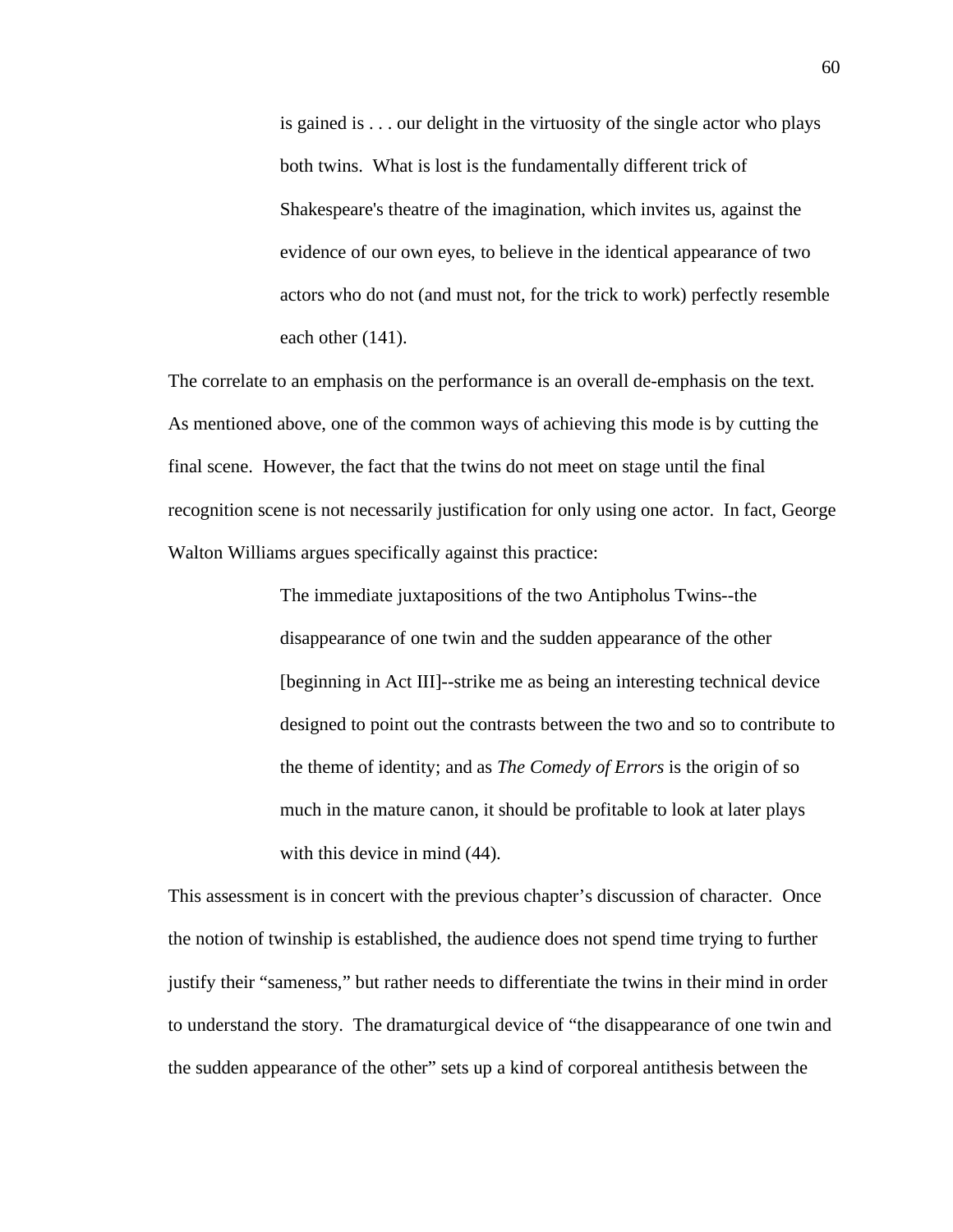twins that is more clearly defined with two actors in those roles. What one actor has to work doubly hard to create in the physical plane might be easily accomplished by simply following the lines of casting that seem to be called for by the text.

Like *The Comedy of Errors, Twelfth Night* has a long history of casting experimentation. Unlike *Errors*, these experiments have not often proved successful. It may be that some experimentation was driven, at least in part, by the need to see a Sebastian that bore a greater physical resemblance to Viola. Other experiments were simply production concepts, that while successful, failed to be adopted as mainstream casting choices. A man would have originally played Viola, but since women have been allowed on the English stage, it has become one of the most coveted female roles in the canon.

Certainly, it is more difficult to find an actor and actress who look alike than two men who do. Because *Twelfth Night* does not rely so wholly on the device of mistaken identity as *Errors* does, there is not the implicit demand for sameness as there is in the earlier play.

> Although Viola and Sebastian must not be wildly unlike . . . it is in fact the natural difference between the actors in this and similar plays which prevents the spectators' sharing in the general confusion and makes them able to distinguish the twins as the other characters cannot (Lothian lxxxvii).

In the eighteenth century, a portly actor named John Palmer played Sebastian early in his career. "How the lack of resemblance between him as Sebastian and the actress playing Viola was made endurable is hard to guess" as he seemed more suited to the role of Toby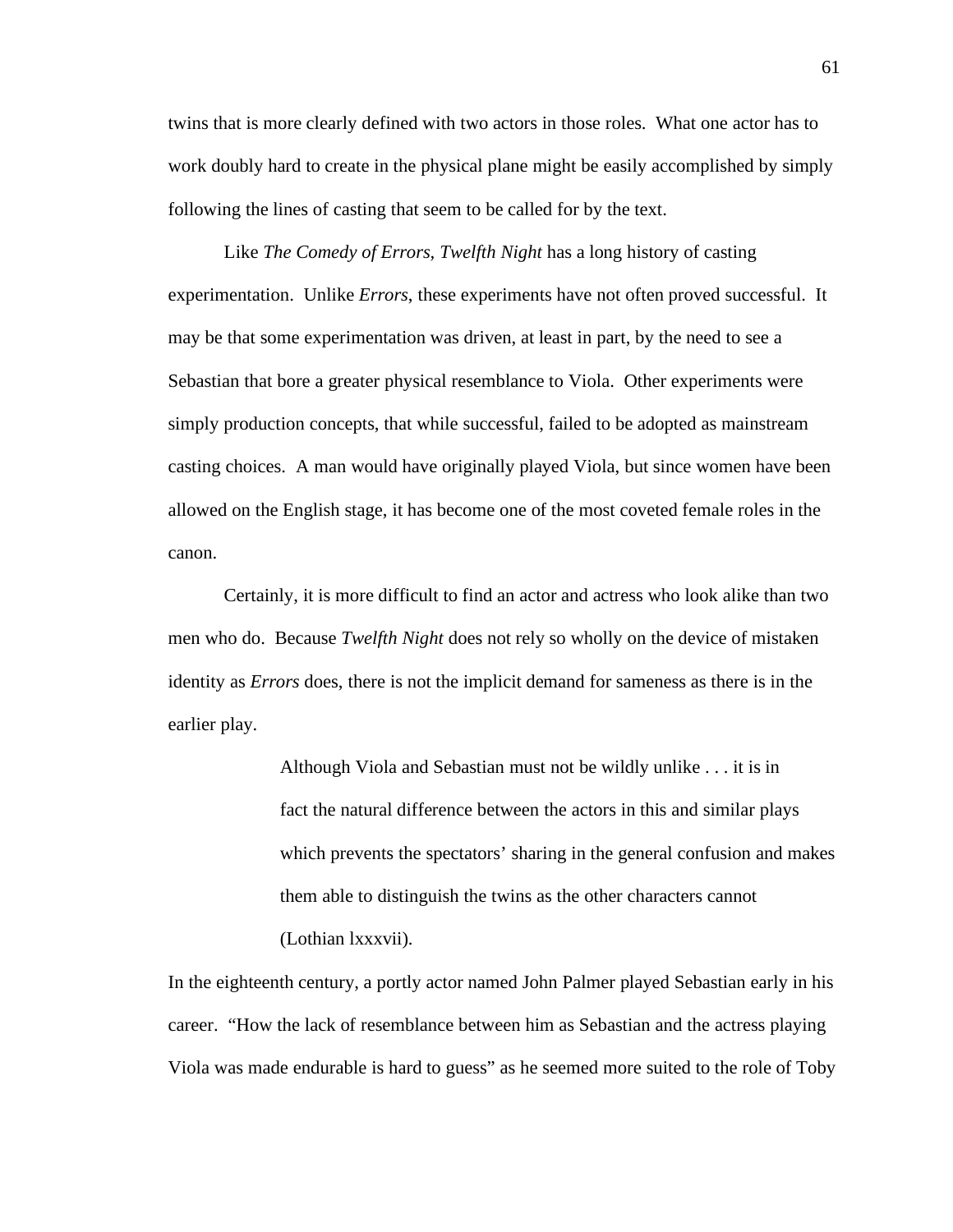Belch (Lothian lxxxvii). In the early 1800s, Leigh Hunt criticized the notion of a Sebastian who towered over his sister (Child, *Errors* xxxvii). Some Sebastians, however, have looked remarkably like their Violas. In 1901, a review of Beerbohm Tree's production had little good to say except that the actor playing Sebastian had "the advantage of looking really like" the actress playing Viola (Beerbohm 69). Of John Barton's 1969 production at Stratford, one reviewer wrote, "they've finally found a Sebastian . . . who really does look like his sister" (Tanner). *Twelfth Night* has also seen some real siblings in the roles of the twins. In 1790, Mrs. Dora Jordan played opposite her brother Mr. Bland. The London Times declared that his "strong similitude in feature to [his sister] was the only claim which could render [Mr. Bland] worthy of a moment's notice" (11 Feb 1790, 2). Mrs. Harriet Siddons and William Murray repeated the feat in 1815 at Edinburgh. Despite their sibling likeness, the experiment was not well received (Child, *TN* 176). It seems that for all the intellectual knowledge that it is impossible for these fraternal twins to look exactly alike, there is still a practical desire for this likeness on stage.

The undeniable pattern of the above modes of casting is that all too often Sebastian is cast because of his physical likeness to the actress playing Viola (Mercer, *Twins* 104), and not necessarily based on his own merit. True, these roles are not as balanced as the twin roles of *Errors*, but to cast an inferior actor for the sake of similarity is a great disservice to the script. As discussed in the previous chapter, Sebastian plays in important role as the agent of change in *Twelfth Night* with his arrival in Illyria and subsequent misidentification as Cesario. His Act IV, Scene iii speech is the one beacon of rhetorical logic in this play. It is the lone opportunity to shape the man that is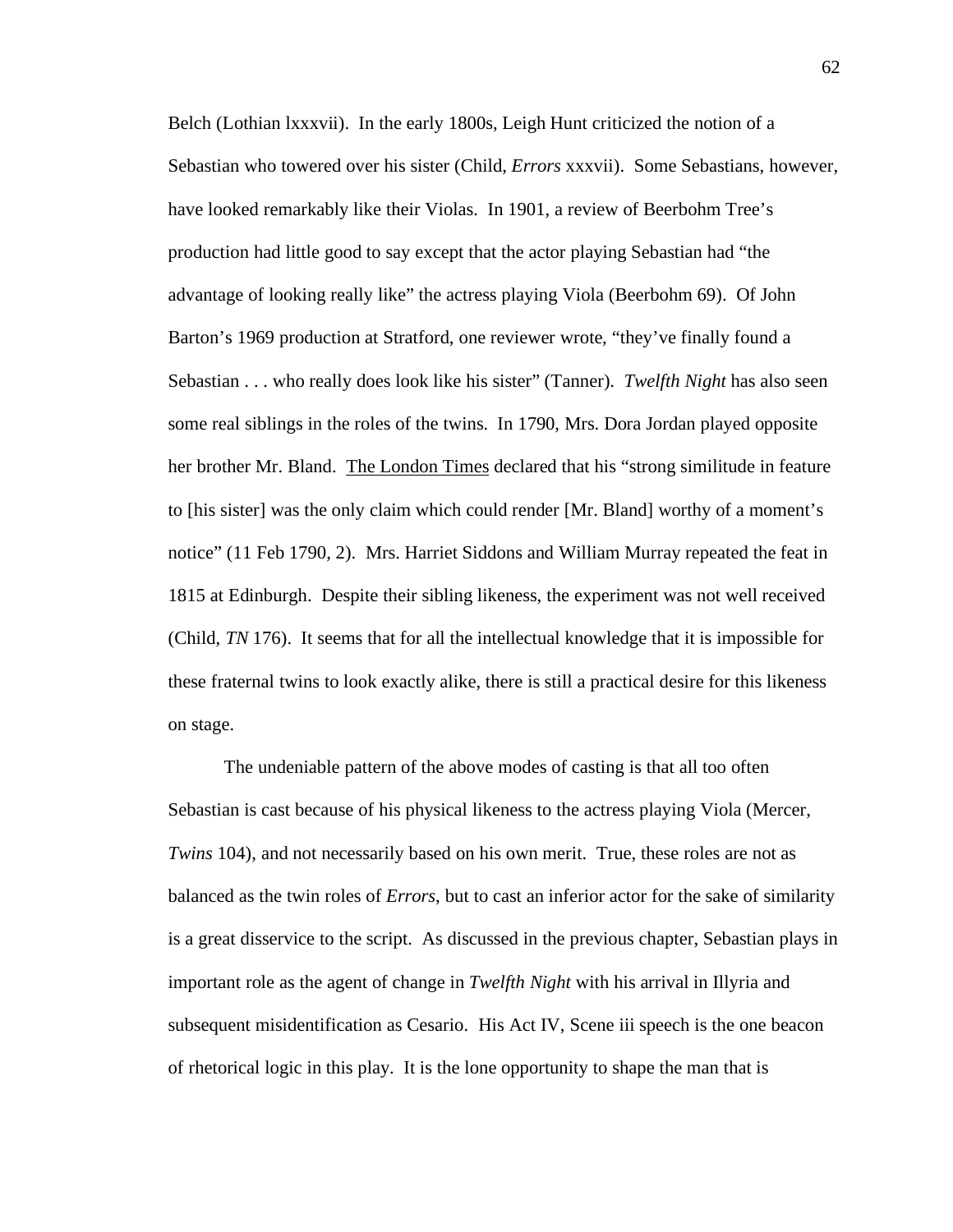ultimately worthy of Olivia. "Strong resemblance of costume, and tolerable resemblance of personal appearance, are quite enough to preserve this particular theatrical illusion in *Twelfth Night*" (Lothian lxxxviii). Therefore, it is favorable to cast actors based on merit, rather than appearance, as the above criticism indicates.

Yet, casting a weak actor as Sebastian is perhaps better than no Sebastian at all. In Germany, experimentation with a Viola-Sebastian doubling occurred in 1851. Performing Schlegel's translation, a woman named Baier Burick "played both Viola and Sebastian, and when personating the latter she gave a manliness to her voice and step which would almost have deceived us to her identity" (Winter 35). A stand-in was used to accomplish the final scene. The first English language doubling occurred in 1865 with Kate Terry, sister of the famed Ellen, playing the twins. The London Times rejoiced that the part of Sebastian had not gone to a "third-rate actor" but also thought the heightened resemblance might have confused the audience. The use of a stand-in for the recognition scene was apparently lackluster (Sprague 18-19). This experiment in casting was not repeated until 1937 when Jessica Tandy took on both roles for the Old Vic (with Laurence Olivier as Toby Belch) (Trewin 164). Again, the double casting made the "mistaken identity more plausible, but [marred] the effect of the last scene when a mute double [had] to be brought in" (Crosse 94). This lack of enthusiasm for stand-ins for the final scene would be echoed in the 1960s for *Errors*.

By far the most innovative casting choice for *Twelfth Night* in the last several years was ironically dubbed an "original practices" approach. The New Globe's employed an all-male cast for its 2002 production. The casting choice was made in part to commemorate the 400<sup>th</sup> anniversary of the first recorded performance of *Twelfth Night*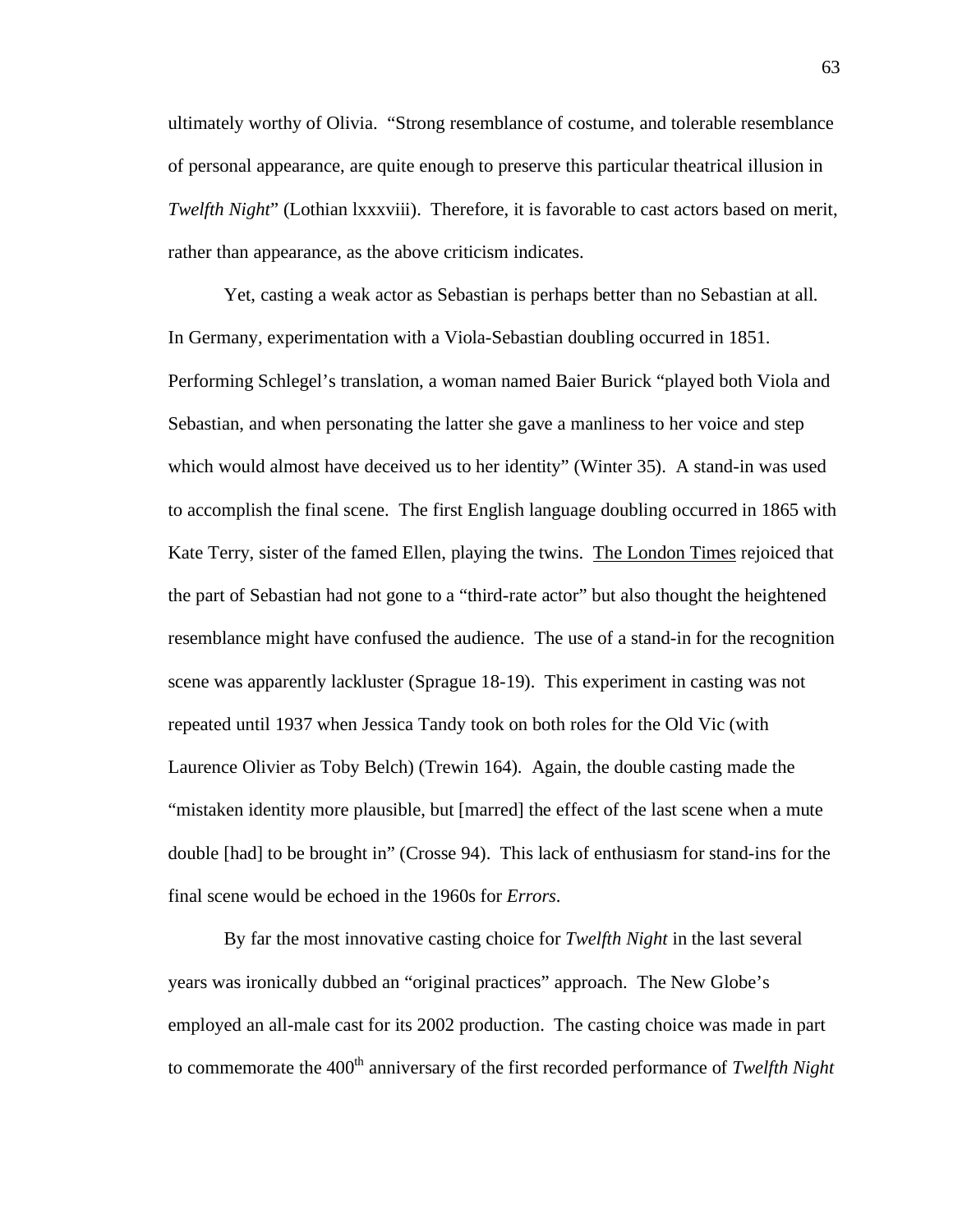at Middle Temple Hall on February 2, 1602. The use of men playing women (or women playing men for that matter) in Shakespeare certainly is not novel for modern audiences, but the blanket concept of reviving Elizabethan practices was certainly ambitious, and one that yielded mixed results. Rather than simply making a casting choice, the casting was part of an overall concept. Some reviewers seemed to take this in stride (Johns 25), but others were less pleased with the overall scope. While he enjoyed the performances, David Nicol commented that the travesty failed to pierce the veil and explore the sexuality of the text:

> Despite this success in making the convention of the boy player acceptable to a modern audience, I felt that Redmayne's [Viola] work had been made too easy, because his performance missed an element that the Globe's all-male productions have continuously excluded thus far: sex. The Globe Company needs to experiment with casting actors who are androgynous enough to be sexually alluring to heterosexual men. After all, the central joke of *Twelfth Night* is that Viola thinks her disguise as a eunuch will negate her sexuality, whereas, in fact, she becomes attractive to both sexes . . . . The company's avoidance of it may be deliberate: they may wish to avoid offending the sensibilities of a modern mainstream audience. But I think it is an experiment that needs to be attempted, both because the plays often require it, and because it challenges the audience to accommodate an Elizabethan staging technique that is less 'safe' than the neutered transvestitism [The Globe] has offered thus far (Nicol).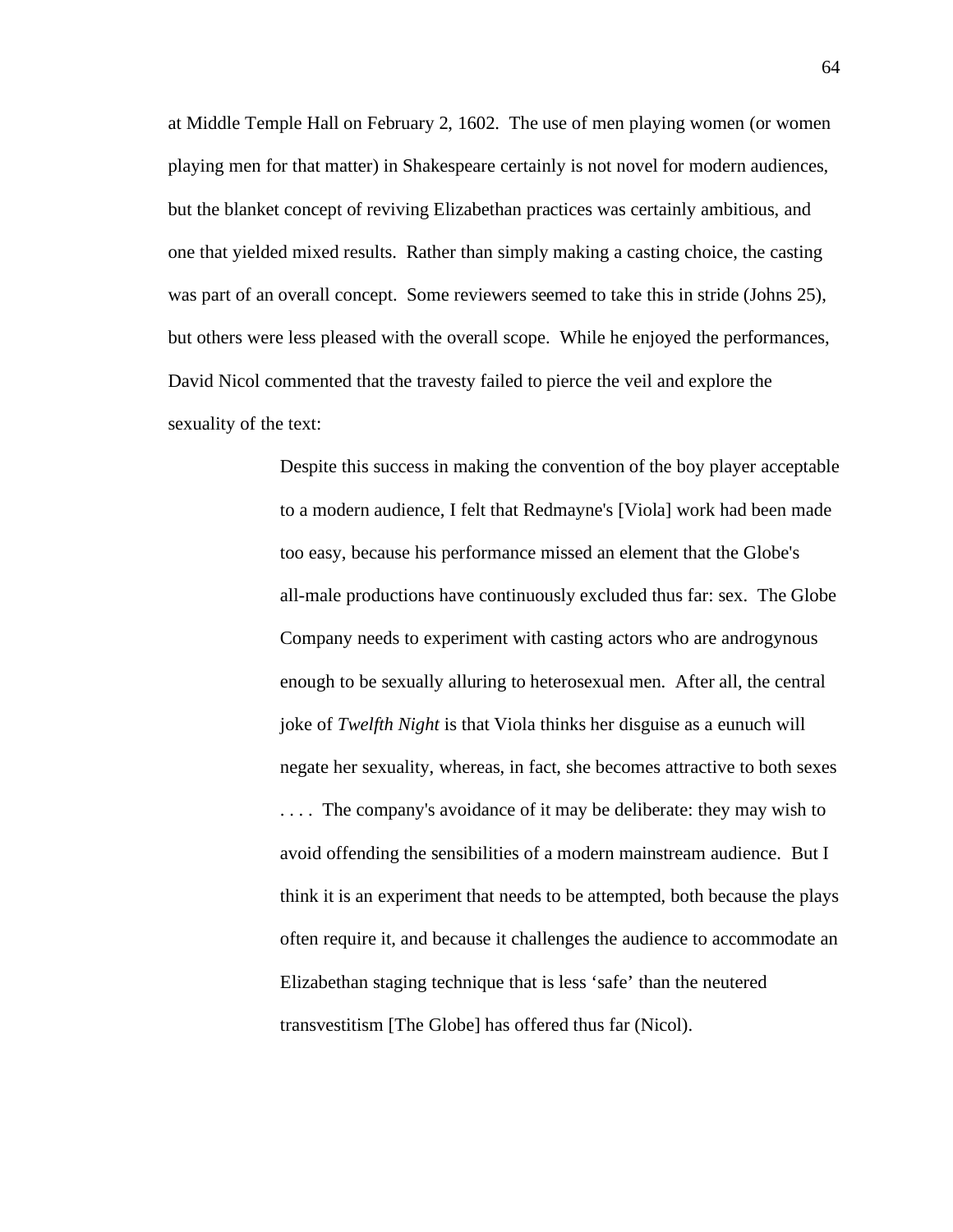This experiment will likely be repeated in the future, but is not likely to become a widespread casting practice. Actresses have long deplored the lack of female roles in Shakespeare. A surge toward "original practices" would deprive many actresses of the chance to perform one of the great females roles of the canon.

It is interesting that again these plays intersect, and that the issues encountered in casting the twins in *The Comedy of Errors* are often the same issues faced when casting *Twelfth Night.* The previous chapters have cited instances where these plays overlap in source, theme, and character development. Given the many points of intersect, the final chapter will examine a hypothetical scenario in which these plays might also be produced together.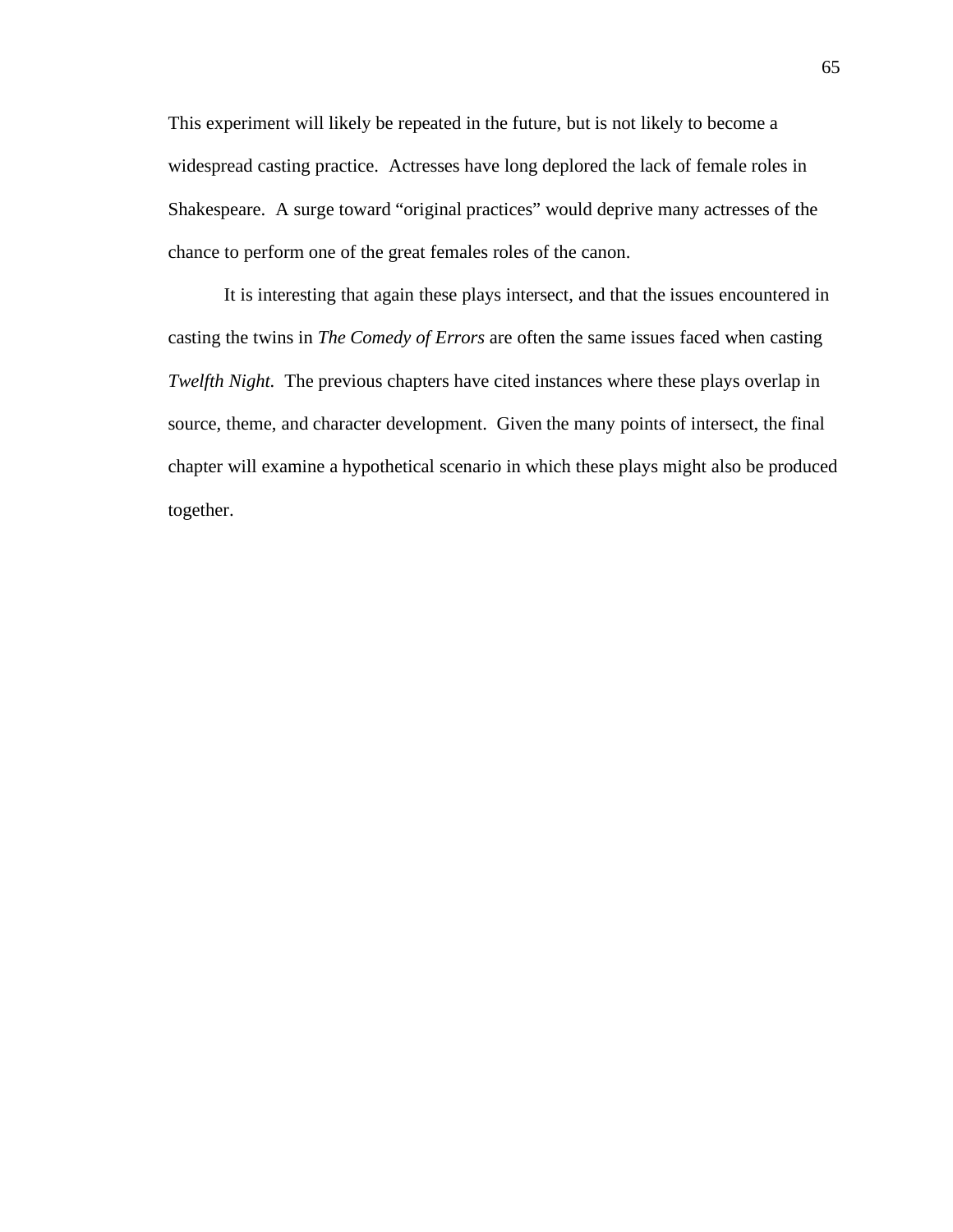## **CHAPTER V**

This "uncertain voyage": In Defense of *The Comedy of Errors*

Thus far, this thesis has examined these two plays in a progressive fashion, from source and motif, to character, to performance, highlighting the similarities and differences between them. Chapter Two illustrated the twinship of these plays, citing not only the twin plot scenario, but also the sharing of a major source and several motifs. The discussion departed slightly from the similarities in Chapter Three in order to examine these characters as individuals, always keeping in mind the unique bond they share. Chapter Four included a critical examination of casting scenarios for these twin plays. The final stage in this progression is to see if the prior arguments stand up to the ultimate test in Shakespeare: performance. The previous chapters provide sufficient evidence to consider *The Comedy of Errors* and *Twelfth Night* to be twin plays, not simply two plays about twins. Carrying this argument one step further, this chapter proposes a repertory performance construct for these plays. A repertory staging serves three important functions. First, it highlights the similarities inherent to these twin plays thoroughly discussed in Chapter Two. Second, it elevates *The Comedy of Errors* from its position of relative unpopularity. Third, it promotes a reconsideration of the longstanding dismissal of *Errors* as mere farce.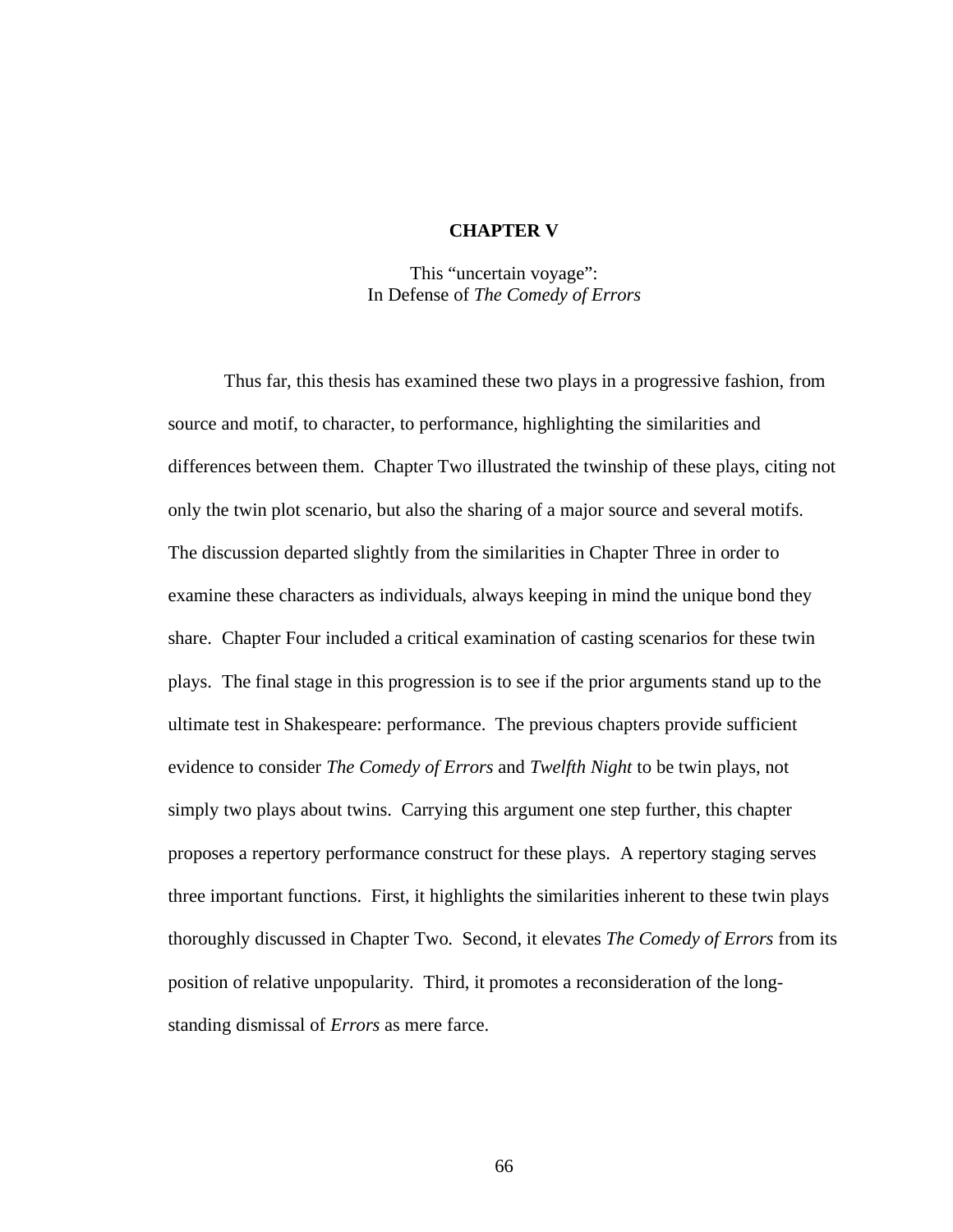A repertory staging of these plays is not an untried concept. In the early years (1882) of the Royal Shakespeare Company, formerly the Shakespeare Memorial Theatre, Edward Compton directed these plays simultaneously with identical casts. He clearly followed lines of business castings (actors playing relatively the same character types), as the same actor played Pinch and Sir Toby and the director himself played Malvolio and one of the Dromios. Since that year, the attempt has not been duplicated at the RSC, though in a few other instances the plays were produced in the same year with some overlap of casting. For example, in Adrian Noble's 1983 production of *Errors*, Zoe Wanamaker played Adriana and later that same year she also played Viola (RSC). The RSC, dedicated primarily to the works of Shakespeare, serves as a model for many companies around the world and sets trends in Shakespearean performance. Though it has been over one hundred years since its first attempt, it is not farfetched to assume that if next year the RSC attempted a repertory run of *The Comedy of Errors* and *Twelfth Night*, that in the next several years several other companies would duplicate the practice.

It is possible to cast these two plays with the same group of actors. Listed below is one possible casting scenario. Casting is the subjective choice of the director, but based on discourse of the previous two chapters, the following list provides one of several probable options. It is based on the lines of business casting that Baldwin claims was the original method of casting the plays. For example, the famous clown Will Kemp might have been one of the first Dromios. Assuming that a "tolerable resemblance" can be created between the twins, this list reflects the choice to cast two actors in the twins roles of *Errors* and to cast women in the female roles.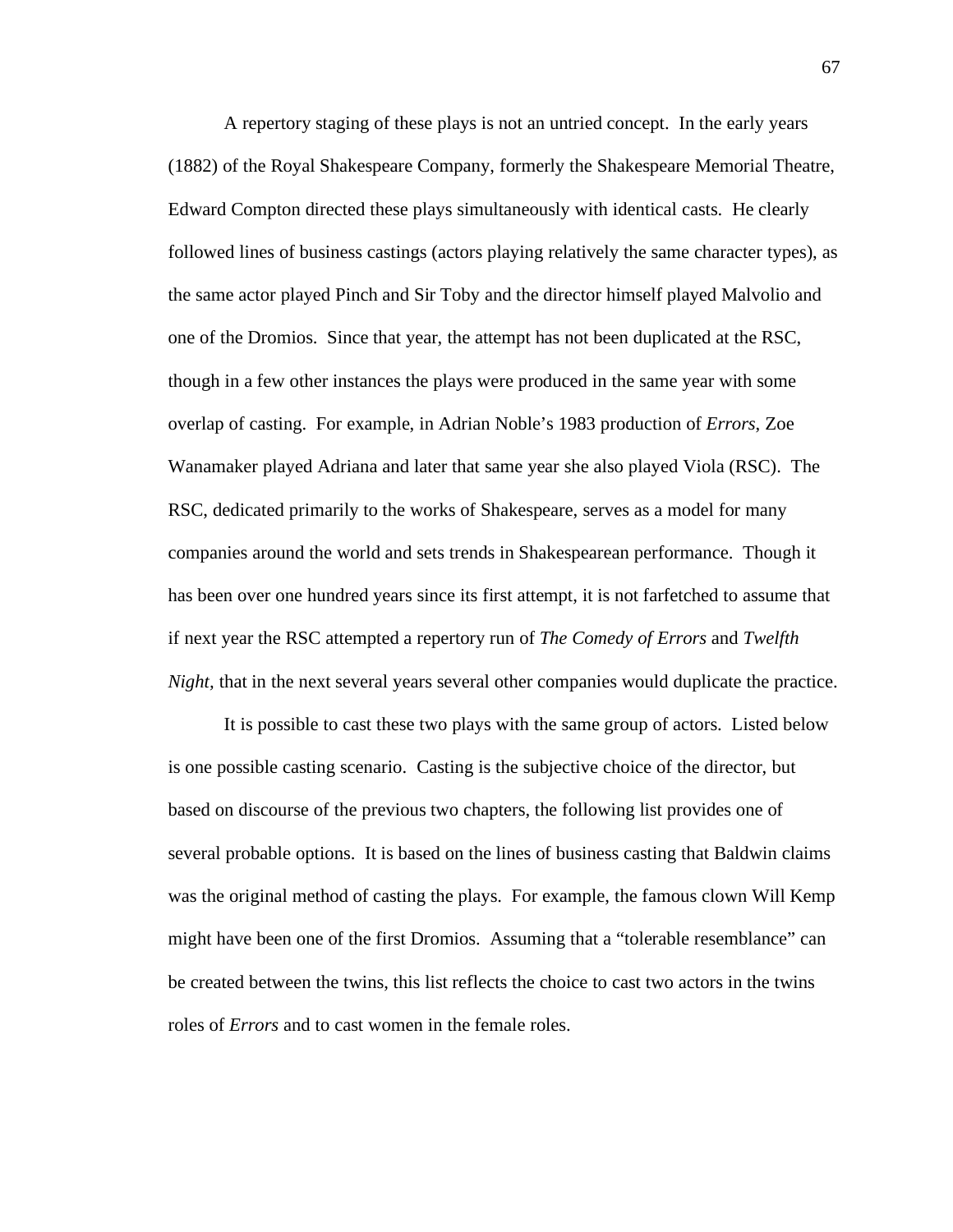## Cast List:

| <b>The Comedy of Errors</b>        | <b>Actor</b> | <u>Twelfth Night</u>           |
|------------------------------------|--------------|--------------------------------|
| Solinus, Duke of Ephesus           | Actor A      | Orsino, Duke of Illyria        |
| Egeon, Merchant of Syracuse        | Actor B      | Sir Toby Belch, Olivia's uncle |
| Antipholus of Ephesus              | Actor C      | Antonio, a pirate              |
| Antipholus of Syracuse             | Actor D      | Sebastian, Viola's twin        |
| Dromio of Ephesus                  | Actor E      | Feste, a jester                |
| Dromio of Syracuse                 | Actor F      | Sir Andrew Aguecheek           |
| Angelo                             | Actor G      | Valentine, Duke's man          |
| <b>Balthasar</b>                   | Actor H      | Curio, Duke's man              |
| Doctor Pinch                       | Actor I      | Malvolio, Olivia's steward     |
| A Merchant/ A Courtezan            | Actor J      | A Sea Captain/Fabian           |
| Emilia, an abbess / Nell (or Luce) | Actress 1    | Maria, Olivia's attendant      |
| Adriana, wife of A. of Eph.        | Actress 2    | Olivia, a countess             |
| Luciana, her sister                | Actress 3    | Viola, in love with Orsino     |

This is by no means the only option. If these plays were staged in a modern repertory setting, there would probably be some concern for the balancing of parts across the two productions, as well as providing contrast between the roles. This casting suggestion is not definitive. Rather, it simply opens the door to the possibility of a merged run of these plays.

Given the relative ease of double casting these plays, and overall production concept notwithstanding, it is possible to stage them together. This shows yet another level of compatibility between *The Comedy of Errors* and *Twelfth Night.* After reviewing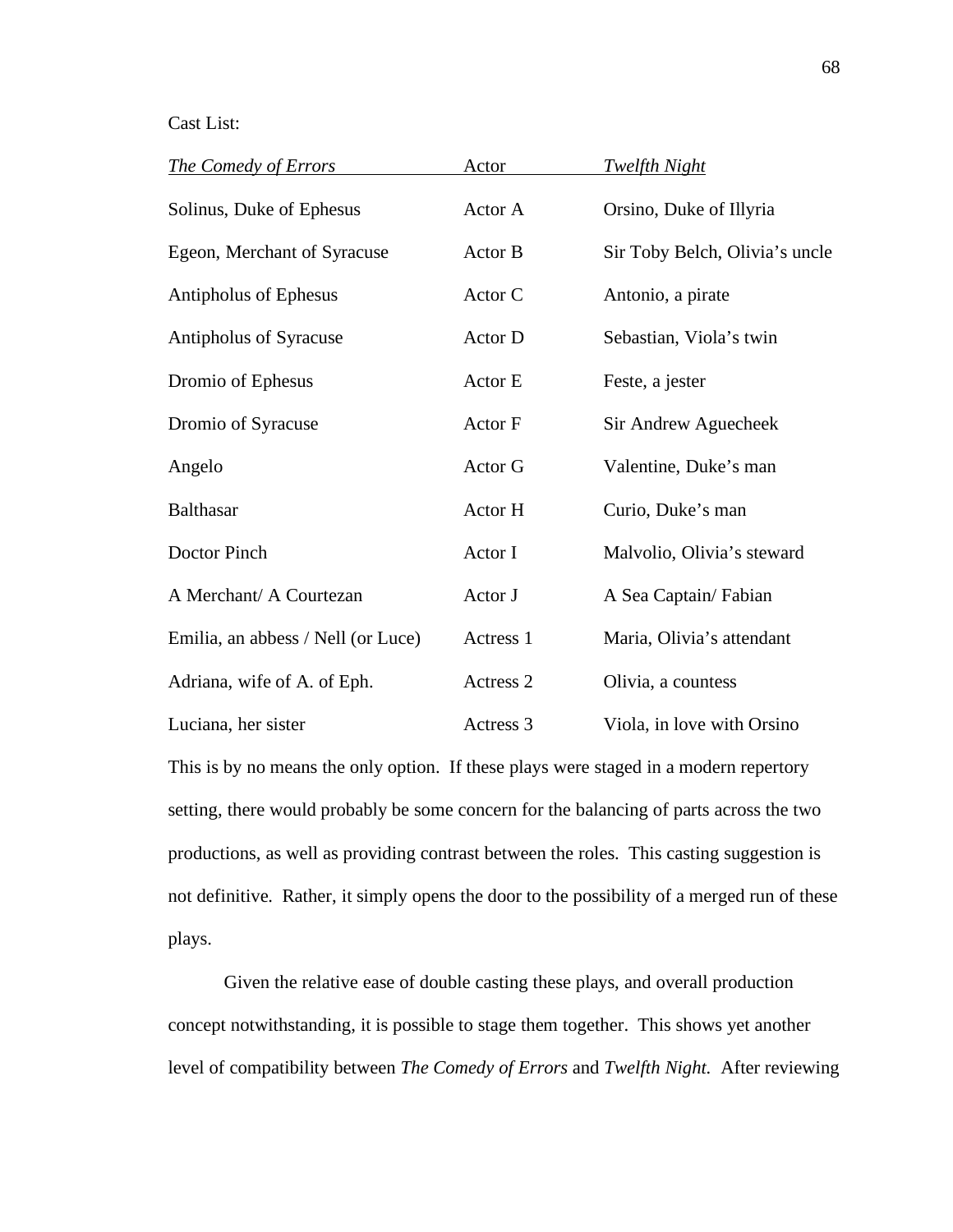all the evidence cited in this thesis regarding the twinship of these plays, a question naturally arises: why are two plays so clearly complementary as these not produced together more often? To answer this question, a more pointed one must be posed: why is *The Comedy of Errors* not produced more often? According to the RSC archives, since the founding of the company in 1875, *The Comedy of Errors* has been produced only 37 times and *Twelfth Night* has received 93 productions. In fact, between 1916 to 1962, *Errors* all but dropped out of the company's production roster (RSC). In researching this thesis, there was no shortage of critical material on either play. However, even in the spectrum of Shakespearean criticism, *The Comedy of Errors* has only recently received the same conscientious examination as *Twelfth Night.* This surge in commentary has not brought with it a surge in frequency of production.

There are many reasons why this might be, but the chief one to be discussed here is, in a word, farce. Coleridge offers up a much-quoted definition of farce as it pertains to *The Comedy of Errors*:

> The myriad-minded man . . . Shakespeare, has in this piece presented us with a legitimate farce in exactest consonance with the philosophical principles and character of farce, as distinguished from comedy. [A] proper farce is mainly distinguished from comedy by the license allowed, and even required, in the fable, in order to produce strange and laughable situations. The story need not be probable, it is enough that it is possible. A comedy would scarcely allow even the two Antipholuses . . . farce dares add the two Dromios. [I]n a word, farces commence in a postulate, which must be granted. (216)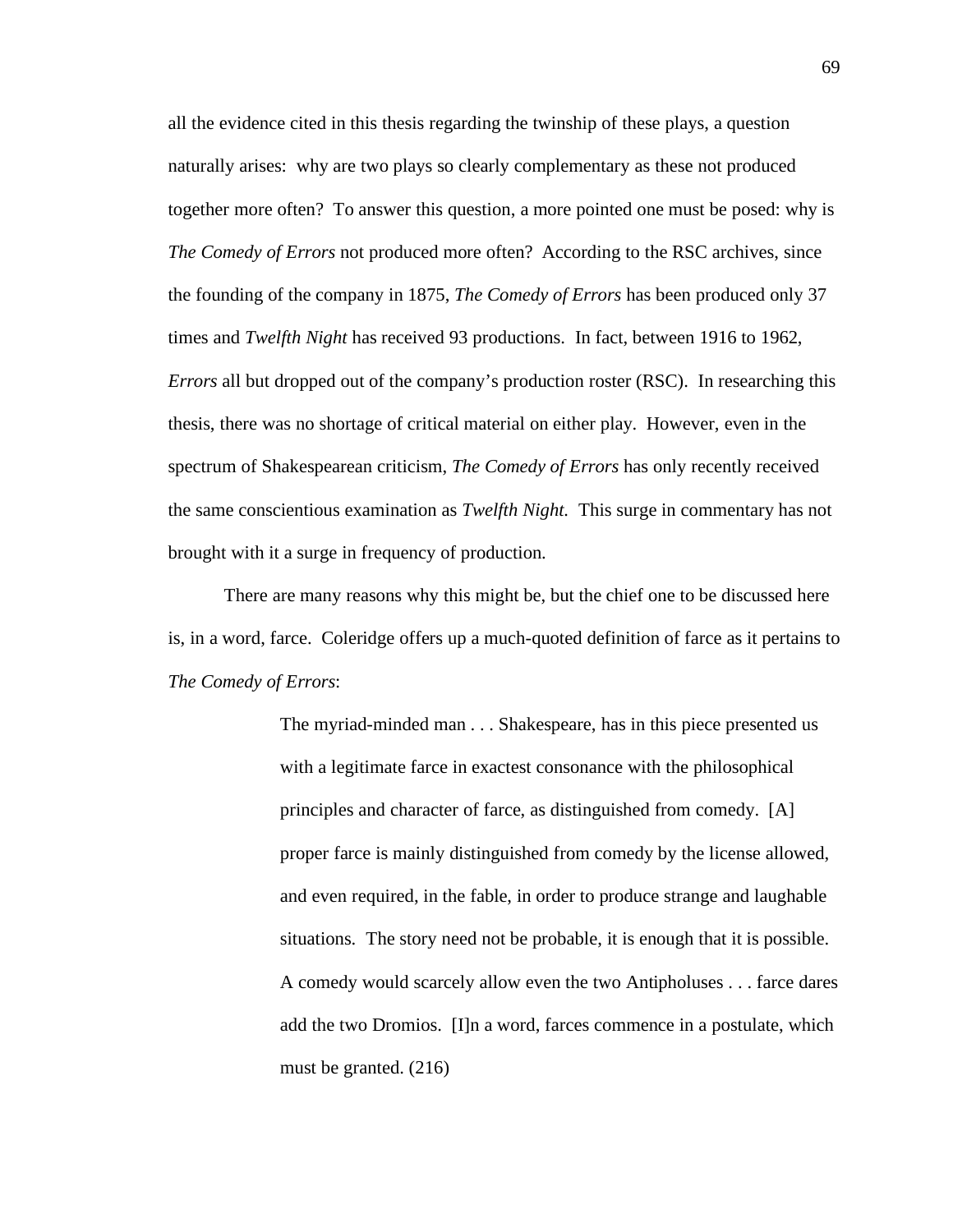This definition of farce is wholly appropriate for *The Comedy of Errors*, but does it not also apply to *Twelfth Night*? If indeed the distinguishing characteristic is the "license allowed," then the "postulate" for *Twelfth Night* is no more improbable than that of *Errors*. If "a comedy would scarcely allow even the two Antipholuses," then should it be expected to allow the Viola and Sebastian pairing without being classified as farce? This definition is admittedly antiquated, but it poses an interesting argument. It is certainly not the goal to here to reclassify *Twelfth Night* as farce, nor to detract from the longstanding accolades of this play, but rather to examine why *Errors* is not generally considered to be a closer peer to *Twelfth Night.* In the two hundred since Coleridge's definition, farce has taken on an undeniably negative connotation, dismissed by some critics as the lowest form of drama. Somehow, *The Comedy of Errors* has retained this moniker while *Twelfth Night* has escaped it, and they have therefore fallen toward different ends of the Shakespearean comedic spectrum. Therefore, the twinship that these plays share, which has been strenuously argued for in this thesis, has been somewhat lost in the semantics of genre categorization. It is perhaps this genre distinction, more than any other factor, that has relegated *The Comedy of Errors* to its classification as an inferior comedy and therefore not worthy of attention in performance.

In his excellent article "Fear of Farce," Russ McDonald attempts to reclaim *The Comedy of Errors* from the "hierarchy of modes" or "genre snobbery" that has infused the study and critique of Shakespeare.

> Farce is at the bottom of everyone's list of forms, and yet Shakespeare is at the top of everyone's list of authors . . . . It seems inappropriate that the cultural monument known as Shakespeare should have anything to do with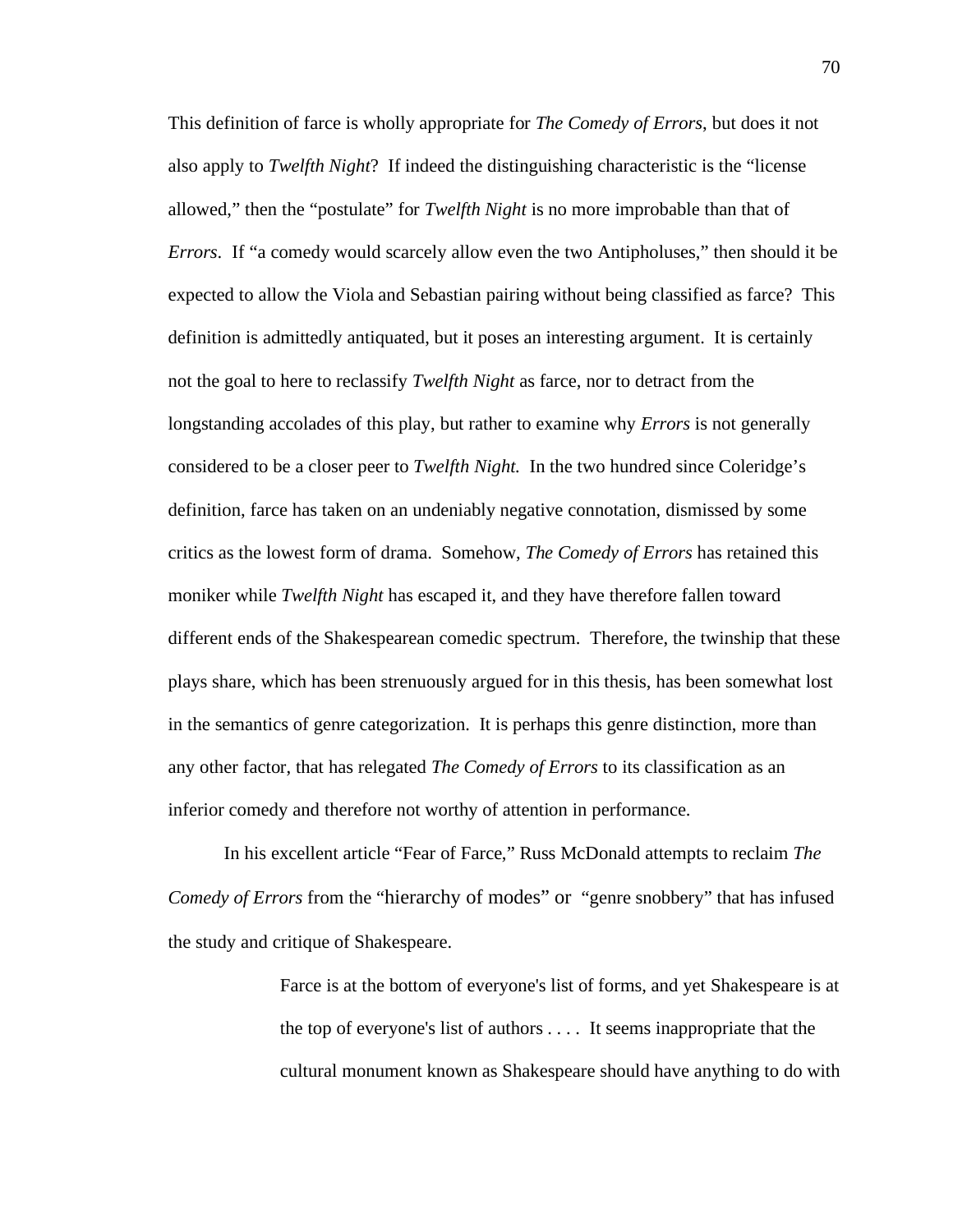a popular entertainment that we connect with the likes of the Marx brothers. . . . Criticism resists a Shakespeare capable of wasting his time on such a trivial form. (78)

Critics, say McDonald, have combated this categorization in many ways, the most common to:

> dissociate Shakespeare from [this] vulgar category is to discuss the early plays as precursors of the mature style, as seedbeds, that is, for ideas and methods that will flower in the later comedies and even in the tragedies . . . . This anticipatory practice amounts to reading the career backward: a play is conditioned by what follows it, and its distinctive qualities may be underrated or deformed. (78)

Rescuing farce from the doldrums of triviality may be an impossible task, or at least one for a different thesis. *The Comedy of Errors* is not a trivial play, though it is by most definitions a farce. Schlegel wrote, "if the piece be inferior in worth to other pieces of Shakespeare, it is merely because nothing more could be made of the materials (381). However, it is in Shakespeare's adaptation of the source materials that many critics praise him. "Shakespeare gives us a play of more mixed dramatic idiom.... [The] atmosphere of Plautus is still present, but it no longer monopolizes the play; it is varied by suggestions of fantasy and mystery, and the result is a mixture of styles that goes deeper. . . . It is a mixture of different ways of viewing the world" (Leggatt 3). Shakespeare's adaptation of Plautus is perhaps more skilled even than his adaptation of Riche, for the result is a more tightly unified play than any other in the canon. Another reason for *Errors*'s dreary performance history might be that as a farce it is considered more plot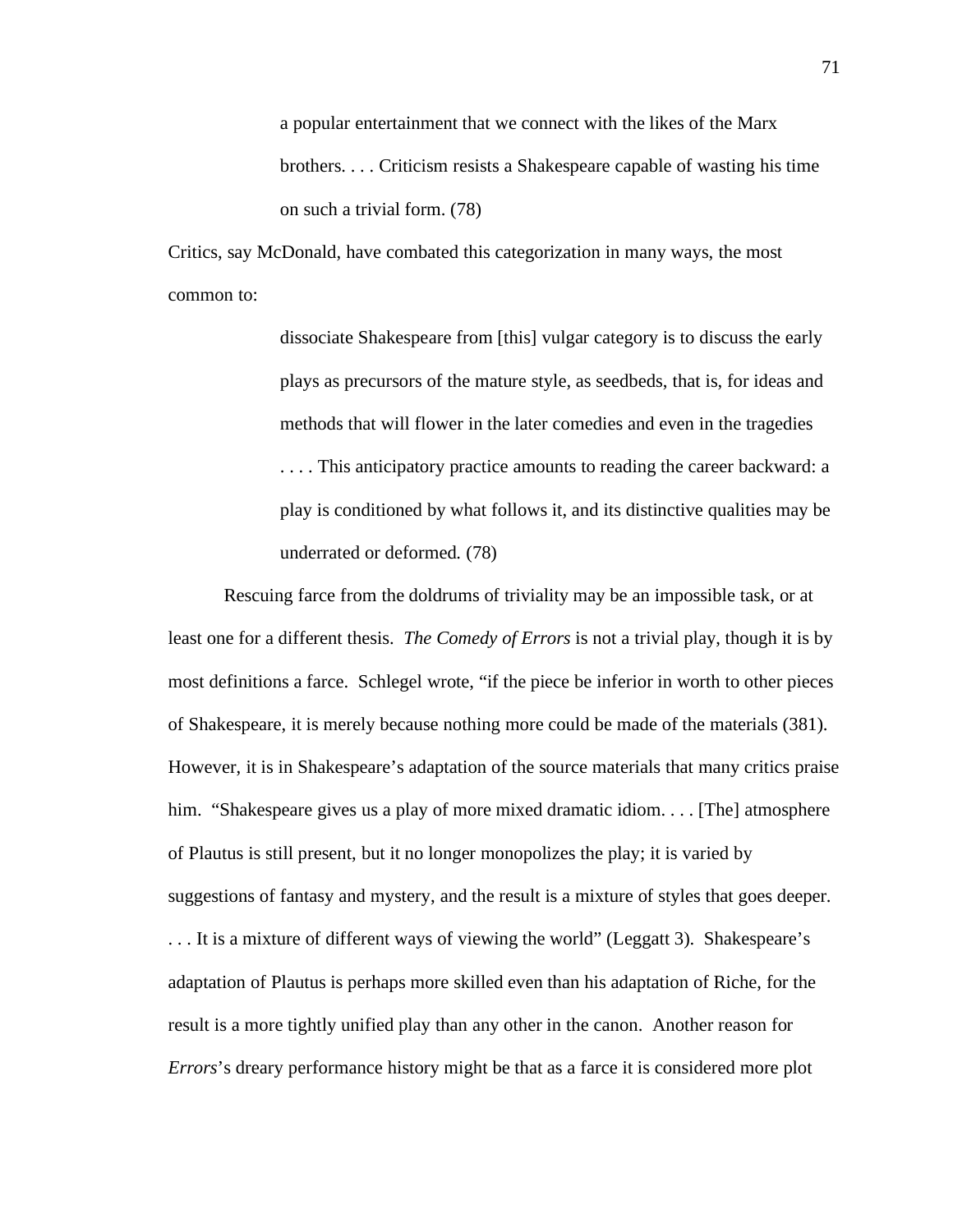driven, and as such is not perceived to have the great characters of *Twelfth Night*. Though the plot of *Errors* is neatly bound, it does not contain the fantastic device of Malvolio's fake letter. Neither Adriana nor Luciana hold the same sway in the plot as Viola nor do they speak with the same sweeping poetry. Thankfully, the advent of the single Dromios and Antipholuses has done much to revive *Errors.* Perhaps the perceived problems of staging this play, primarily finding actors who resemble one another, are among the reasons for its lull in twentieth century production compared to its later sibling. In spite of the lines of reasoning presented here in favor of *Errors*, this play remains woefully underrepresented in the performance canon. The title line of this chapter was taken not from *The Comedy of Errors* or *Twelfth Night*, but from *Timon of Athens*. *Twelfth Night* will likely never suffer the same marginalization that has plagued *The Comedy of Errors*, but the line from *Timon* is a reminder here that there are other plays more neglected in performance than even *Errors*.

This thesis has been an attempt to rediscover the twins of Shakespeare in the context of each other, to dare to examine them together as separate yet equal entities. For all the parallels drawn in these pages, the differences continue to reassert themselves. Though all twins share a common biology, are perhaps even identical in makeup, they are each unto themselves, whole individuals. Such is the case with *The Comedy of Errors* and *Twelfth Night*. Though they share the Plautine heritage, Shakespeare has created distinct plots and characters in these plays. All of Shakespeare's twins are on a similar quest to discover or rediscover their identity. Though some measure of wholeness could not be found without the discovery of their respective sibling, their journeys are largely individual and involve finding completeness outside of their twin dynamic. There are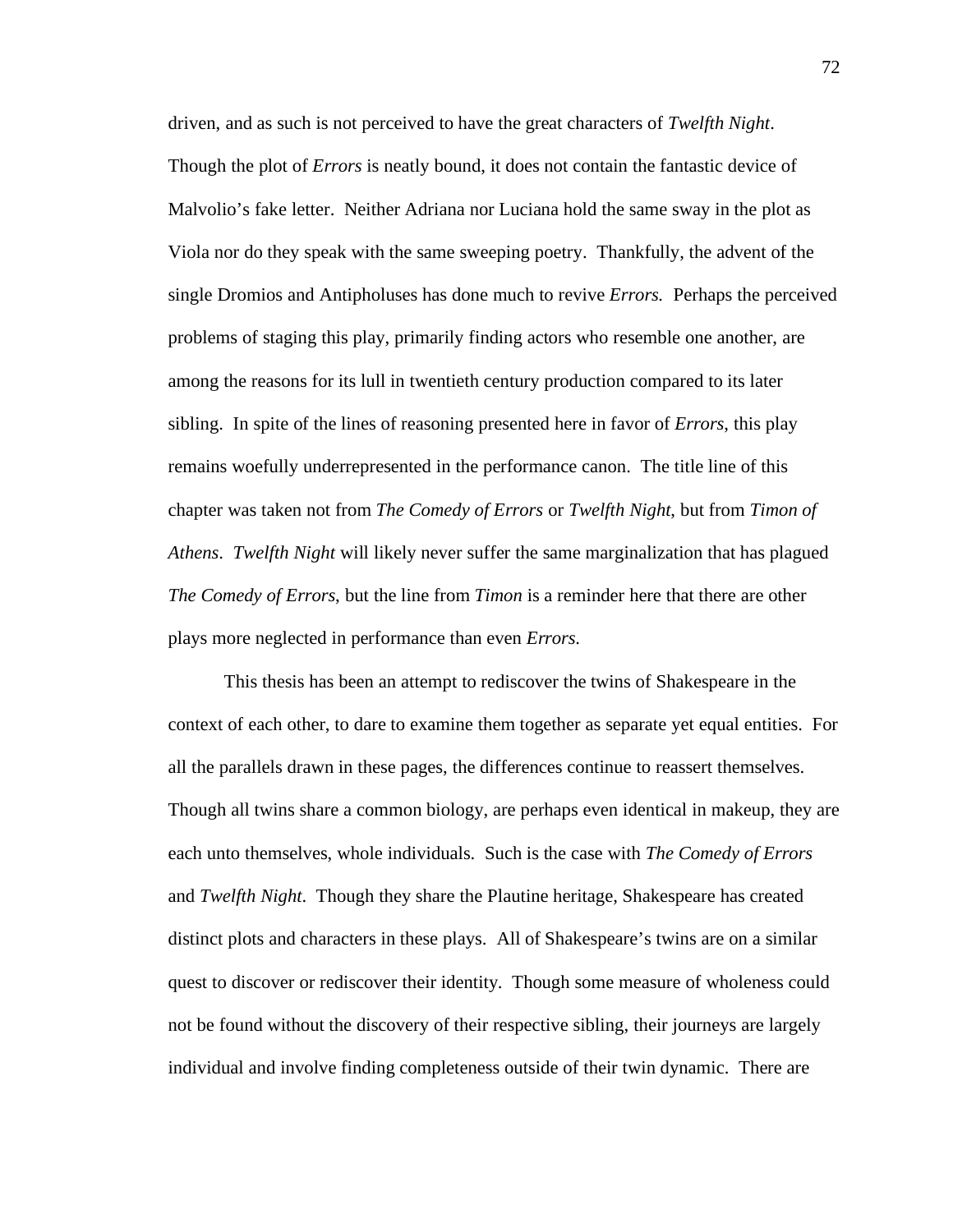undeniable similarities that have been chronicled here, but they are not the same play.

Ultimately, they stand alone, individual and complete.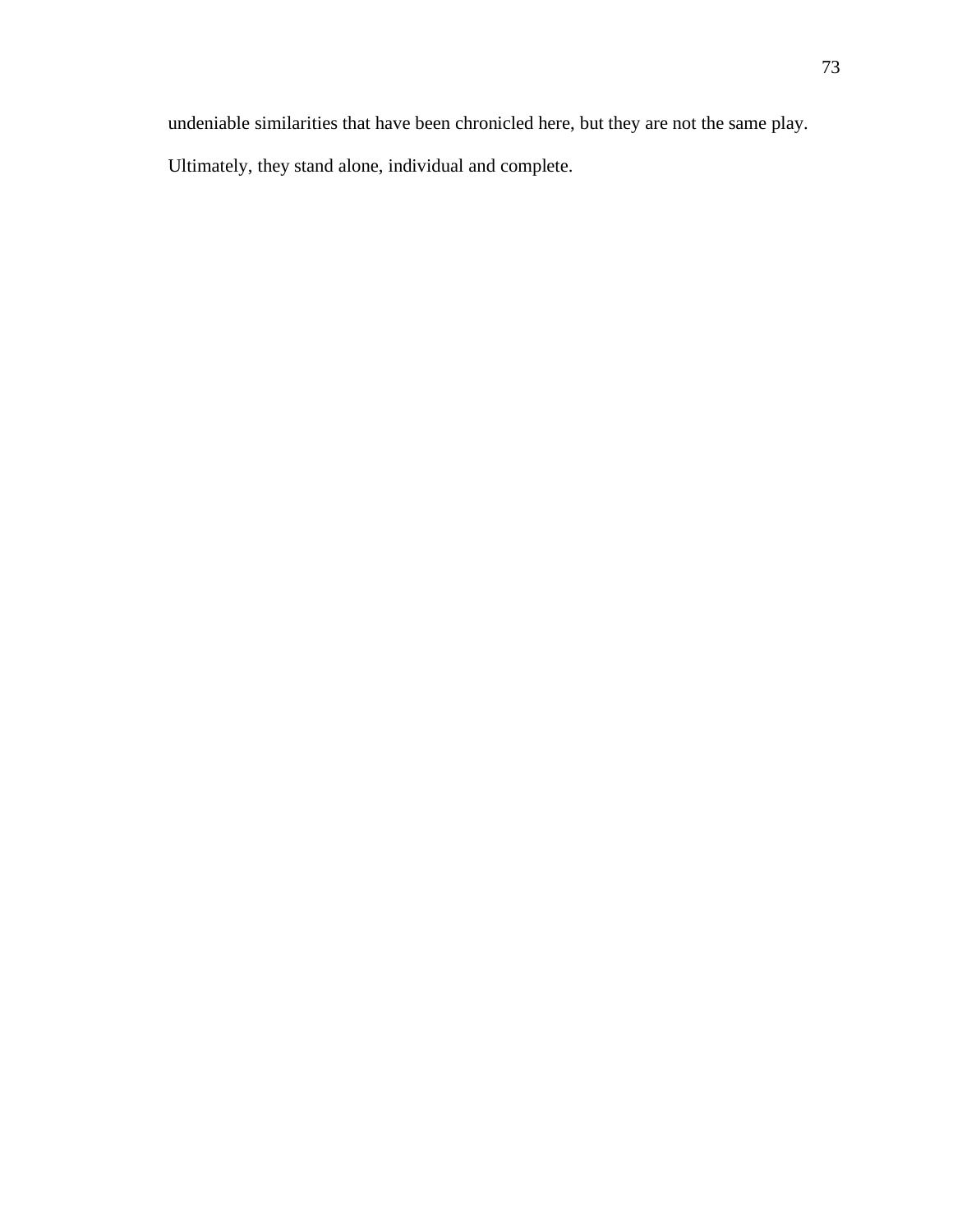## **WORKS CITED**

- Armstrong, Alan. "*The Comedy of Errors*: presented by the Oregon Shakespeare Festival at the Angus Bowmer Theatre, Ashland, Oregon." Shakespeare Bulletin 23.1 (2005): 139-143.
- Baldwin, T.W. On the Compositional Genetics of *The Comedy of Errors*. Urbana: University of Illinois Press, 1965.
- ---. On the Organization and Personnel of the Shakespearean Company. New York: Russell, 1961.
- Beerbohm, Max. "Beerbohm Tree's *Twelfth Night*." *Twelfth Night*: Critical Essays. Ed. Stanley Wells. New York: Garland, 1986. 65-69.
- Bloom, Harold. Shakespeare: The Invention of the Human. New York: Riverhead Books, 1998.
- Bruckner, D. J. R. "O Dromio, Dromio! Wherefore Art Thou Dromio?" New York Times 14 July 2000: E7.
- Bullough, Geoffrey, ed. Narrative and Dramatic Sources of Shakespeare: Vol. 2: The Comedies 1597-1603. New York: Columbia University Press, 1957.
- Child, Harold. "The Stage History of *The Comedy of Errors.*" *The Comedy of Errors*. Ed. Arthur Quiller-Couch and John Dover Wilson. 2nd ed. Cambridge: Cambridge University Press, 1962. xxvi-xxx.
- ---. "The Stage History of *Twelfth Night*." *Twelfth Night, Or What You Will*. Ed. Arthur Quiller-Couch and John Dover Wilson. London: Cambridge University Press, 1930.
- Cole, Howard C. "Shakespeare's Comedies and their Sources: Some Biographical and Artistic Inferences." Shakespeare Quarterly 34.4 (1983): 405-419.
- Coleridge, Samuel Taylor. Coleridge's Literary Criticism. Ed. John William Mackail. London: Henry Frowde, 1908.

Corbin, John. "Jazzed Shakespeare." New York Times. 16 May 1923: 22.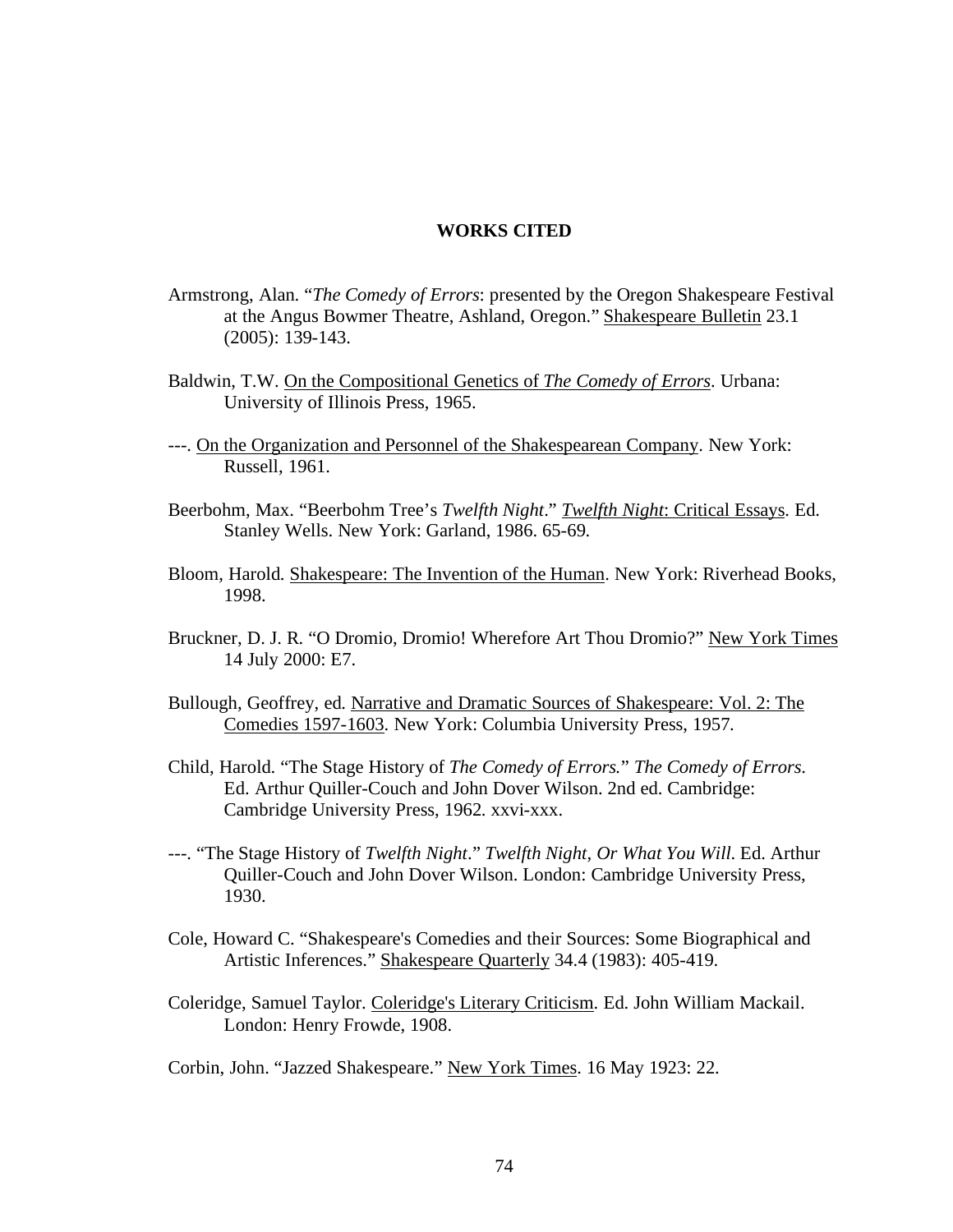Crosse, Gordon. Fifty Years of Shakespearean Playgoing. London: A.R. Mowbray, 1941.

Day, M.C. and J.C. Trewin. The Shakespeare Memorial Theatre. London: Dent, 1932.

- Dolan, Jill. The Feminist Spectator as Critic. Ann Arbor, MI: University of Michigan Press, 1991.
- Dutton, Richard. "*The Comedy of Errors* and *The Calumny of Apelles*: An Exercise in Source Study." A Companion to Shakespeare's Works: Literature and Culture. Eds. Richard Dutton and Jean E. Howard. Vol. 3. Boston: Blackwell Publishing, 2003.
- Evans, Bertrand. "Here Sit I in the Sky: First Explorations." Shakespeare's Comedies. Oxford: Oxford University Press, 1960. 1-32.
- Evans, G. Blakemore. Shakespearean Prompt-Books of the Seventeenth Century. Vol. 3. Charlottesville: University Press of Virginia, 1964.
- Fink, Joel G. Rev. of *The Comedy of Errors*. Theatre Journal 35.3 (1983) 415-416.
- Foakes, R.A., ed. Introduction. *The Comedy of Errors*. By William Shakespeare. The Arden Shakespeare. 2nd ser. London: The Arden Shakespeare, 1968.
- Ford, John R. " 'Methinks You are My Glass': Looking for *The Comedy of Errors* in Performance." Shakespeare Bulletin 24.1 (2006): 11-28.
- French, Robert Dudley. "The History of the Play." *The Comedy of Errors*. The Yale Shakespeare. New Haven: Yale University Press, 1984. 82-88.
- Gaw, Allison. "The Evolution of the Comedy of Errors." PMLA 41.3 (1926): 620-66.
- Genest, John. Some Account of the English Stage, From the Restoration of 1660 to 1830. Vol. 4, 8. Bath: Carrington, 1832.
- Greenblatt, Stephen. Will in the World: How Shakespeare Became Shakespeare. New York: W.W. Norton, 2004.
- Gross, Kenneth. "Ordinary Twinship." Raritan 22.4 (2003): 20-39.
- Hamilton, Edith. Mythology. New York: Little Brown & Co., 1998.
- Hogan, Charles Beecher. Shakespeare in the Theatre: 1701-1800. Vol. 2. Oxford: Clarendon, 1957.
- Hoyle, Martin. Rev. of *The Comedy of Errors*. Financial Times 27 Apr 1990: N. pag.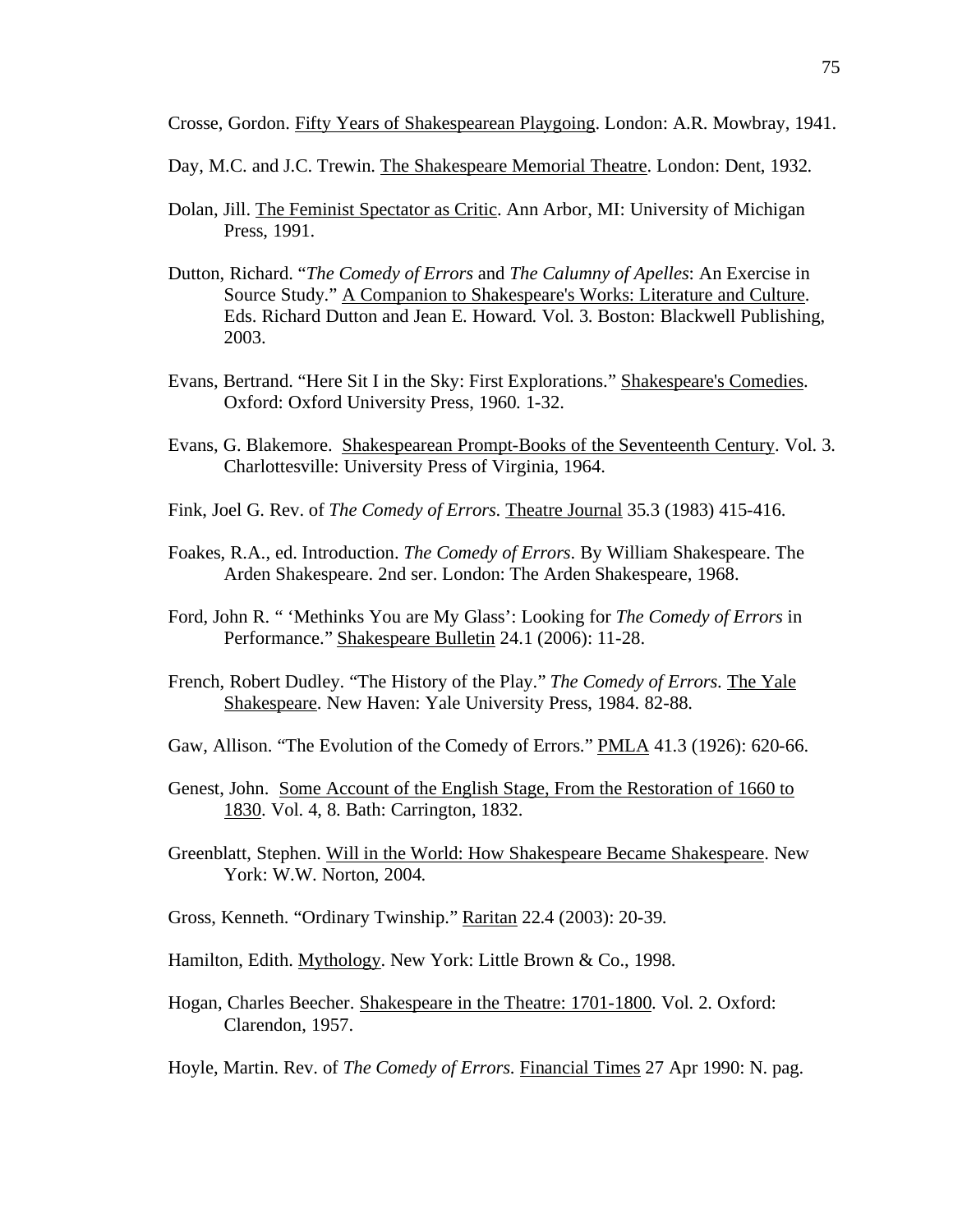- Hunt, Leigh. Leigh Hunt's Dramatic Criticism, 1808-1831. Eds. Lawrence Huston Houtchens and Carolyn Wasburn Houtches. New York: Columbia University Press, 1949.
- Huxley, H.H. "Storm and Shipwreck in Roman Literature." Greece & Rome 21.63 (1952): 117-124.
- Jardine, Lisa. "Twins and Travesties: Gender, Dependency, and Sexual Availability in *Twelfth Night*." Erotic Politics: Desire on the Renaissance Stage. Ed. Susan Zimmerman. New York: Routledge, 1992. 27-38.
- Johns, Ian. "*Twelfth Night*; First Night." London Times 25 May 2002: 25.
- Keyishian, Harry. "New Jersey Shakespeare Festival." Shakespeare Quarterly 32.2 (1981): 199-200.
- King, Walter N. Introduction. Twentieth Century Interpretations of *Twelfth Night*. Ed. Walter N. King. Englewood Cliffs, NJ: Prentice Hall, 1968.
- Leggatt, Alexander. Shakespeare's Comedy of Love. New York: Routledge, 1974.
- Leiter, Samuel L., ed. Shakespeare Around the Globe: A Guide to Notable Post-war Revivals. New York: Grennwood Press, 1986.
- Lindblad, Ishrat. "Shakespeare in Sweden." Shakespeare Quarterly 35.3 (1984): 329-334.
- Lothian, J.M. and T.W. Craik, eds. Introduction. *Twelfth Night*. By William Shakespeare. The Arden Shakespeare. 2nd ser. London: The Arden Shakespeare, 1975.
- McDonald, Russ. "Fear of Farce." "Bad" Shakespeare: Revaluations of the Shakespearean Canon. Ed. Maurice Charney. Rutherford, NJ: Farleigh Dickinson University Press, 1988: 77-90.
- Mercer, John Moore. "Making the Twins Realistic in the *Comedy of Errors* and *Twelfth Night*." Explorations in Renaissance Culture 19 (1993): 97-113.
- ---. Sibling Relationships in Shakespeare's Plays: Course, Quality, and Function. Diss. University of Missouri - Columbia, 1984. Published Privately.
- Miola, Robert S. Shakespeare and Classical Comedy: The Influence of Plautus and Terrence. Oxford: Clarendon Press, 1994.
- Nicol, David. "Review of Twelfth Night at the Middle Temple." Early Modern Literary Studies 8.1 (2002): N. pag.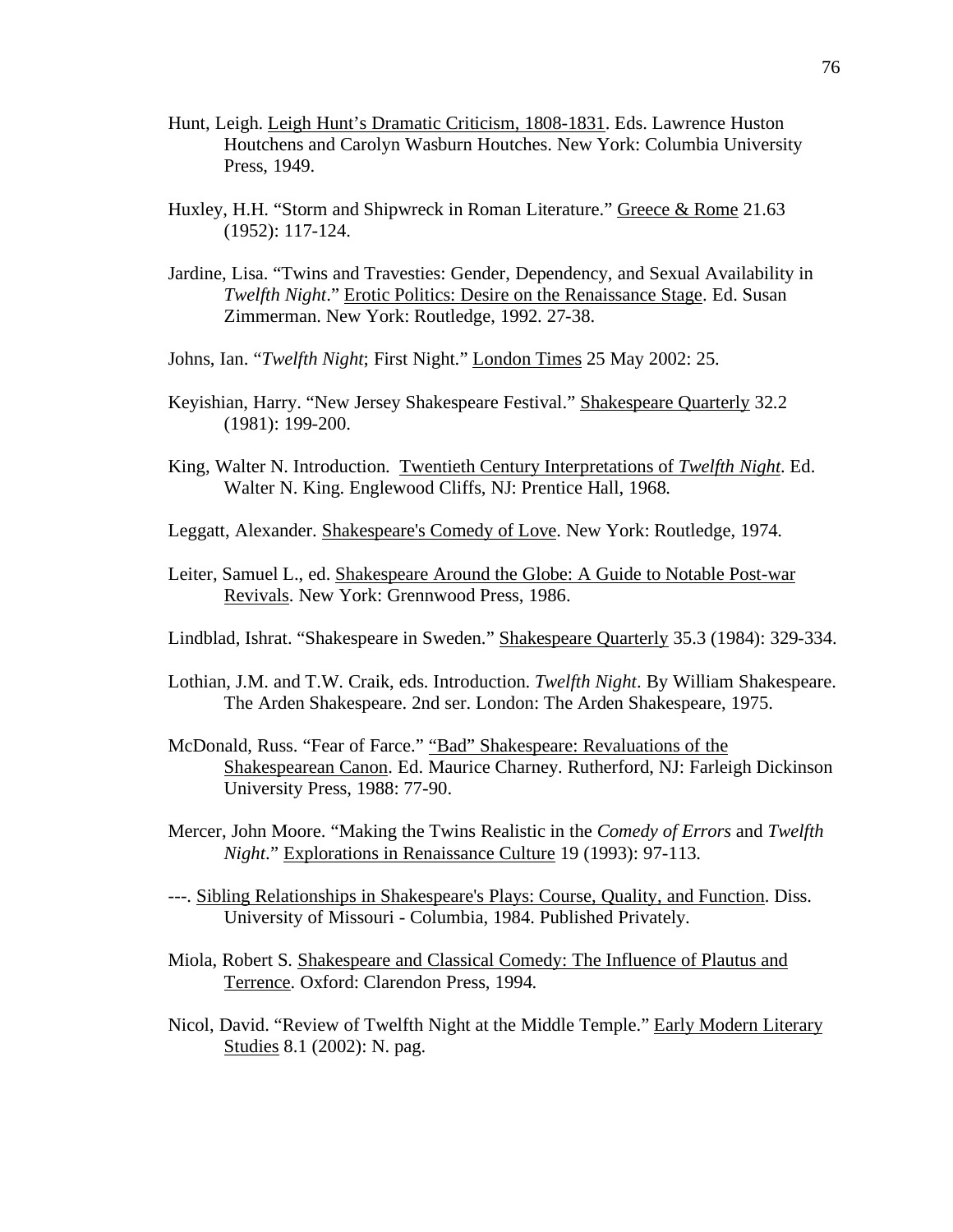- Nicoli, Vicenzo. Interview. GlobeLink. 10 Apr. 2008. < http://www.globelink.org/ resourcecentre/comedyoferrors/interviewwithvicenzonicoli/>
- Odell, George C.D. Annals of the New York Stage. Vol. 10. New York: Columbia University Press, 1938.
- Odell, George C.D. Shakespeare from Betterton to Irving. Vol. 2. New York: Scribner's, 1920.
- Ogden, Dunbar H. "The 1963 Season at Stratford, Connecticut." Shakespeare Quarterly 14.4 (1963): 437-439.
- Perkin, Robert L. "Shakespeare in the Rockies, V." Shakespeare Quarterly 13.4 (1963): 541-543.
- Plato. Symposium. Trans. Benjamin Jowett. Project Gutenberg. <http://www.gutenberg. org/dirs/etext99/sympo10.txt>
- Plautus, Titus Maccius. Plautus: Amphitruo. Ed. Thomas Cutt. Intro. Jacob E. Nyenhuis. Detroit, Wayne State University Press, 1970.
- Plautus, Titus Maccius. Three Comedies, The Braggart Soldier, The Brothers Menaechmus, The Haunted House. Trans. Erich Segal. New York: Harper & Row, 1969.
- Plutarch. Plutarch's Lives. Ed. A.H. Clough. Project Gutenberg, 1996. <http://www. gutenberg.org/dirs/etext96/plivs10.txt>
- Royal Shakespeare Company Performance Database. 17 Apr. 2008. Shakespeare Centre Library (SCL) <http://calm.shakespeare.org.uk/dserve/dserve.exe?dsqCmd= index.tcl&dsqDb=Catalog&dsqApp=Archive>.
- Rev. of *Twelfth Night*. Drury Lane Theatre, London. London Times 11 Feb 1790: 2.
- Rhodes, Neil. "Double Identities." Around the Globe: The Magazine of Shakespeare's Globe Summer 1999: 10-12.
- Salingar, L.G. "The Design of *Twelfth Night*." Shakespeare Quarterly 9.2 (1958). 117-139.
- Schlegel, August Wilhelm. "Criticisms on Shakespeare's Comedies." Lectures on Dramatic Art and Literature. Ed. Rev. A. J. W. Morrison. Trans. John Black. 2nd ed. London: George Bell & Sons, 1892. 379-99.
- Scragg, Leah. Shakespeare's Mouldy Tales: Recurrent Plot Motifs in Shakespearean Drama. New York: Longman, 1992.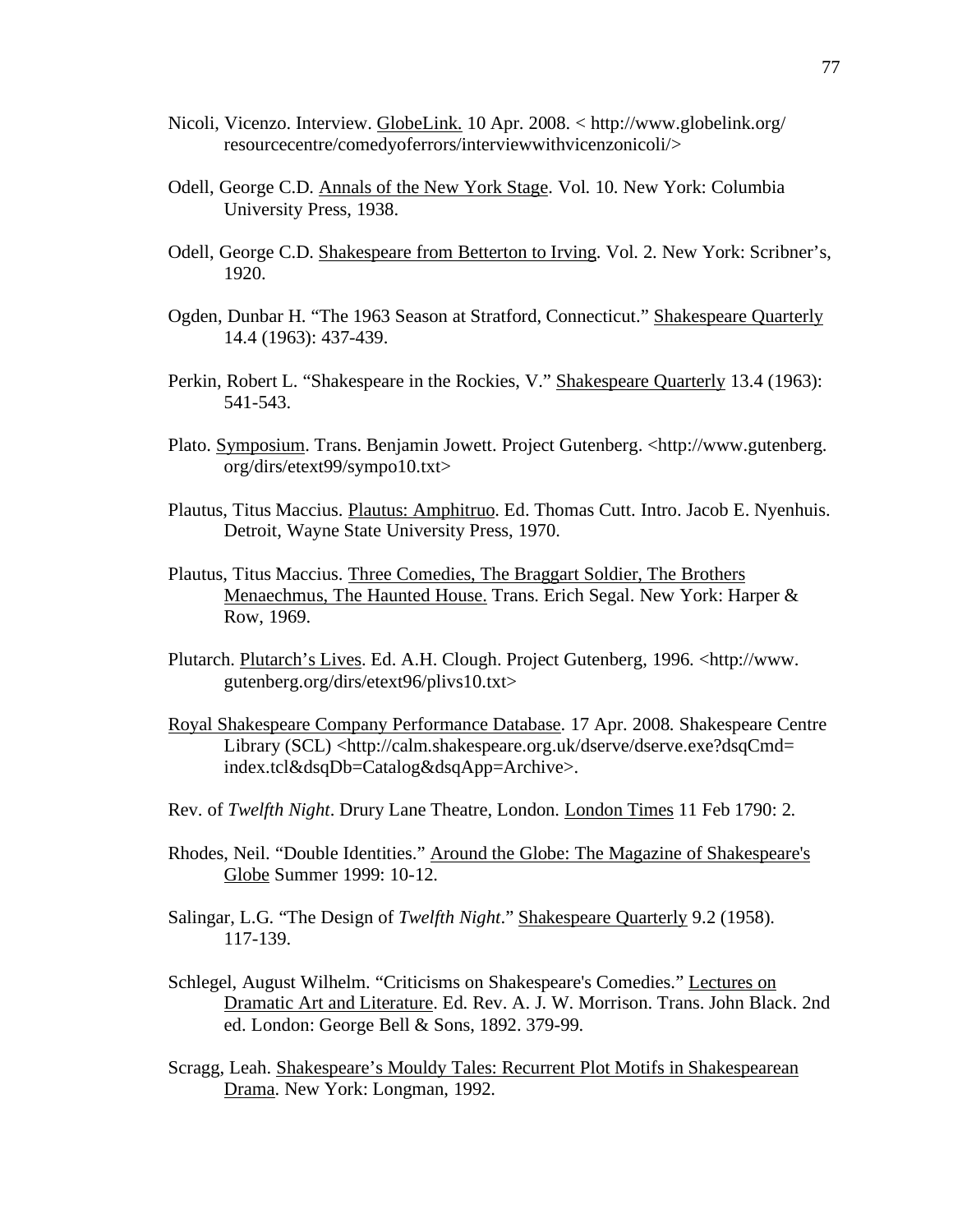- Shakespeare, William. The Arden Complete Works of William Shakespeare. Eds. Richard Proudfoot, Ann Thompson, and David Scott Kastan. 3rd series. Rev. ed. London: The Arden Shakespeare, 2001.
- Shattuck, Charles H. Shakespeare on the American Stage. 2 vols. Washington: Folger Shakespeare Library, 1976-1987.
- Shaw, Catherine M. "The Conscious Art of The Comedy of Errors." Shakespearean Comedy. Ed. Maurice Charney. New York: New York Literary Forum, 1980: 17-28.
- Slawson, Richard J. " 'Dromio, Thou Dromio': The Casting of Twins in Shakespeare's *Comedy of Errors*." New England Theatre Journal (1991): 59-71.
- Smallwood, Robert. "Shakespeare at Stratford-upon-Avon, 1990." Shakespeare Quarterly 42.3 (1991): 345-359.
- Sprague, Arthur Colby. The Doubling of Parts of Shakespeare's Plays. London: Society for Theatre Research, 1966.
- Stewart, Elizabeth A. Exploring Twins: Towards a Social Analysis of Twinship. New York: Palgrave MacMillan, 2003.
- Sullivan, Dan. "*Comedy of Errors* Is Staged in the Capital." New York Times 28 Feb 1968: 40.
- Tanner, Doreen. "A Bittersweet Play Produced with Colour." Rev. of *Twelfth Night.* Royal Shakespeare Theatre. Liverpool Post 22 Aug 1969: N. pag.
- Tedrowe, Emily G. "A Natural Perspective, That Is And Is Not": The Rhetoric of Siblings in Shakespeare's Comedies. Diss. New York University 2003. New York: UMI, 2003. 3089345.
- Tillyard, E.M.W. The Elizabethan World Picture. New York: Vintage Books, 1959.
- Trewin, J.C. Shakespeare on the English Stage 1900-1964: A Survey of Productions Illustrated from the Raymond Mander and Joe Mitchenson Theatre Collection, 1964. London: Barrie and Rockliff, 1964.
- Trubey, Todd Roger. Classical Romans, Renaissance Italians, and Shakespeare: An Intertextual Study of the Relationship between Individuals and Social Systems in Literary Texts. Diss. Northwestern University, 1997. Illinois: UMI, 1997. 9814329.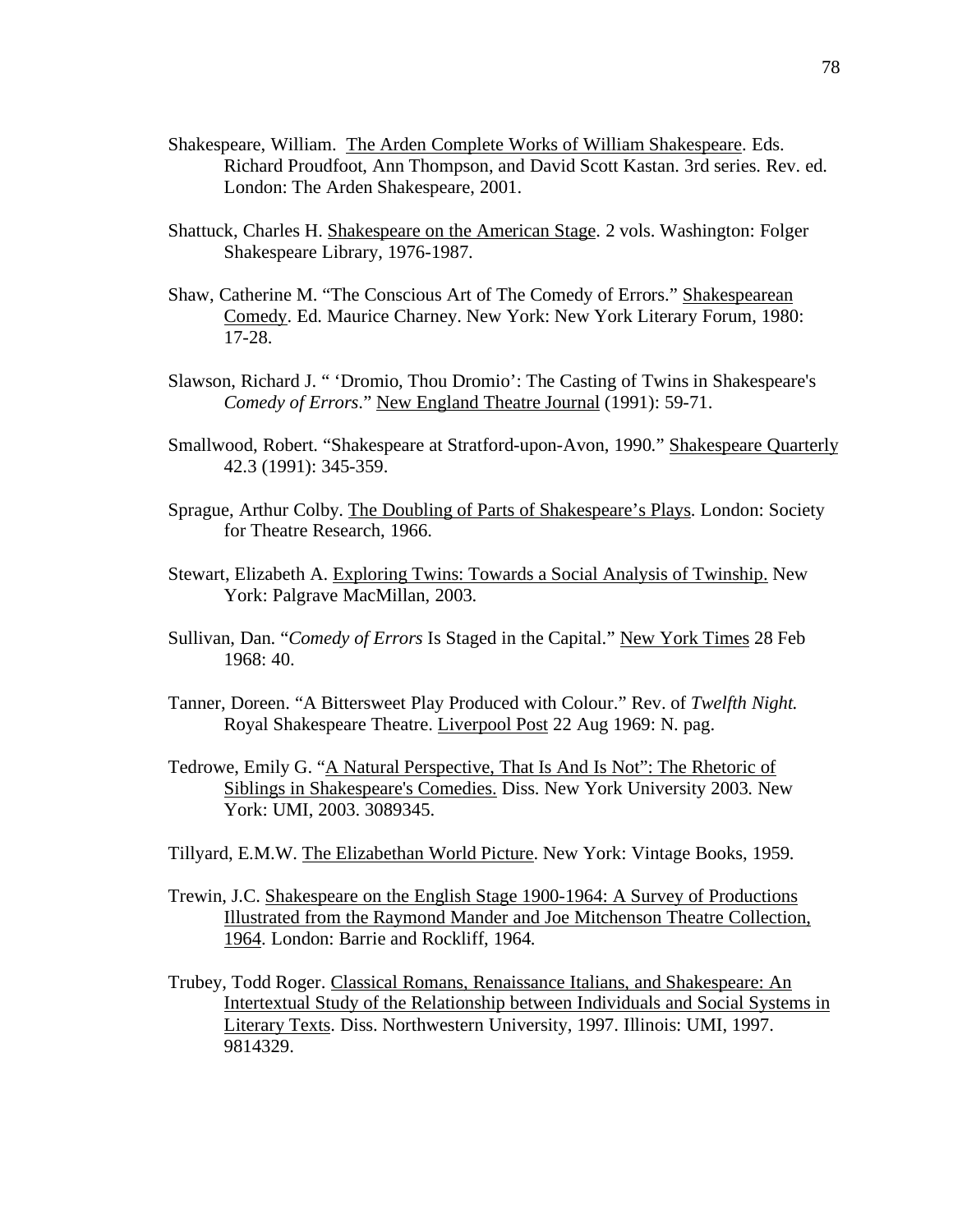- Van Elk, Martine. "Urban Misidentification in *The Comedy of Errors* and the Cony-Catching Pamphlets." SEL Studies in English Literature 1500-1900 43.2 (2003): 323-46.
- Watt, H.A. "Plautus and Shakespeare: Further Comments on *Menaechmi* and *The Comedy of Errors*." The Classical Journal 20.7 (1925): 401-7.
- Weaver, John J.W. "The Other Twin: Sebastian's Relationship to Viola and the Theme of *Twelfth Night*." Essays in Honor of Esmond Linworth Marilla. Eds. Thomas Austin Kirby and William John Olive. Baton Rouge: LSU Press. 89-100.
- Wheeler, Richard P. "Deaths in the Family: The Loss of a Son and the Rise of Shakespearean Comedy." Shakespeare Quarterly 51.2 (2000): 127-53.
- Williams, George Walton. "Shakespeare's Twins: Choric Juxtaposition." Renaissance Papers (2005): 43-50.
- Winter, William. Shakespeare on the Stage. 2nd series. New York: Moffat, Yard, 1915.